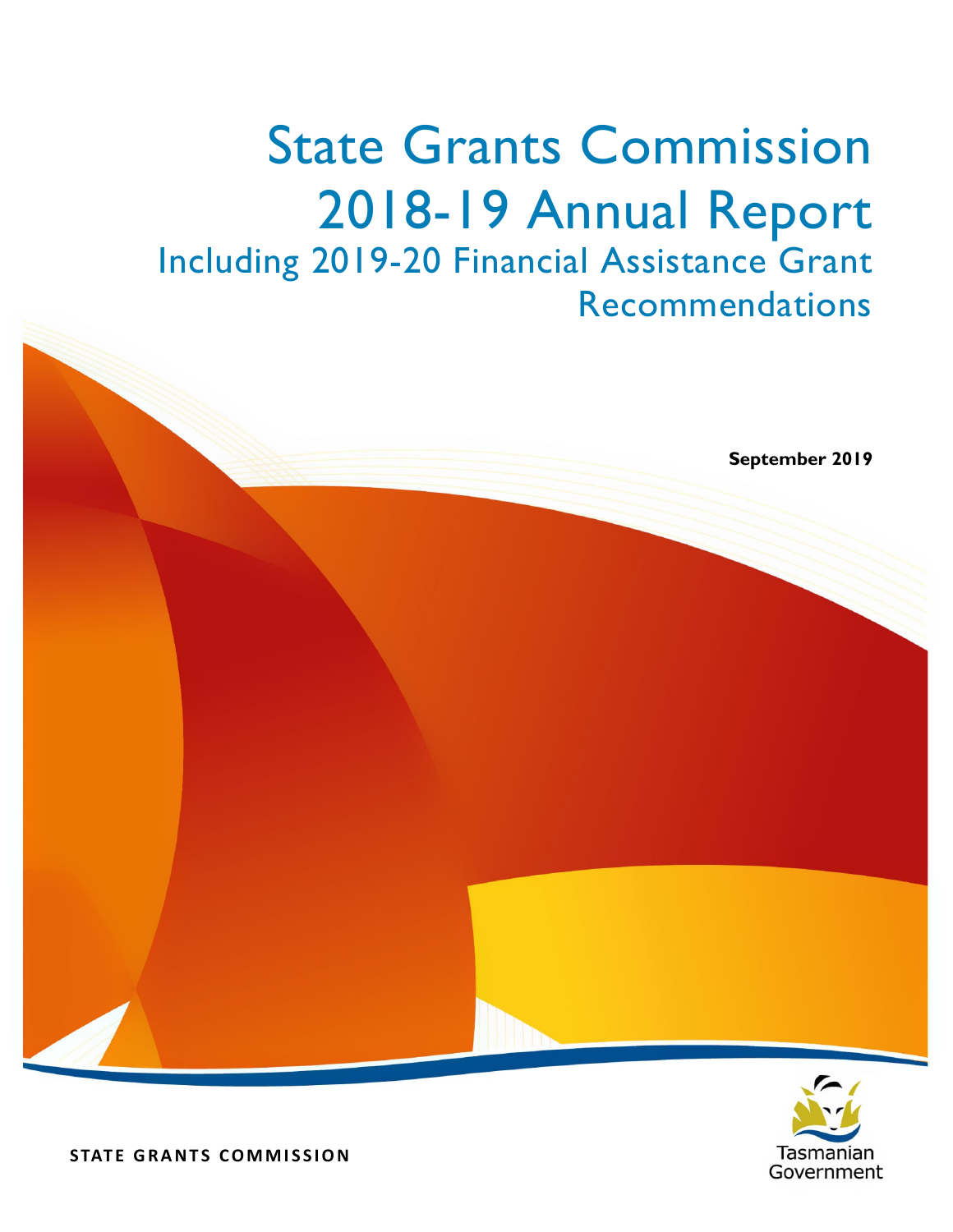Please address any enquiries to:

Executive Officer State Grants Commission GPO Box 147 HOBART TASMANIA 7001

Telephone: 03 6166 4274<br>Facsimile: 03 6173 0219 03 6173 0219 E-mail: [SGC@treasury.tas.gov.au](mailto:SGC@treasury.tas.gov.au)

This report is available on the Commission's internet site at: <http://www.treasury.tas.gov.au/state-grants-commission/publications> ISSN 1327-4406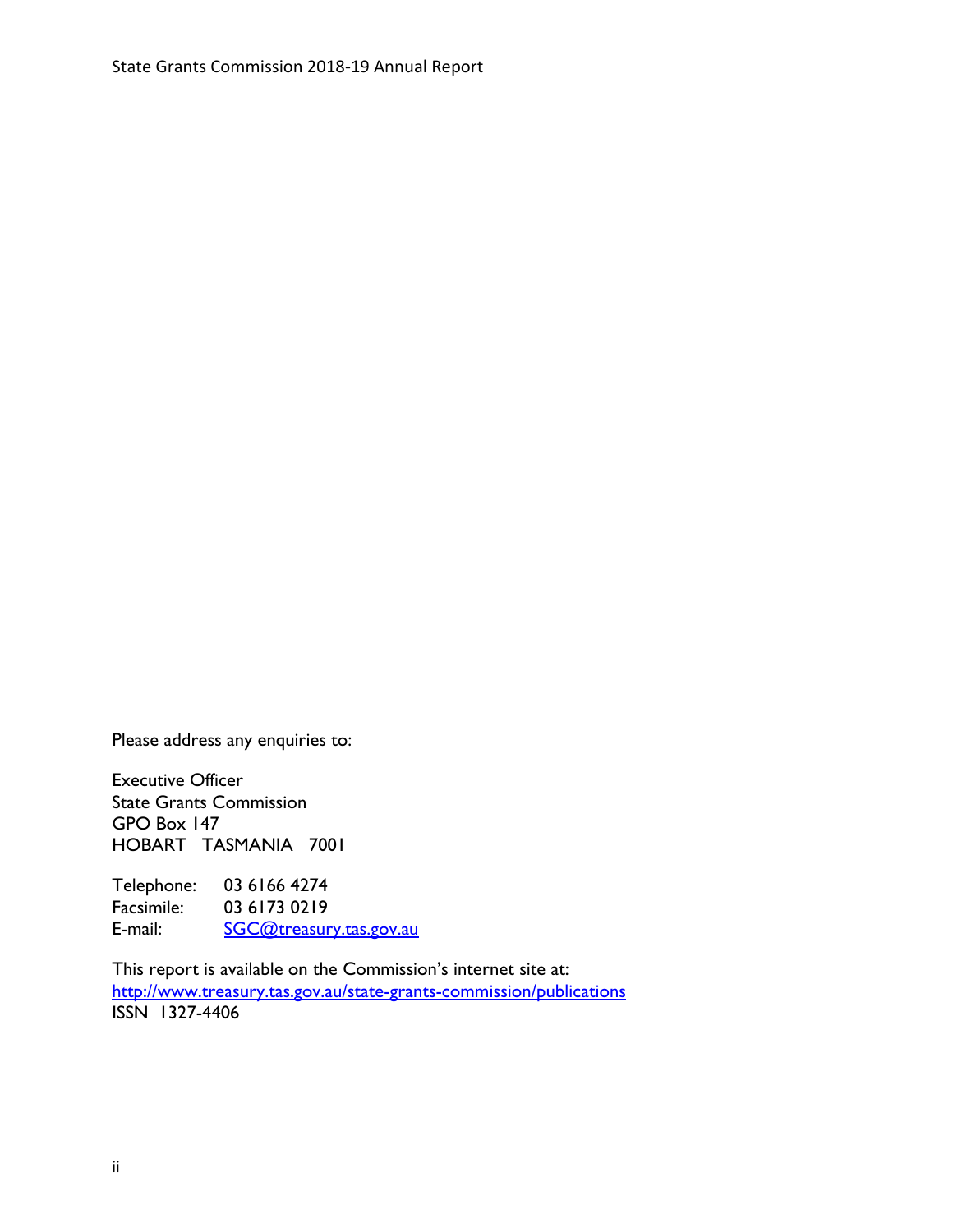Hon Peter Gutwein MP TREASURER

Dear Treasurer

In accordance with Section 9(3) of the *State Grants Commission Act 1976*, I have pleasure in presenting the State Grants Commission (the Commission)'s Annual Report and recommendations of financial assistance for local government authorities in Tasmania. This is the Forty Third Annual Report of the Commission, and relates to the Commission's activities during 2018-19 and its determination of the distribution of grants for payment in the 2019-20 financial year.

Yours sincerely

fffhuL

D C Hudson **CHAIR** 

September 2019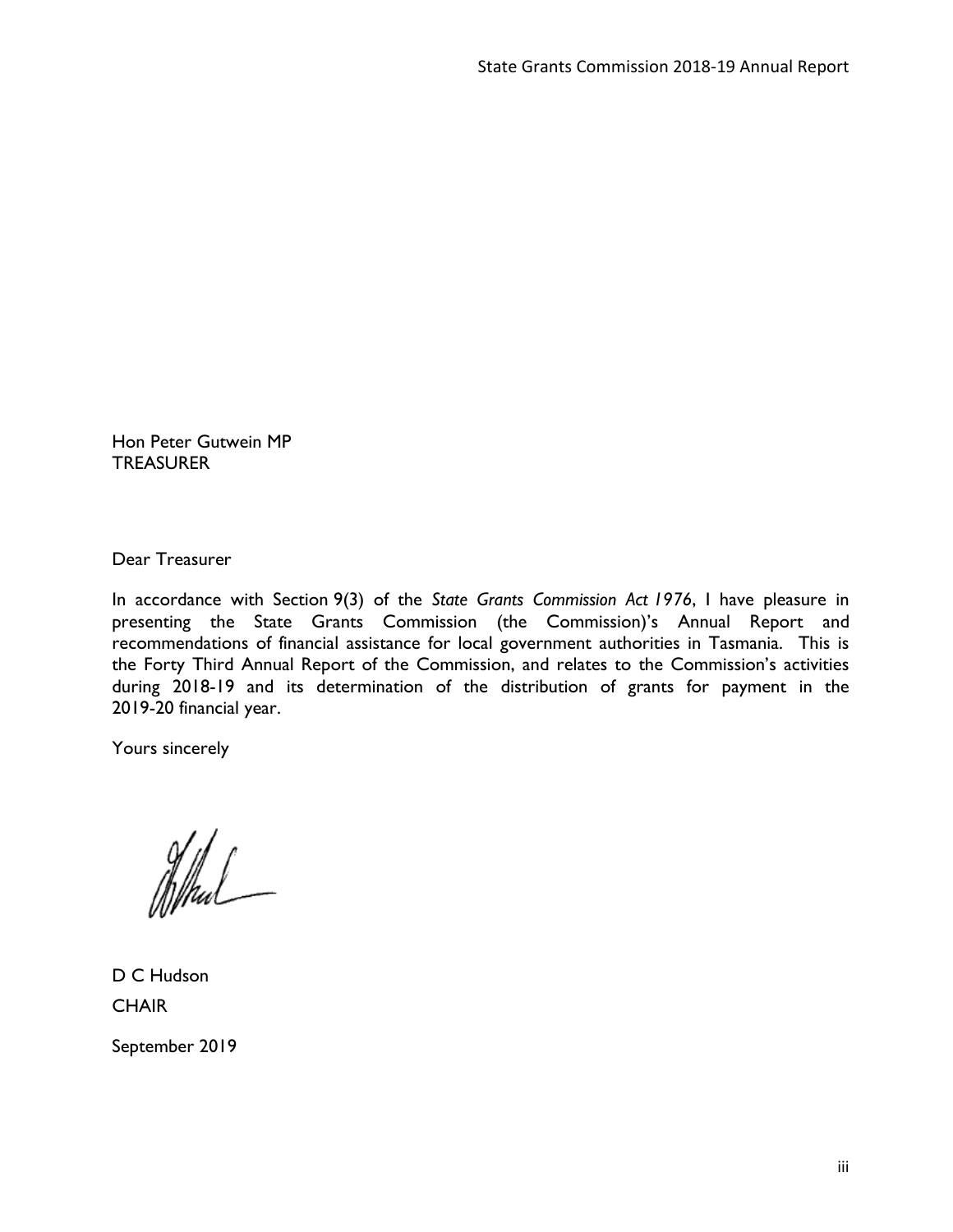# **CONTENTS**

| APPENDIX 1: NATIONAL PRINCIPLES FOR DETERMINING THE DISTRIBUTION OF GRANT FUNDING 30<br>APPENDIX 4: COMPARISON OF 2019-20 RECOMMENDATIONS TO 2018-19 FINAL GRANT OUTCOMES 34<br>APPENDIX 6: 2019-20 FINANCIAL ASSISTANCE GRANT ENTITLEMENTS - BALANCE REMAINING AFTER ADVANCE<br>APPENDIX 7: 2019-20 FINANCIAL ASSISTANCE GRANT ENTITLEMENTS - BALANCE DUE, ADJUSTMENT AND CASH |  |
|---------------------------------------------------------------------------------------------------------------------------------------------------------------------------------------------------------------------------------------------------------------------------------------------------------------------------------------------------------------------------------|--|
|                                                                                                                                                                                                                                                                                                                                                                                 |  |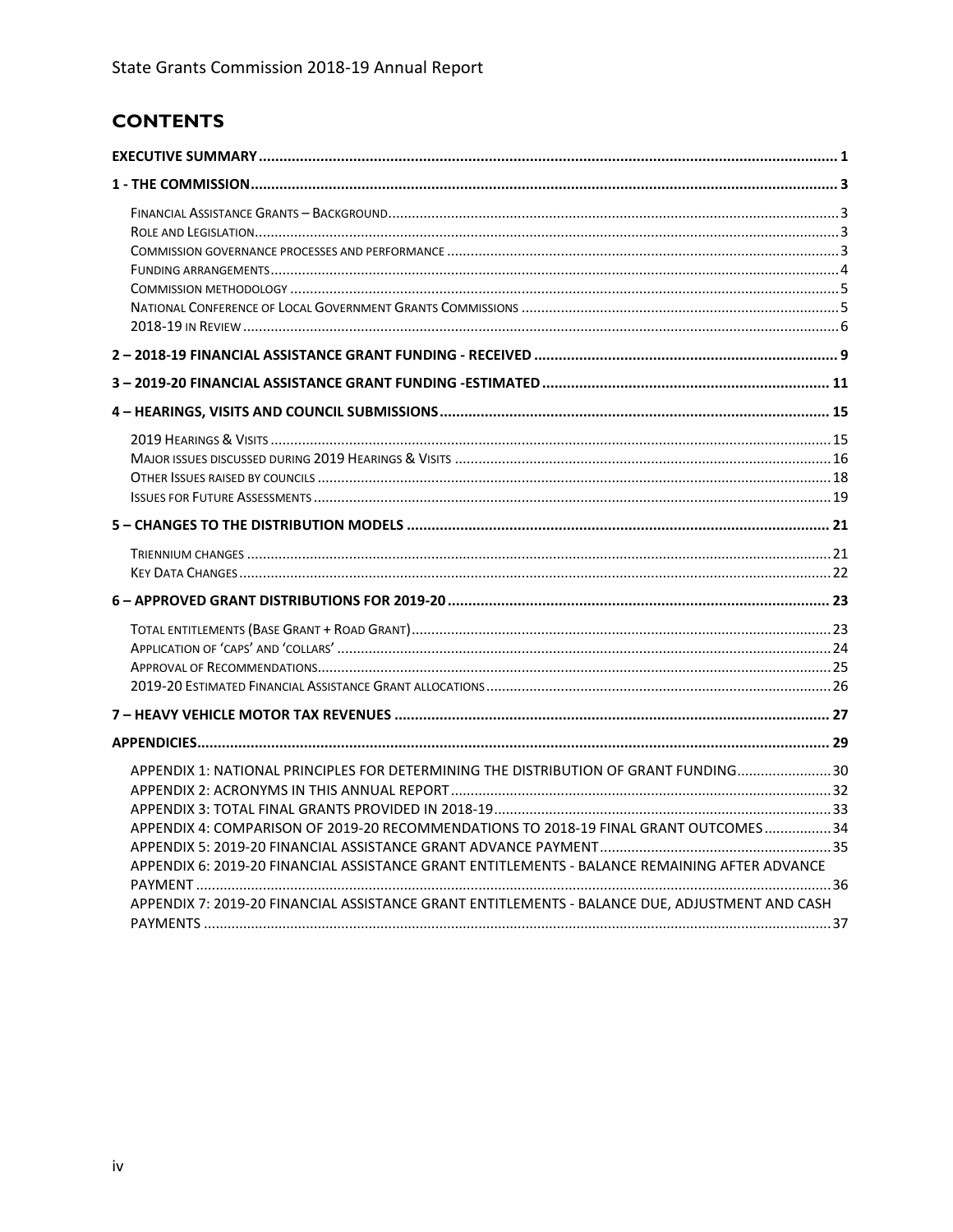# **LIST OF TABLES**

| Table 2: Participation in Commission activities conducted during period 1 July 2018 - 30 June 20194 |  |
|-----------------------------------------------------------------------------------------------------|--|
|                                                                                                     |  |
|                                                                                                     |  |
|                                                                                                     |  |
|                                                                                                     |  |
|                                                                                                     |  |
|                                                                                                     |  |
|                                                                                                     |  |
|                                                                                                     |  |
|                                                                                                     |  |
|                                                                                                     |  |
|                                                                                                     |  |
|                                                                                                     |  |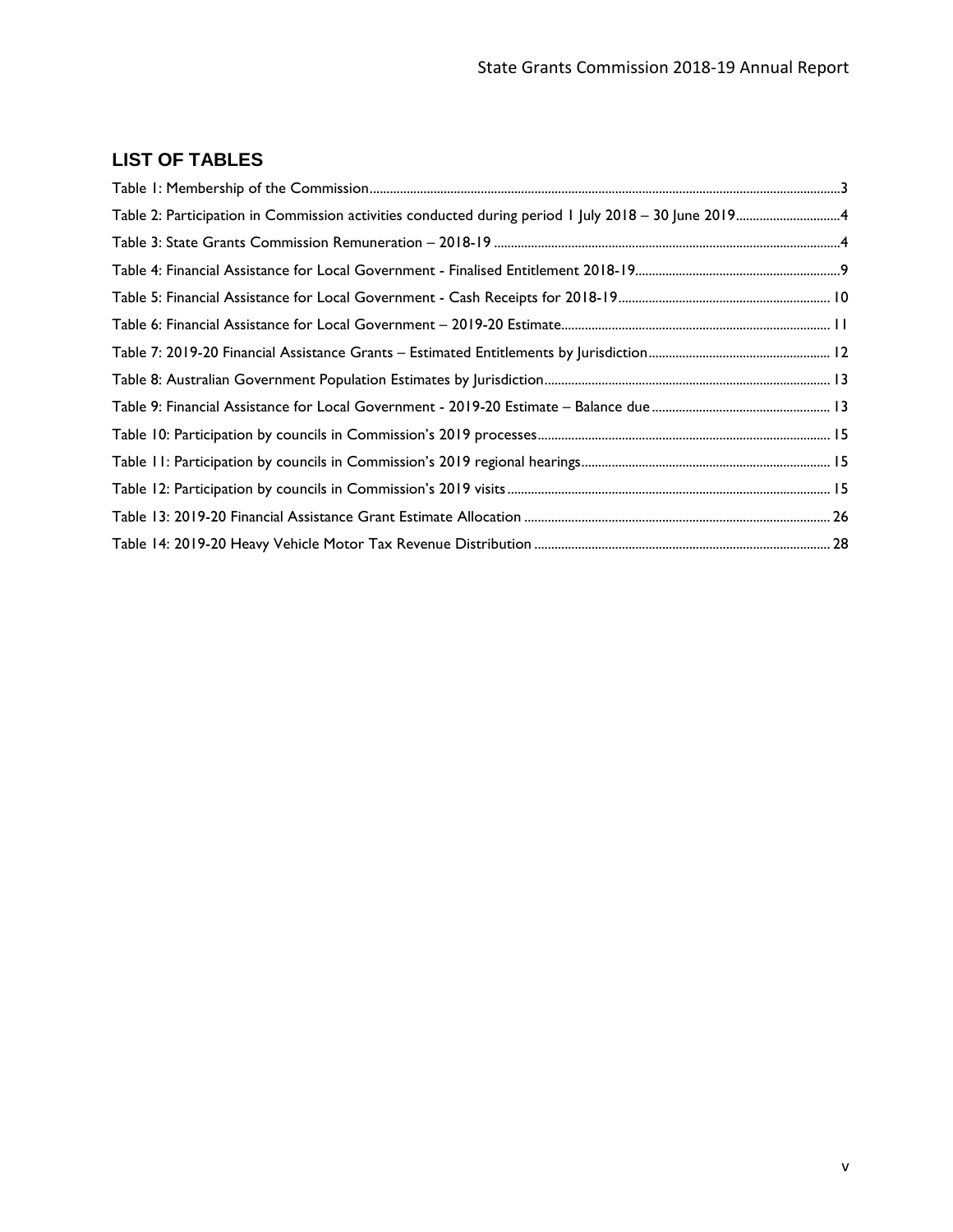

Map produced by TASMAP [\(www.tasmap.tas.gov.au\)](http://www.tasmap.tas.gov.au/), © State of Tasmania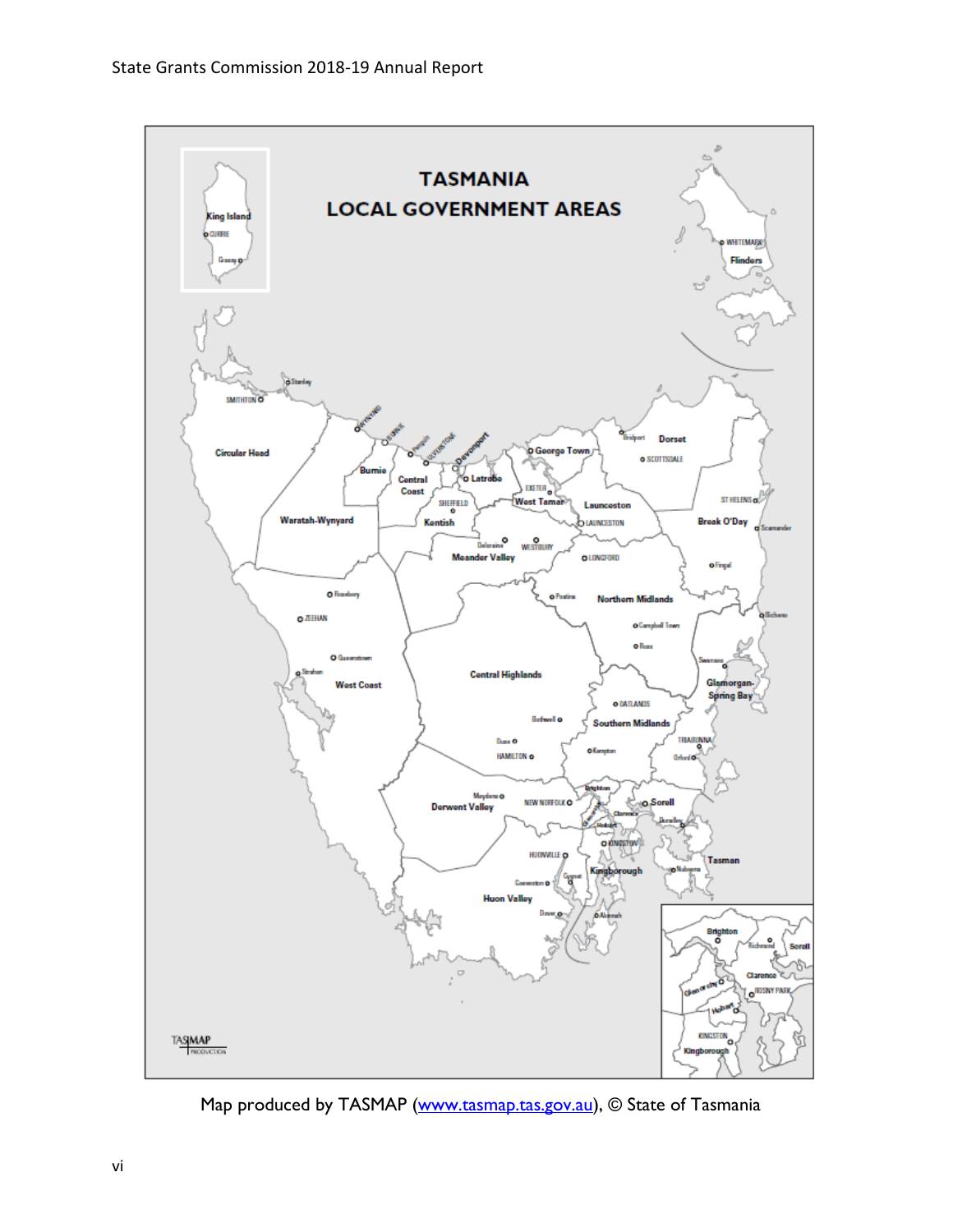# <span id="page-6-0"></span>**EXECUTIVE SUMMARY**

The State Grants Commission (the Commission) Annual Report for 2018-19 describes the Commission's activities during the financial year, and provides the Commission's recommendations for the distribution of Australian Government Financial Assistance Grant (FAG) funding for Tasmania for 2019-20.

For 2019-20 the Australian Government has estimated Tasmania's entitlement of FAG funding to be \$78 397 138, which represents a 3.82 per cent increase on the final grant pool for 2018-19 of \$75 510 201.

The funding provided by the Australian Government consists of two elements, being the Base Grant and the Road Grant. The estimated Base Grant funding for 2019-20 is \$37 081 045, which is \$1 280 101, or 3.58 per cent, more than the finalised 2018-19 Base Grant funding of \$35 800 944. The estimated Road Grant funding for 2019-20 is \$41 316 093, which is \$1 606 836, or 4.05 per cent, more than the finalised 2018-19 Road Grant funding of \$39 709 257. Explanations of the drivers behind the change in these entitlements are provided in Section 3.

In 2018-19, Tasmanian councils were paid a total of \$77 655 781 in FAG funding from the Australian Government.

The Australian Government again made a "bring forward" payment of approximately 50 per cent of the forthcoming year's estimated FAG entitlements to the states and territories in the 2018-19 financial year. An amount of \$39 395 872 was paid to councils on 18 June 2019. The distribution of these funds among councils was determined by the Australian Government based on each council's relative share of the total 2018-19 FAG estimated entitlements. The impact of this prepayment is incorporated into the Commission's recommendations described in section 3 of this Report.

The balance of the 2019-20 entitlement will be paid to councils over 2019-20, after adjusting for the -\$503 023 (negative) adjustment to the 2018-19 entitlements and the brought forward payment made by the Australian Government in June 2019. This amount will be paid to councils over four quarterly instalments.

In accordance with the requirements of the *Local Government (Financial Assistance) Act 1995*  (Australian Government 1995 Act), the Commission conducted hearings and visits and received submissions from councils. Details of these meetings and matters discussed are provided in Section 4.

During the year, the Commission reviewed and considered council submissions on the proposal to remove the Unemployment Cost Adjustor from the Commission's Base Grant Model and replace it with a broad Socio-Economic Cost Adjustor. The Commission also discussed with councils issues related to the provision of services and facilities to non-residents and the Commission's engagement with councils. The Commission also completed a desktop review of the Island Airport Allowance in its Base Grant Model. The Commission also undertook, with the assistance of the staff of the Local Government Association of Tasmania (LGAT) and council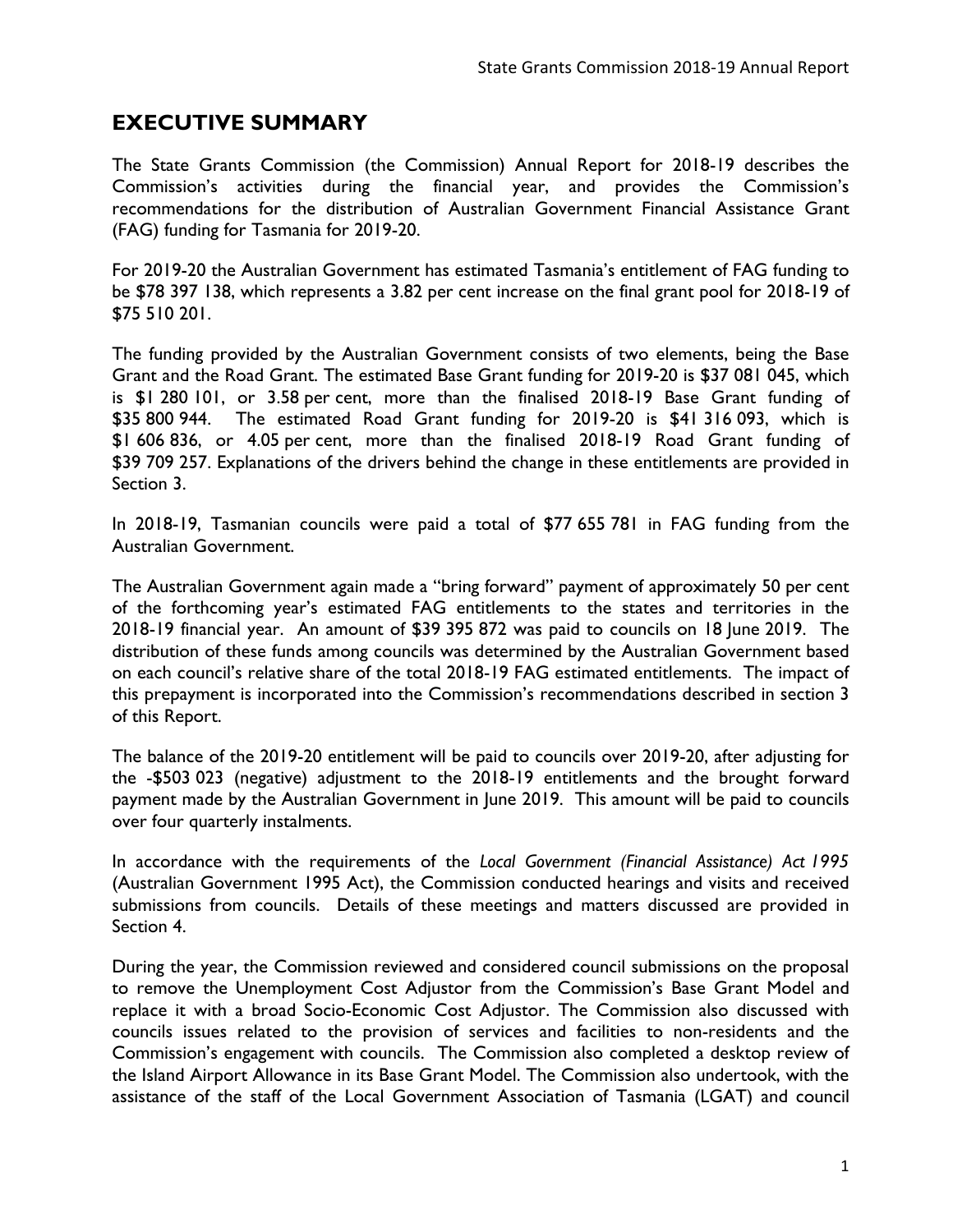officers, a review into the assumed road practices that underpin the Commission's Road Preservation Model.

The Commission has also made its 2019-20 recommendations for the distribution of the Heavy Vehicle Motor Tax Revenue (HVMTR) funding pool, which were based on the 2016-17 Traffic Freight Survey (TFS) results.

Many individuals and organisations have assisted the Commission during 2018-19. The Commission wishes to express its appreciation to all those who contributed to its work including all council officers and elected officials for their cooperation and assistance. The Commission is also appreciative of the support given by the Secretary of the Department of Treasury and Finance (Treasury), Mr Tony Ferrall, and other Treasury officers, in particular the Commission's Executive Officer, for their contribution during the year.

The support and advice provided by the LGAT, Tourism Tasmania, Department of State Growth (DSG), Office of the Valuer-General and the Local Government Division (LGD) of the Department of Premier and Cabinet (DPAC) is also appreciated.

The Commission also publishes data tables which do not form part of the Commission's Annual Report but provide further information for those wishing to understand the grant recommendations for 2019-20 in greater detail. The 2019-20 Data Tables and the Commission's Distribution Methodology paper are available from the State Grants Commission website: [https://www.treasury.tas.gov.au/state-grants-commission.](https://www.treasury.tas.gov.au/state-grants-commission)

A table of the acronyms used throughout this report is provided in Appendix 2.

D C Hudson G | Preece R A Fraser CHAIR MEMBER MEMBER MEMBER

September 2019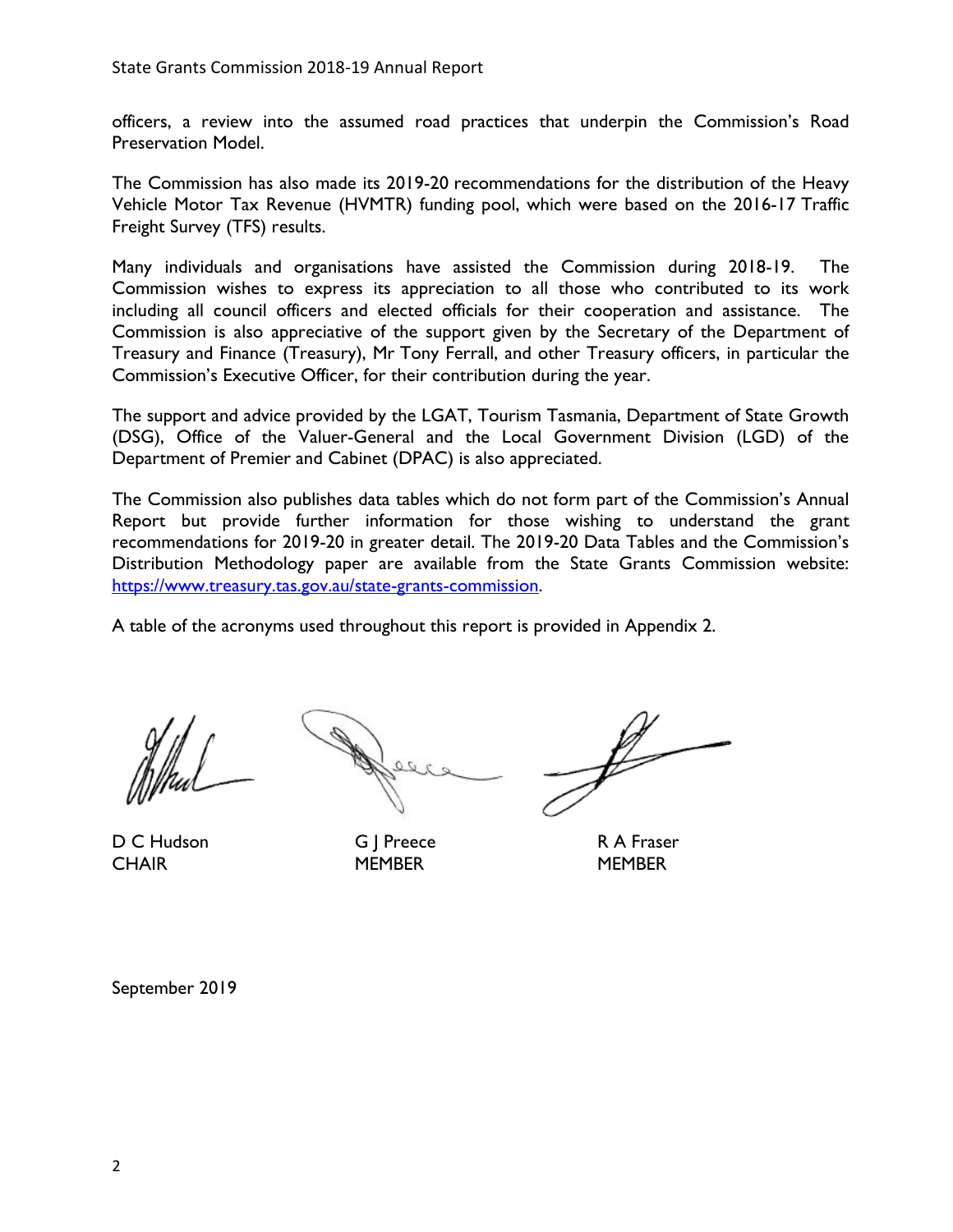# <span id="page-8-0"></span>**1 - THE COMMISSION**

# <span id="page-8-1"></span>**Financial Assistance Grants – Background**

FAG funding is provided by the Australian Government, through the State Government, for the specific purpose of funding local government in accordance with the Australian Government's *Local Government (Financial Assistance) Act 1995* (the Australian Government 1995 Act). The Australian Government financial assistance is provided in two parts: a Base Grant component and a Road Grant component. The Australian Government determines each state and territory's share of the Base Grant pool based on population share. The Road Grant pool share is based on proportions historically agreed to by all jurisdictions. While there are two source pools, both pools of FAG funding are provided to councils as untied, general revenue.

The Australian Government 1995 Act requires a state to establish a local government grants commission, the membership of which must include two persons associated with local government, and for the grants to be distributed within states in accordance with seven National Principles reproduced as Appendix 1 of this Report.

# <span id="page-8-2"></span>**Role and Legislation**

The Commission was established under the *State Grants Commission Act 1976* (the Act) and is responsible for making recommendations to the Treasurer concerning the distribution of the Australian Government FAG funding to local government. The Treasurer has administrative responsibility for the Act. There were no changes to the legislation during the reporting period.

The Commission consists of two local government nominated members and the third member (Chair) nominated by the Secretary of Treasury and approved by the Treasurer.

The current members of the Commission, and the expiry dates for current appointment terms, are detailed in Table 1.

| <b>Name</b>   | <b>Position</b>                                                               | <b>Current Appointment</b><br><b>Expiry</b> |
|---------------|-------------------------------------------------------------------------------|---------------------------------------------|
| Mr D C Hudson | Nominee of the Secretary of the Department of<br>Treasury and Finance (Chair) | 4 Jan 2022                                  |
| Mr R A Fraser | Representative of local government                                            | 11 Aug 2020                                 |
| Mr G   Preece | Representative of local government                                            | 31 Dec 2021                                 |

## <span id="page-8-4"></span>**Table 1: Membership of the Commission**

#### <span id="page-8-3"></span>**Commission governance processes and performance**

The Commission conducts regular meetings and operates an annual hearings and visits program. Attendance of Commission members at these events is reflected in Table 2.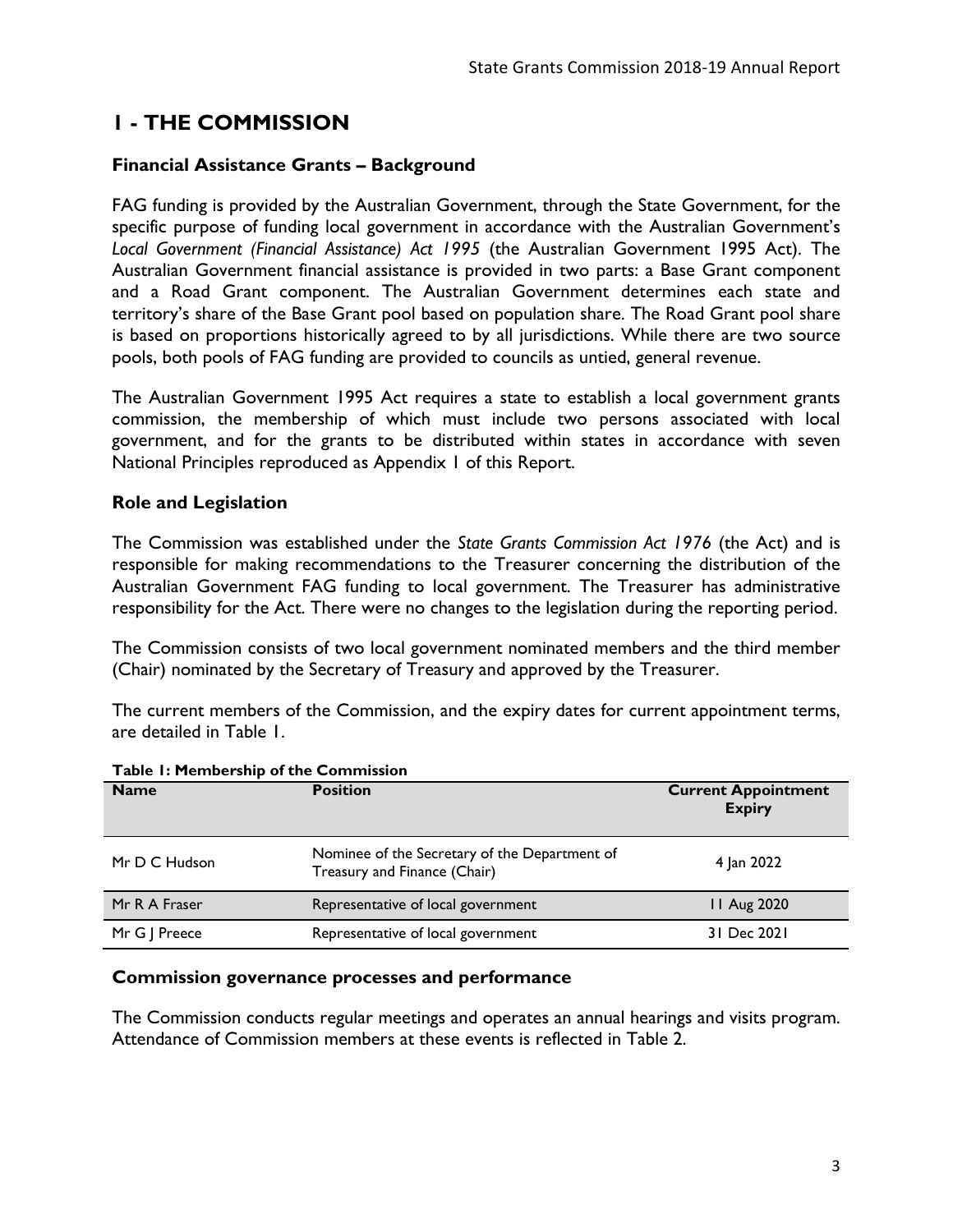|                            | <b>Total number</b><br>conducted | <b>Number of Meetings Attended</b> |                 |                 |  |  |  |
|----------------------------|----------------------------------|------------------------------------|-----------------|-----------------|--|--|--|
| Type of activity           |                                  | <b>D</b> Hudson                    | <b>R</b> Fraser | <b>G</b> Preece |  |  |  |
| <b>Commission meetings</b> |                                  |                                    |                 |                 |  |  |  |
| <b>Hearings</b>            |                                  |                                    |                 |                 |  |  |  |
| <b>Visits</b>              |                                  |                                    |                 |                 |  |  |  |

<span id="page-9-1"></span>**Table 2: Participation in Commission activities conducted during period 1 July 2018 – 30 June 2019**

The Commission seeks to operate using best practice governance strategies. It actively promotes increased stakeholder interest in its activities, methodology and assessment calculations, and endeavours to ensure an environment of accountability and transparency. Full details on the corporate governance practices of the Commission are available on its [website.](https://www.treasury.tas.gov.au/state-grants-commission)

The Commission conducts an annual member performance evaluation, both individually and as a group. It also periodically undertakes an external stakeholder assessment of its performance by way of a survey of councils. As part of the 2019 Hearings and Visits process, the Commission issued *[Conversation Starter CS19-01 -](https://www.treasury.tas.gov.au/Documents/Conversation%20Starter%20CS19-01%20-%20Engagement%20with%20councils.pdf) Engagement with councils* and specifically sought view from councils on ways that the Commission could better engage with councils. The discussions covered all aspects of communications ranging from the provision of information and educational material for elected members and council staff using a variety of face-to-face and technological means through to the timing of the Commission's annual processes. Similar discussions were also held with staff of the LGAT.

The Commission reports periodically to the Treasurer and the Secretary of Treasury on matters when circumstances warrant. This may include relaying issues that councils have raised with the Commission at the annual hearings and visits but which do not relate to Commission methodology matters.

# <span id="page-9-0"></span>**Funding arrangements**

All FAG funds allocated to Tasmania pursuant to the Australian Government 1995 Act are fully distributed among Tasmanian local councils in accordance with Sections 11 and 14 of the Act. The operating costs of the Commission are fully met by the Tasmanian State Government, through Treasury. The operating budget for the Commission for 2018-19, excluding salaries and on-costs but including member expense claims, was \$21 720. The Commission's remuneration for 2018-19 and 2017-18 is detailed in Table 3.

|                  | <b>Salary &amp; Allowances</b> | Superannuation | <b>Total</b> |  |
|------------------|--------------------------------|----------------|--------------|--|
| 2018-19          | \$'000                         | \$'000         | \$'000       |  |
| D Hudson (Chair) | 39.2                           | 3.7            | 42.9         |  |
| R Fraser         | 23.4                           | 2.2            | 25.6         |  |
| <b>G</b> Preece  | 23.6                           | 2.2            | 25.8         |  |
| <b>Total</b>     | 86.2                           | 8.1            | 94.3         |  |

<span id="page-9-2"></span>

| Table 3: State Grants Commission Remuneration - 2018-19 |  |  |  |  |  |  |
|---------------------------------------------------------|--|--|--|--|--|--|
|---------------------------------------------------------|--|--|--|--|--|--|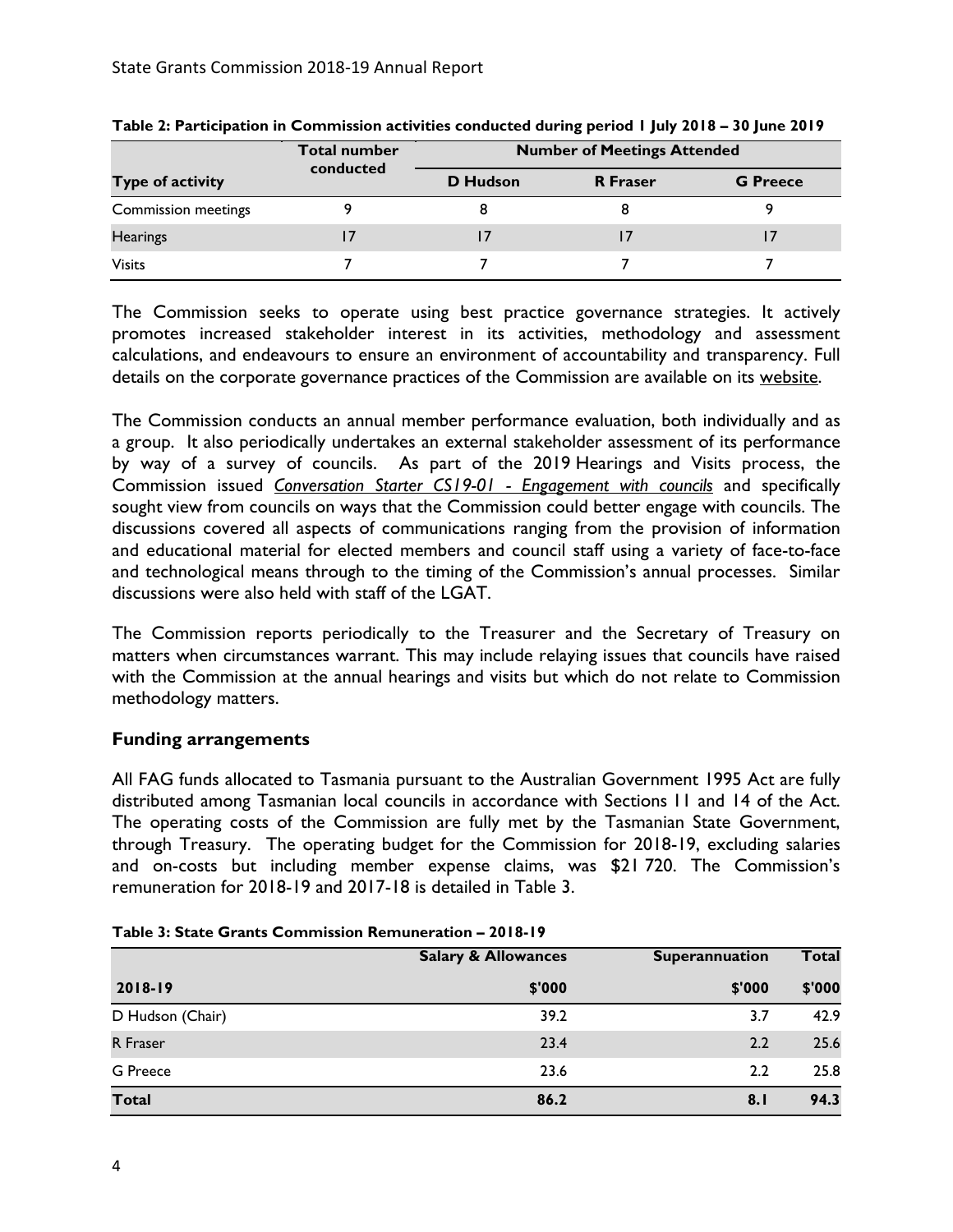Executive support resources equivalent to 1.0 FTE are provided to the Commission by Treasury.

# <span id="page-10-0"></span>**Commission methodology**

The Commission uses financial models designed to accord with the National Principles issued under the Australian Government 1995 Act to assist it in determining the distribution of funding provided by the Australian Government.

The Commission's methodology is explained in more detail and available for download on the Commission's website [http://www.treasury.tas.gov.au/state-grants-commission/publications.](http://www.treasury.tas.gov.au/state-grants-commission/publications)

The Commission's models are primarily data driven, which means that changes in data can influence calculated grant shares. Incorrect data can result in inappropriate allocation of funding if not identified and rectified. It is for this reason that the Commission takes the accuracy and consistency of data seriously and actively seeks to increase the integrity of the data used within the assessments. The Commission continues to remind councils of their obligations in relation to providing quality data, largely through the Consolidated Data Collection (CDC) return coordinated by the LGD.

The Commission appreciates each council's efforts in ensuring its CDC data return is accurate and the responsiveness of councils when the Commission raises any queries regarding the data.

The Commission strives to identify, investigate and, where appropriate, correct data issues when they occur. As there has not been a significant reduction in the quantity of data quality issues over recent years, the Commission has decided to prepare some initial guidance material to assist council staff complete the Commission related sections of the CDC return. The objective of the guidance material is to help reduce the occurrence of data quality issues and equip council staff with information on how to correctly complete the return and avoid some typical data field population errors. This guidance material has recently been issued to councils to assist them in completing the 2018-19 CDC returns.

# <span id="page-10-1"></span>**National Conference of Local Government Grants Commissions**

Following the 2015 National Conference of Local Government Grants Commissions, all jurisdictions agreed to hold national conferences every two years. A national conference was not held during 2018-19. The Queensland Local Government Grants Commission has volunteered to host the 2019 Conference in Brisbane in November 2019.

Commission Executive Officers meet annually. In years when conferences are held, these meetings are conducted in conjunction with the conference.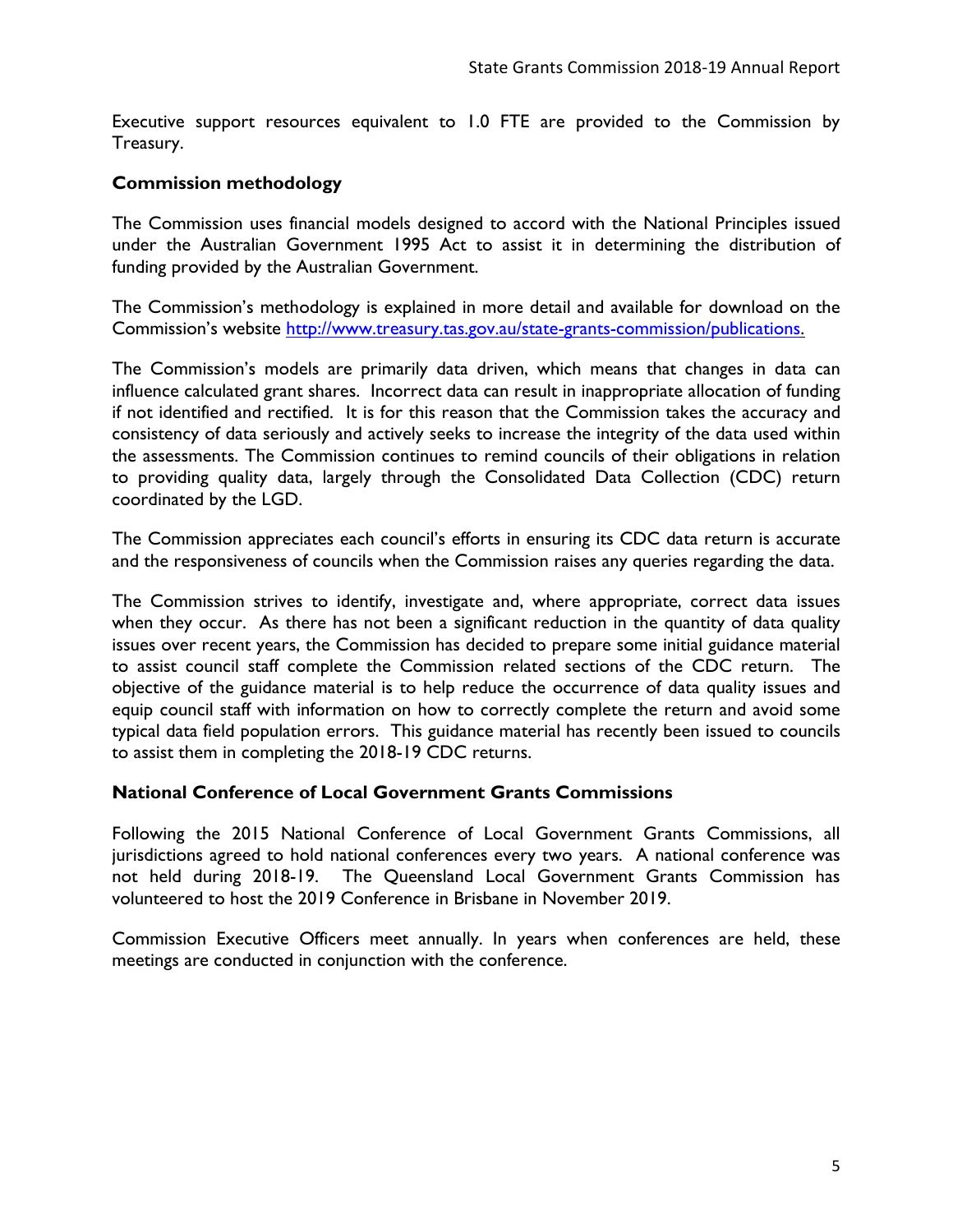# <span id="page-11-0"></span>**2018-19 in Review**

The 2018-19 year has seen the Commission progress various aspects of its work plan as follows:

- In December 2018, the Commission issued *Discussion Paper DP19-01 - Socio-Economic Factors in the Base Grant Model - Proposal to replace the Unemployment Cost Adjustor with a SEIFA based Cost Adjustor.* This paper expanded upon the conversation commenced in the previous year relating to the adequacy, or otherwise, of unemployment data as a general indicator of socio-economic disadvantage for the Commission's Base Grant Model. The Discussion Paper reviewed the implications of utilising an indicator such as the Socio-Economic Indicator For Areas (SEIFA) index produced every five years by the ABS following each census. The Discussion Paper reviewed the various forms of SEIFA, relationships between the SEIFA indices and council expenditure reported by councils as being most impacted by socio-economic disadvantage, detailed SEIFA indicators used in other jurisdictions, proposed an example SEIFA based cost adjustor and modelled the possible implications of moving to such an indicator in the Commission's Base Grant Model. Council feedback and submissions on the proposal was the primary agenda item for discussion at the 2019 Hearings and Visits. Further information on the feedback received and results of these discussions are provided in Section 4;
- In December 2018, the Commission also issued two Conversation Starters, *CS19-01 Engagement with councils* and *CS19-02 - Provision of Services to Non-Residents.*  Conversation Starter flyers are intended to act as thought provokers in order to initiate discussions on a topic. The intention is to gain council input early in the process of formulating any reviews to help the Commission determine the potential direction of any such reviews on these topics. The Conservation Starter approach has proven to be a very useful tool for initiating conversations with councils.

The Commission was due to undertake an external performance evaluation survey with councils. Rather than undertake another survey, the Commission decided that it would issue Conversation Starter *CS19-01 Engagement with councils* to engage directly with councils for comments and views on the Commission's engagement with councils. The Commission requested feedback from councils about the current form, timing and level of engagement between councils and the Commission. The Commission also requested comments and suggestions from councils on how the Commission could improve its educational and information resources to increase and improve council understanding of the Commission's models, activities, improve data quality and ultimately increase overall confidence in the system. Further information on the feedback received and results of these discussions are provided in Section 4.

The Commission issued Conversation Starter *CS19-02 - Provision of Services to Non-Residents* to continue the next phase of discussions started with councils in 2018 in relation to the Regional Responsibility review project, to discuss the broader aspects and cost implications of councils providing facilities and services to non-residents. Further information on the feedback received and results of these discussions are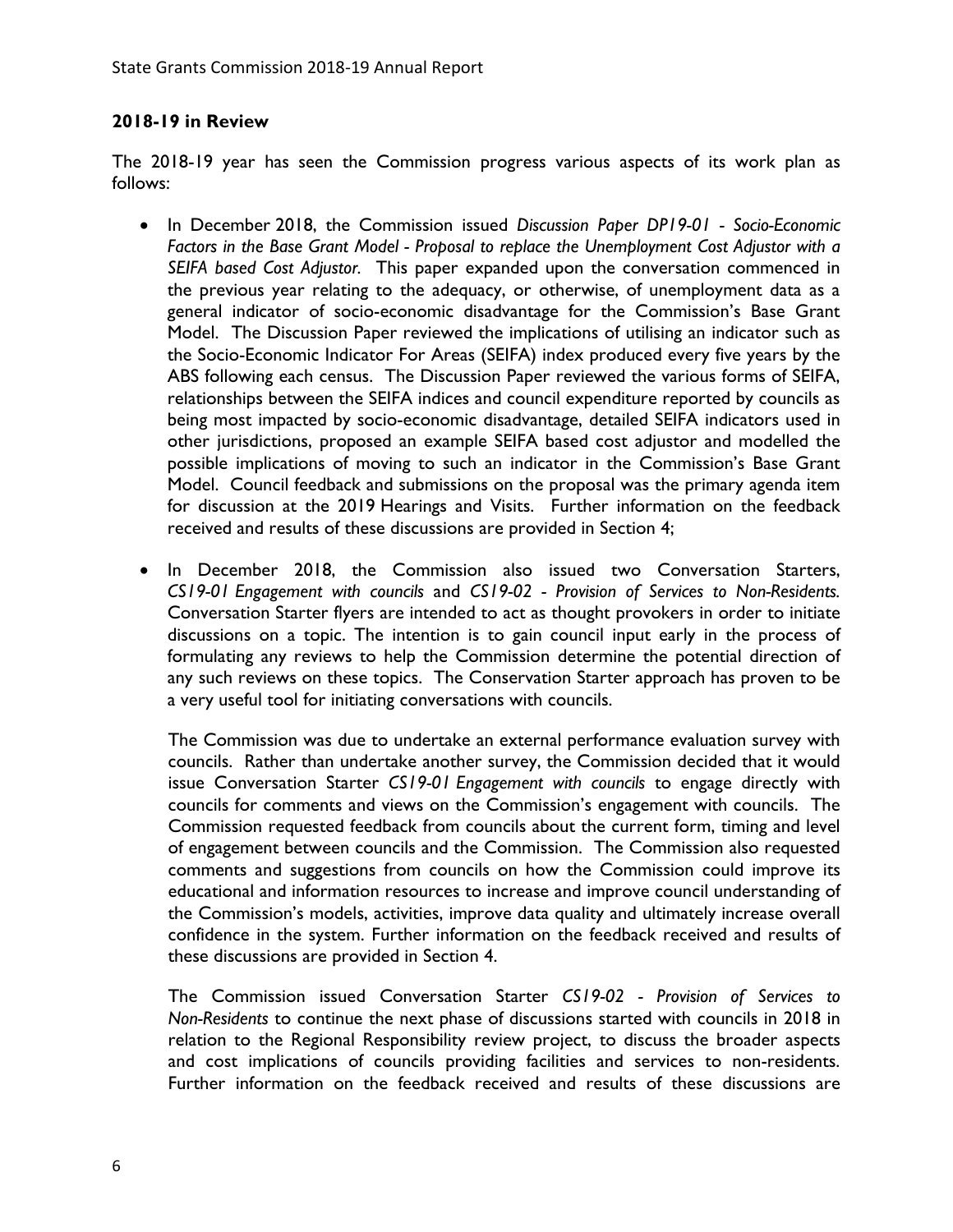provided in Section 4. In light of this review, the Commission decided to suspend its initial plan to phase out the Tourism Cost Adjustor from its Base Grant Model.

• The Commission's Road Costing Model calculates a cost per kilometre by road type (Urban Sealed, Rural Sealed and Unsealed). These costs per kilometre are then used to determine the road preservation costs for each council based on their respective road lengths. At previous hearings and visits the Commission had received feedback from some councils that the road practices assumed in the Road Costing Model were no longer reflective of the on-field practices used by councils for road construction. It was suggested that the costs may have not been recognising improvements in road construction techniques, most notably in terms of reuse of pavement stabilisation materials. As these assumptions impact the cost per kilometre rates that underpin the Commission's Road Preservation Model, the Commission undertook to conduct a review of its assumptions.

During the year, the Commission, via the LGAT, undertook a review of the assumed road practices it uses in its Road Costing Model. LGAT coordinated the issuing and collation of responses from council engineers on behalf of the Commission. LGAT received six responses from councils, which were provided intact but without council identifiers to the Commission. The submissions indicated differing views on the practices used, with some responding that the existing practices continue to be appropriate, and others suggesting some assumptions needed updating. Submissions indicated that some processes such as slurry seals needed a minimum of 10 kilometres of work to warrant the equipment being brought in from interstate to make it economical.

Based on the feedback received and using the low number of respondents to the Road Practices Review as an indicator of the low level of concern with the existing assumptions, the Commission concluded that its Road Costing Model is not significantly out of step with current practices and determined that its assumed road practices in its Road Costing Model did not require modification.

The Commission wishes to thank both LGAT staff (in particular Michael Edrich) and all councils that participated in the Commission's Road Practices Review for their input.

• The Commission currently provides in its Base Grant methodology an additional expenditure adjustment factor for the two island councils (Flinders and King Island), as a consequence of these councils having the additional obligation of operating their respective island airports. The Commission refers to this adjustment factor as an Island Airport Allowance. These allowances are added to the calculation of each island council's expenditure requirement as recognition that the cost of providing the service is not adequately captured by the Commission's standardised expenditure measures. The Island Airport Allowance is designed to increase the island councils' expenditure requirements, and therefore the relative need of the recipient councils for financial assistance in the Commission's Base Grant Model. As the Base Grant funding pool is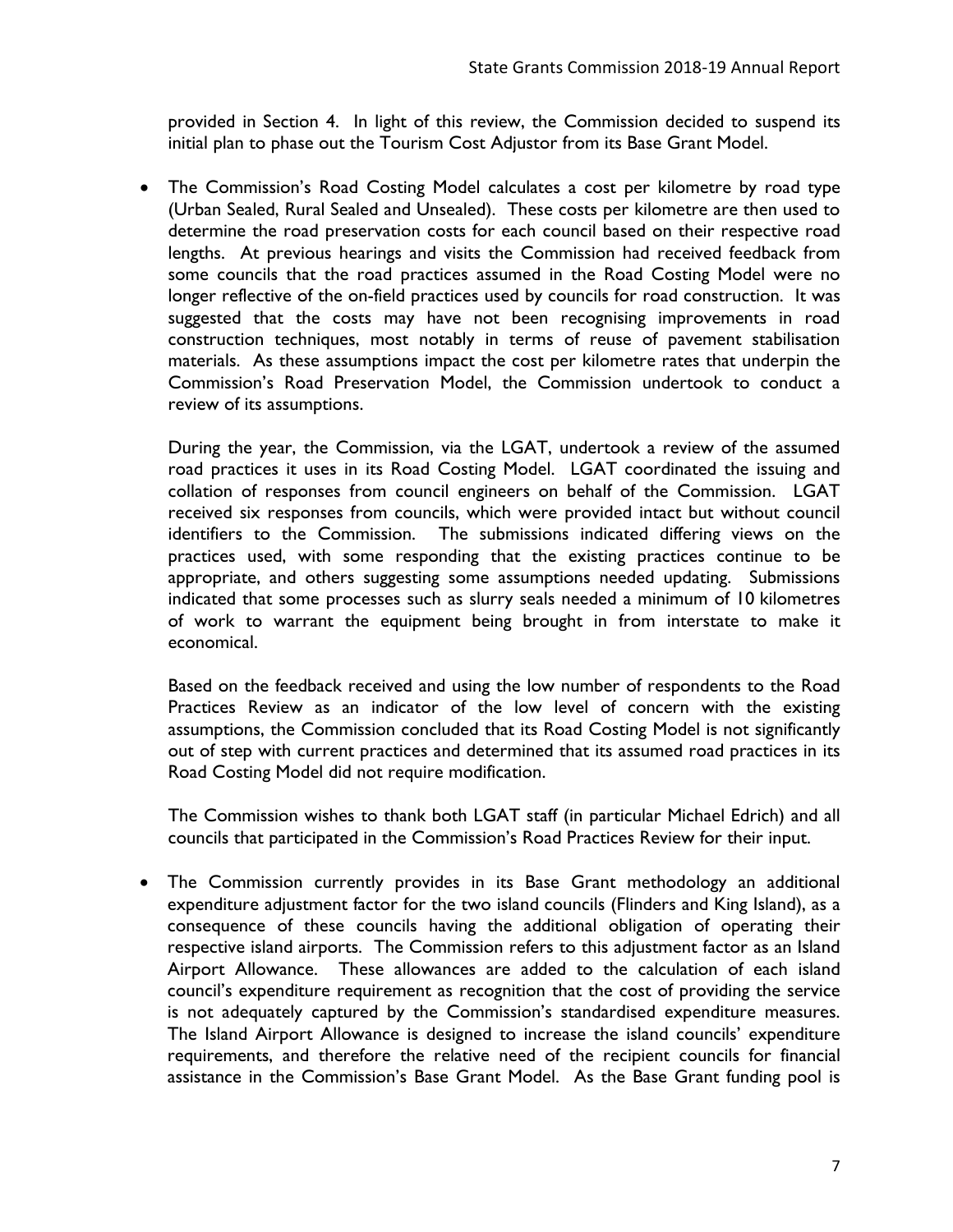not sufficient to fully fund all assessed deficits of councils, the allowance does not result in additional funding equal to the amount of the allowance directly to these councils.

During 2018-19, the Commission reviewed the adequacy of its Island Airport Allowance in line with the commitment in the 2018-19 Triennium Work Plan. The Commission determined that it should increase the rate of the allowance from \$70 000 per island airport to \$100 000 per island airport. The increased rates were adopted by the Commission for determining the allocation of the 2019-20 Base Grant funding among councils.

The Commission continually reviews its Work Plan tasks and priorities taking into account feedback from councils, current circumstances and resourcing. The Commission periodically publishes revisions and updates to its Work Plan and reports on the status and progress against the Work Plan. The Commission's current Work Plan is available from the Commission's [website.](https://www.treasury.tas.gov.au/state-grants-commission)

Details of the 2019 hearings and visits that the Commission undertook during the year, and the decisions taken following councils' submissions, are provided in Section 4.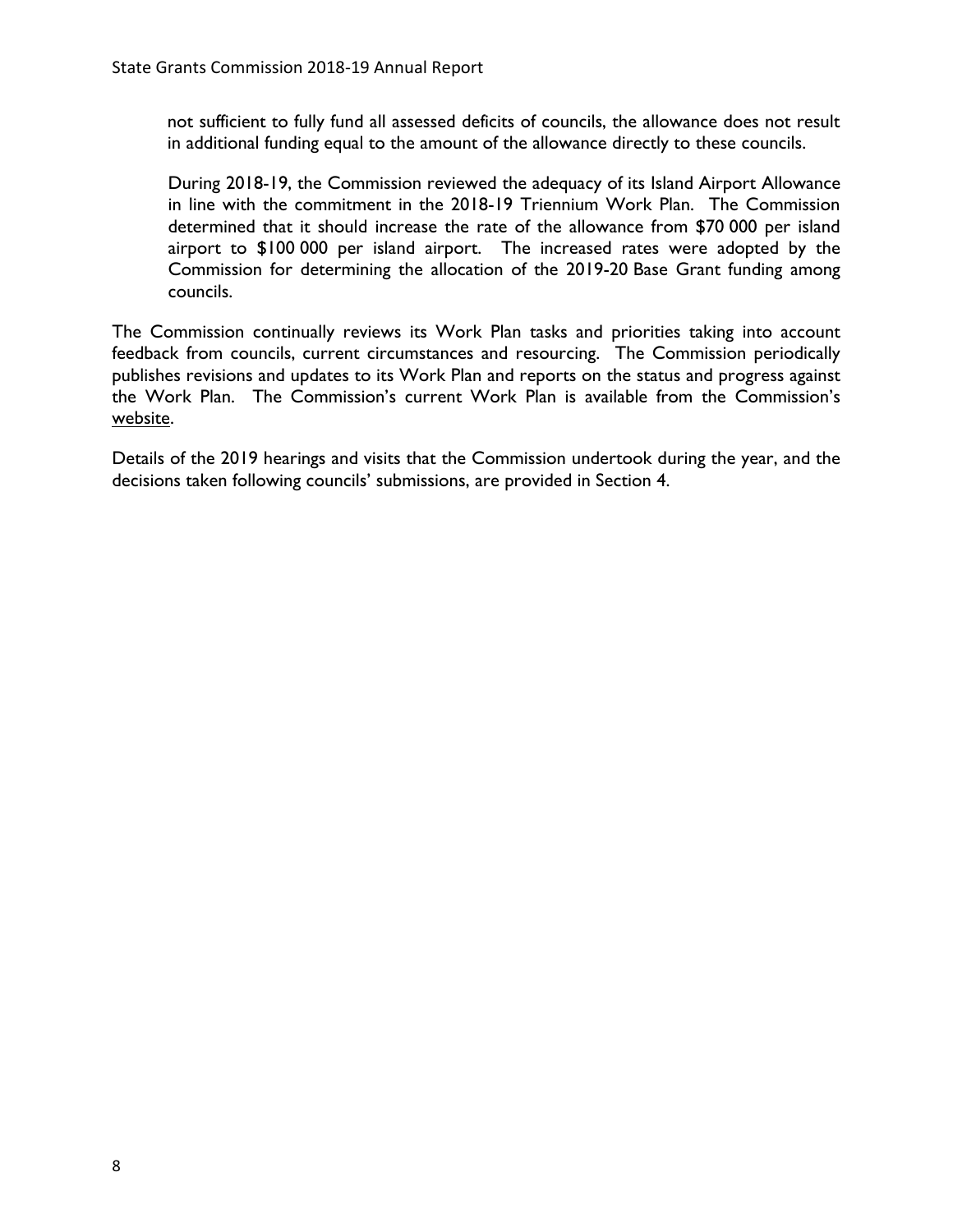# <span id="page-14-0"></span>**2 – 2018-19 FINANCIAL ASSISTANCE GRANT FUNDING - RECEIVED**

The finalised financial assistance entitlement to local government for 2018-19 is shown in Table 4 below.

|                    | 2018-19 Estimated<br><b>Entitlement</b> | 2018-19<br>adjustments (to be<br>paid in 2019-20) | <b>Finalised 2018-19</b><br><b>Entitlement</b> | Percentage<br><b>Adjustment</b> |
|--------------------|-----------------------------------------|---------------------------------------------------|------------------------------------------------|---------------------------------|
|                    | \$                                      |                                                   |                                                | %                               |
| <b>Base Grant</b>  | 35 988 453                              | $-187509$                                         | 35 800 944                                     | $-0.52%$                        |
| Road Grant         | 40 024 771                              | $-315514$                                         | 39 709 257                                     | $-0.79%$                        |
| <b>Total Grant</b> | 76 013 224                              | $-503023$                                         | 75 510 201                                     | $-0.66%$                        |

#### <span id="page-14-1"></span>**Table 4: Financial Assistance for Local Government - Finalised Entitlement 2018-19**

The Australian Government has determined the need for a negative adjustment of \$503 023 (-0.66 per cent) to Tasmania's 2018-19 estimated grant entitlement of \$76 013 224. The respective components and basis for the negative adjustment to the 2018-19 entitlements is as follows:

- a decrease in the Base Grant assessment of \$187 509 (-0.52 per cent); and
- a decrease in the Road Grant assessment of \$315 514 (-0.79 per cent).

While Tasmania's relative population share has declined slightly, the principle driver for the negative adjustment to the 2018-19 entitlements reflects an overestimation by Commonwealth Treasury of the national rate of inflation for the year to 31 March 2019. In June 2018, the then Federal Treasurer determined that the preliminary indexation factor for 2018-19 would be 3.85 per cent, comprising forecast national population growth of 1.63 per cent for the year to 31 December 2017 and a forecast national rate of inflation of 2.2 per cent for the year to 31 March 2019.

In June 2019, the Assistant Treasurer determined that the final indexation factor for 2018-19 would be 2.97 per cent, comprising actual national population growth of 1.61 per cent for the year to 31 December 2017 and an actual national rate of inflation of 1.3 per cent for the year to 31 March 2019. This overestimation of the inflation rate has driven the significant downwards revision of the final allocations for 2018-19. Nationally the 2018-19 FAG funding pool was reduced by \$19.372 million (-0.79 per cent). The reduced 2018-19 entitlements also reduces the base to which the 2019-20 indexation is applied.

Furthermore, the adjustment to the 2018-19 entitlements also includes a component of indexation adjustment due to the Australian Government's decision to pay approximately half of the 2019-20 funding in 2018-19. Tasmania's finalised 2018-19 FAG entitlement is \$75 510 201.

The 2018-19 adjustment has been apportioned across councils utilising the methodologies used to determine the Commission's 2018-19 recommendations, which include the application of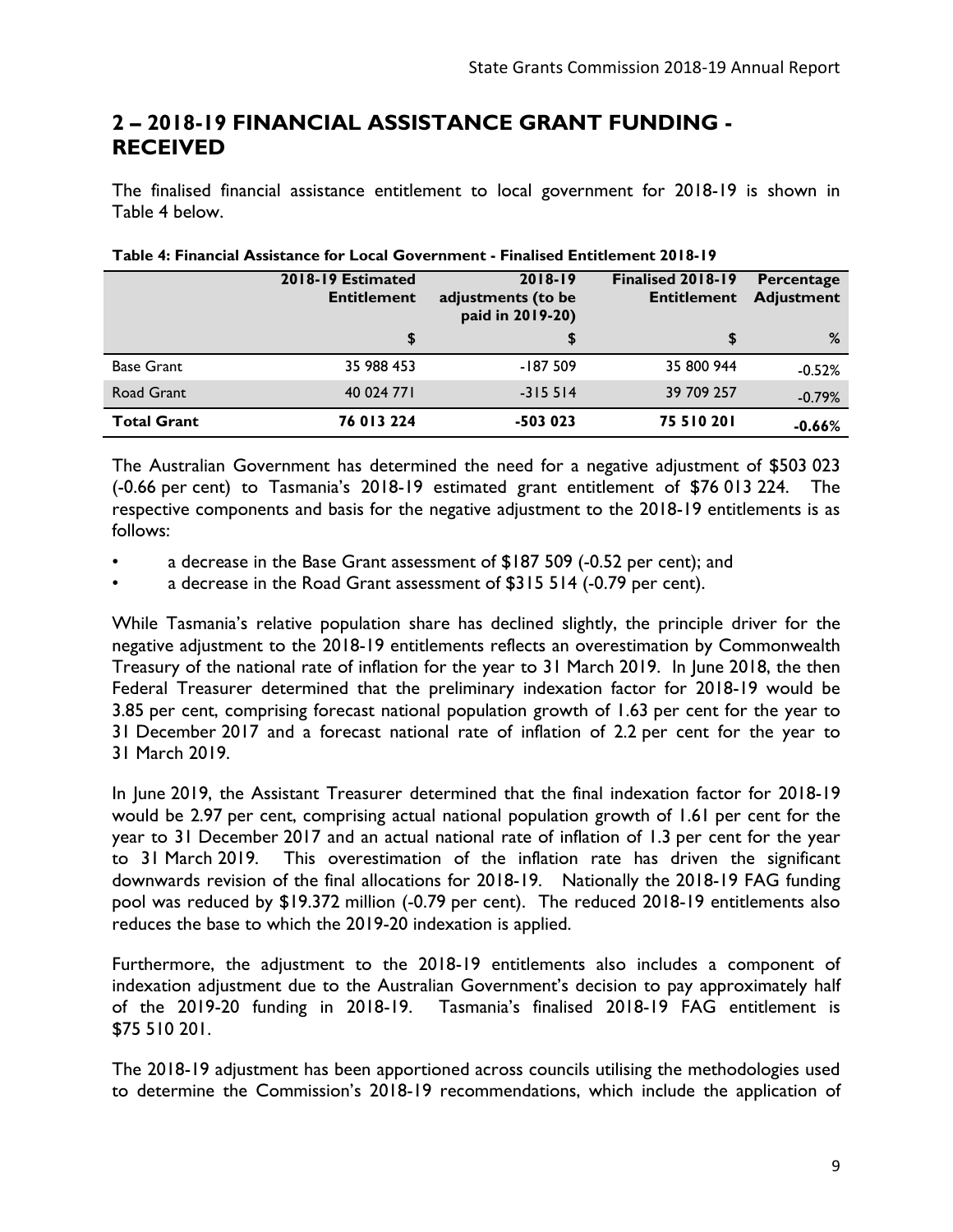those caps and collars<sup>[1](#page-15-1)</sup> as applied in that year. The amounts paid to councils in 2019-20 will include the distribution of the adjustments to the Base Grant and Road Grant entitlements attributable to 2018-19.

The funds paid to councils in 2018-19 consisted of the balance of the 2018-19 estimated entitlements and the adjustment to the 2017-18 entitlements, together with the advance payment of approximately half of the 2019-20 estimated entitlements paid to councils in June 2019. A summary of the financial assistance entitlements, and amounts paid to local government in 2018-19 by the Australian Government is shown in Table 5 below. A detailed breakdown of these amounts by council is provided in the Appendices section of this report.

|                    | <b>Estimated</b><br><b>Entitlement</b> | 2018-19 2018-19 Bring<br><b>Forward</b><br><b>Payment</b><br>paid in<br>$2017 - 18$<br>(June 18) | $2017 - 18$<br><b>Adjustment</b><br>included in<br>$2018 - 19$<br><b>Instalments</b> | <b>Funding</b><br>paid in four<br>quarterly<br>instalments | 2018-19 2019-20 Bring<br>Forward<br>Payment<br>paid in<br>2018-19<br>(June 19) | <b>Total Cash</b><br>paid to<br>councils in<br>2018-19<br><b>Financial</b><br>Year |
|--------------------|----------------------------------------|--------------------------------------------------------------------------------------------------|--------------------------------------------------------------------------------------|------------------------------------------------------------|--------------------------------------------------------------------------------|------------------------------------------------------------------------------------|
|                    | \$                                     | \$                                                                                               | \$                                                                                   | \$                                                         |                                                                                | \$                                                                                 |
| <b>Base Grant</b>  | 35 988 453                             | -17 953 045                                                                                      | $+211215$                                                                            | 18 246 623                                                 | +18 629 849                                                                    | 36 876 472                                                                         |
| Road Grant         | 40 024 771                             | $-20006453$                                                                                      | $-5032$                                                                              | 20 013 286                                                 | $+20$ 766 023                                                                  | 40 779 309                                                                         |
| <b>Total Grant</b> | 76 013 224                             | -37 959 498                                                                                      | $+206$ 183                                                                           | 38 259 909                                                 | +39 395 872                                                                    | 77 655 781                                                                         |

<span id="page-15-0"></span>

<span id="page-15-1"></span><sup>|&</sup>lt;br>| Caps and Collars are explained further on page [24.](#page-29-0)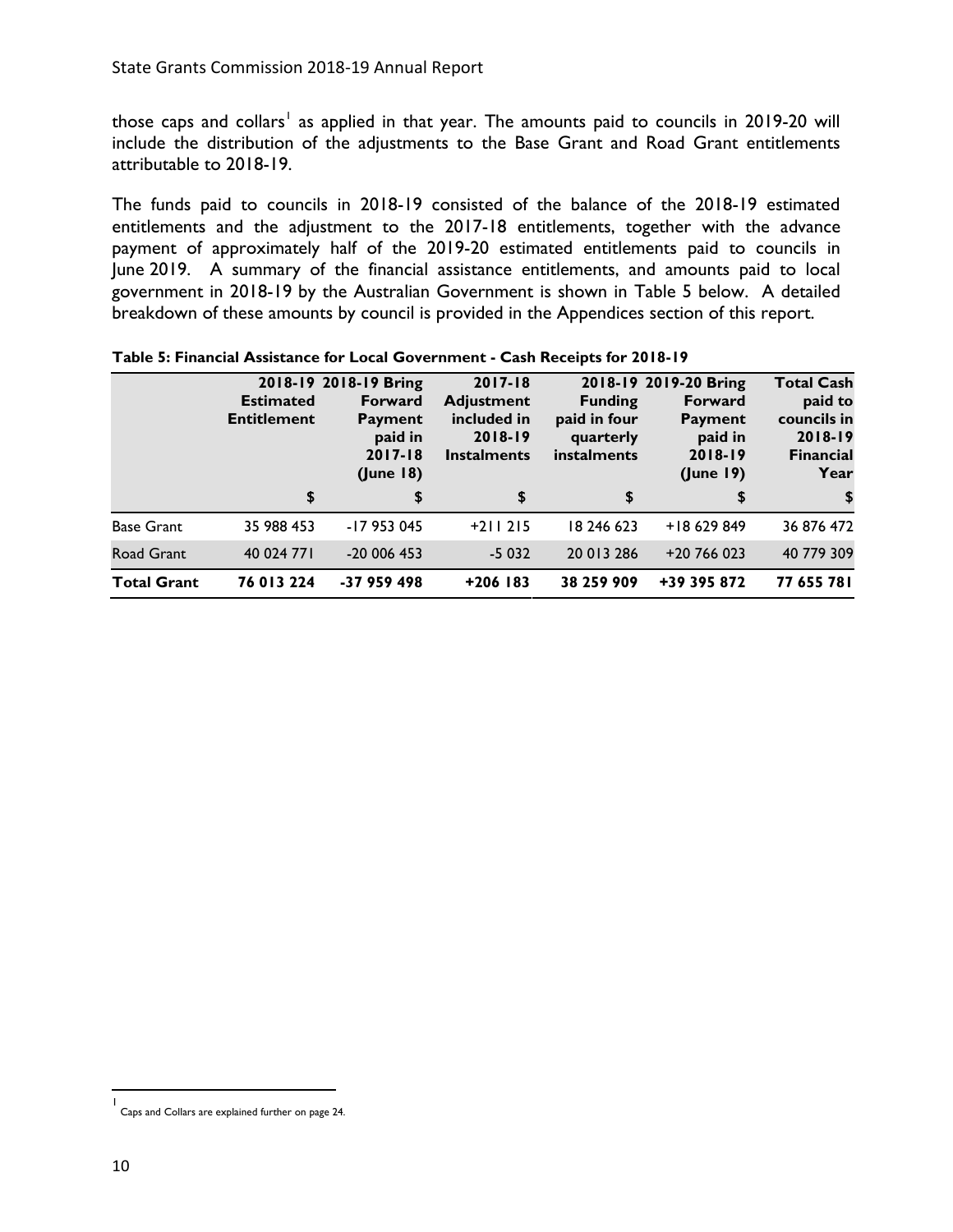# <span id="page-16-0"></span>**3 – 2019-20 FINANCIAL ASSISTANCE GRANT FUNDING - ESTIMATED**

Increases in the total national FAG funding pool have historically been linked to annual changes in both the Australian population and the Consumer Price Index (CPI) so that the base grant and road grant pools are maintained in "real per capita" terms<sup>[2](#page-16-2)</sup>. The total of estimated FAG entitlement to be provided by the Australian Government in respect of 2019-20 both nationally and to Tasmania is shown in Table 6 below.

|                    | <b>National Pool of</b><br>Tasmanian<br>funds<br><b>Proportion of</b><br><b>National Pool</b> |      |            | Tasmanian Grant Change on 2018-19<br><b>Entitlement Actual Entitlement</b><br>∗ |  |
|--------------------|-----------------------------------------------------------------------------------------------|------|------------|---------------------------------------------------------------------------------|--|
|                    |                                                                                               | ℅    | \$         | %                                                                               |  |
| <b>Base Grant</b>  | 757 045 760                                                                                   | 2.11 | 37 081 045 | $+3.58$                                                                         |  |
| <b>Road Grant</b>  | 779 652 913                                                                                   | 5.30 | 41 316 093 | $+4.05$                                                                         |  |
| <b>Total Grant</b> | 2 536 698 673                                                                                 | 3.09 | 78 397 138 | $+3.82$                                                                         |  |

#### <span id="page-16-1"></span>**Table 6: Financial Assistance for Local Government – 2019-20 Estimate**

*\* This column shows Tasmania's 2019-20 year estimated entitlement compared to the 2018-19 actual entitlement (accrual basis)*

Each year the Australian Government estimates each state's share of the total funding pool, and finalises each state's annual entitlements for the prior year once final population and CPI data are known. The national FAG funding pool is normally indexed annually by a combined factor of population growth and a CPI factor as follows:

Factor = (Population of Australia/previous Population of Australia)  $\times$  (CPI/previous CPI)

The national 2019-20 FAG funding pool has been indexed by 4.05 per cent. The national funding pool has increased from \$2.438 billion to \$2.537 billion.

The Base Grant funding component of the national FAG funding pool is allocated amongst all jurisdictions based on population shares. The Road Grant funding component of the national FAG funding pool is allocated based on proportions historically agreed to by all jurisdictions.

Based on population estimates as at 31 December 2018, the Australian Government has determined that the 2019-20 national funding pool be distributed amongst jurisdictions as detailed in Table 7.

<span id="page-16-2"></span><sup>&</sup>lt;sup>2</sup>  $\mathbf{2}$ The Australian Government applied a three year freeze in indexation to the financial years 2014-15 to 2016-17.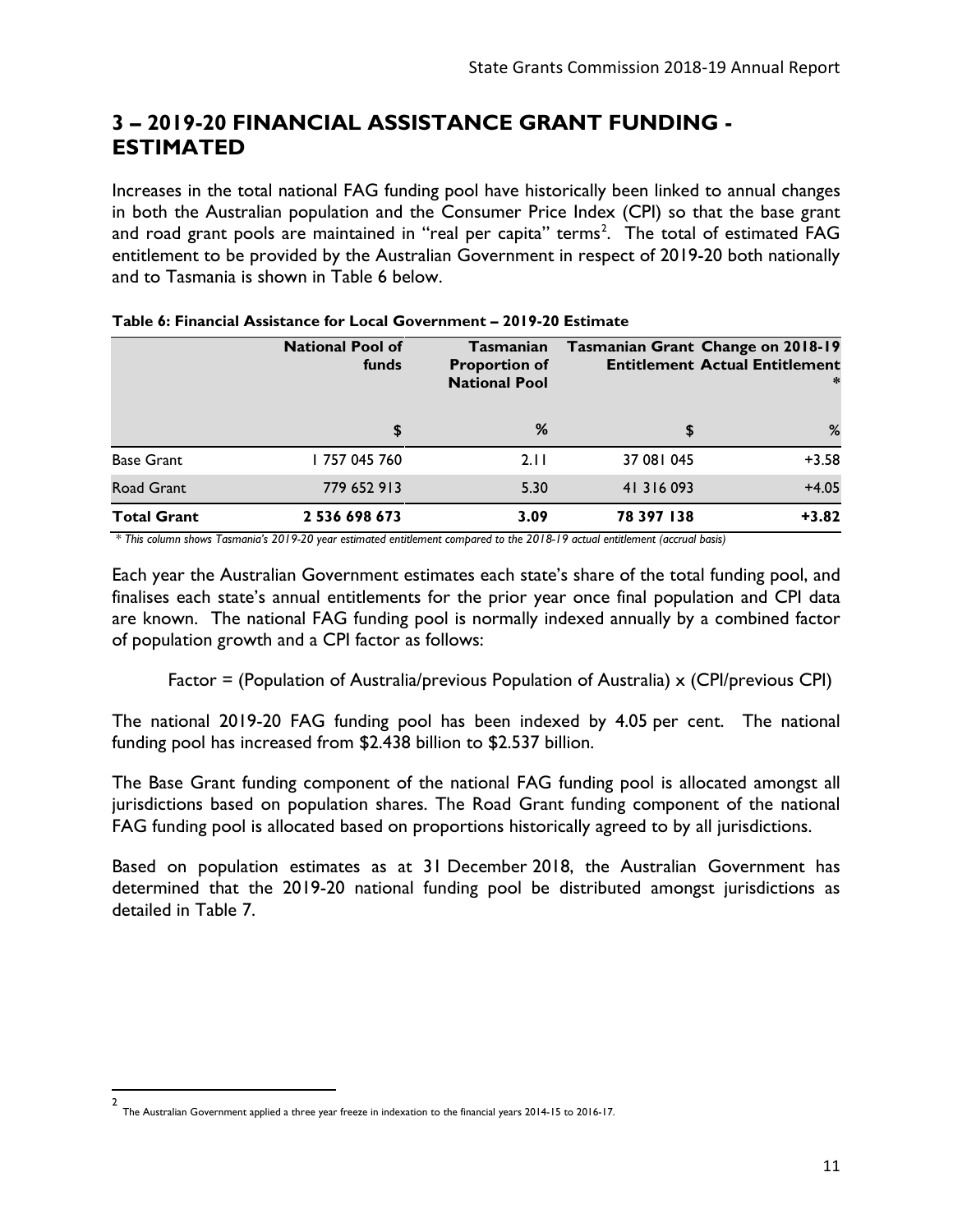|                                        | <b>Population as</b><br>at<br>31 Dec 2018 | <b>Population</b><br>shares for<br>General<br><b>Purpose</b><br><b>Entitlement</b> | 2019-20<br><b>Estimated</b><br>General<br><b>Purpose</b><br><b>Entitlement</b> | <b>Local Road</b><br>Agreed<br>Percentage<br><b>Shares</b> | 2019-20<br><b>Estimated</b><br><b>Local Road</b><br><b>Entitlement</b> | 2019-20 Total<br><b>Estimated</b><br><b>Entitlement</b> |
|----------------------------------------|-------------------------------------------|------------------------------------------------------------------------------------|--------------------------------------------------------------------------------|------------------------------------------------------------|------------------------------------------------------------------------|---------------------------------------------------------|
| <b>Jurisdiction</b>                    |                                           | %                                                                                  | \$                                                                             | %                                                          | \$                                                                     | \$                                                      |
| New South Wales                        | 8 046 070                                 | 31.96%                                                                             | 561 526 802                                                                    | 29.00%                                                     | 226 201 773                                                            | 787 728 575                                             |
| Victoria                               | 6 5 2 6 4 1 3                             | 25.93%                                                                             | 455 581 222                                                                    | 20.60%                                                     | 160 736 232                                                            | 616317454                                               |
| Queensland                             | 5 052 827                                 | 20.07%                                                                             | 352 558 298                                                                    | 18.80%                                                     | 146 078 390                                                            | 498 636 688                                             |
| Western Australia                      | 2 606 338                                 | 10.35%                                                                             | 181 901 718                                                                    | 15.30%                                                     | 119 210 077                                                            | 301 111 795                                             |
| South Australia                        | 742 744                                   | 6.92%                                                                              | 121611213                                                                      | 5.50%                                                      | 42 847 209                                                             | 64 458 422                                              |
| Tasmania                               | 531 529                                   | 2.11%                                                                              | 37 081 045                                                                     | 5.30%                                                      | 41 316 093                                                             | 78 397 138                                              |
| Northern Territory                     | 245 854                                   | 0.98%                                                                              | 17 180 555                                                                     | 2.30%                                                      | 18 263 231                                                             | 35 443 786                                              |
| Australian Capital<br><b>Territory</b> | 423811                                    | 1.68%                                                                              | 29 604 907                                                                     | 3.20%                                                      | 24 999 908                                                             | 54 604 815                                              |
| Total                                  | 25 175 586                                | 100.00%                                                                            | 1757045760                                                                     | 100.00%                                                    | 779 652 913                                                            | 2 536 698 673                                           |

<span id="page-17-0"></span>

| Table 7: 2019-20 Financial Assistance Grants - Estimated Entitlements by Jurisdiction |  |  |  |  |
|---------------------------------------------------------------------------------------|--|--|--|--|
|---------------------------------------------------------------------------------------|--|--|--|--|

*Note: The Commission uses population statistics as at June each year, as these figures align with the financial data that also informs the Commission's grant models.* 

Notwithstanding that Tasmania's population grew at a greater rate (+1.30 per cent) than previously estimated (+0.94 per cent), it was still less than the national growth rate of +1.65 per cent. This has resulted in Tasmania's share of the Base Grant funding reducing from +2.12 per cent to +2.11 per cent and Tasmania only receiving an increase in Base Grant entitlement of \$1.280 million (+3.58 per cent) for 2019-20 rather than the indexation rate applied to the national FAG pool (+4.05 per cent).

The Australian Bureau of Statistics' population estimates, which have been used by the Australian Government for determining each jurisdiction's share of the Base Grant portion of the national FAG funding pools, are detailed in Table 8.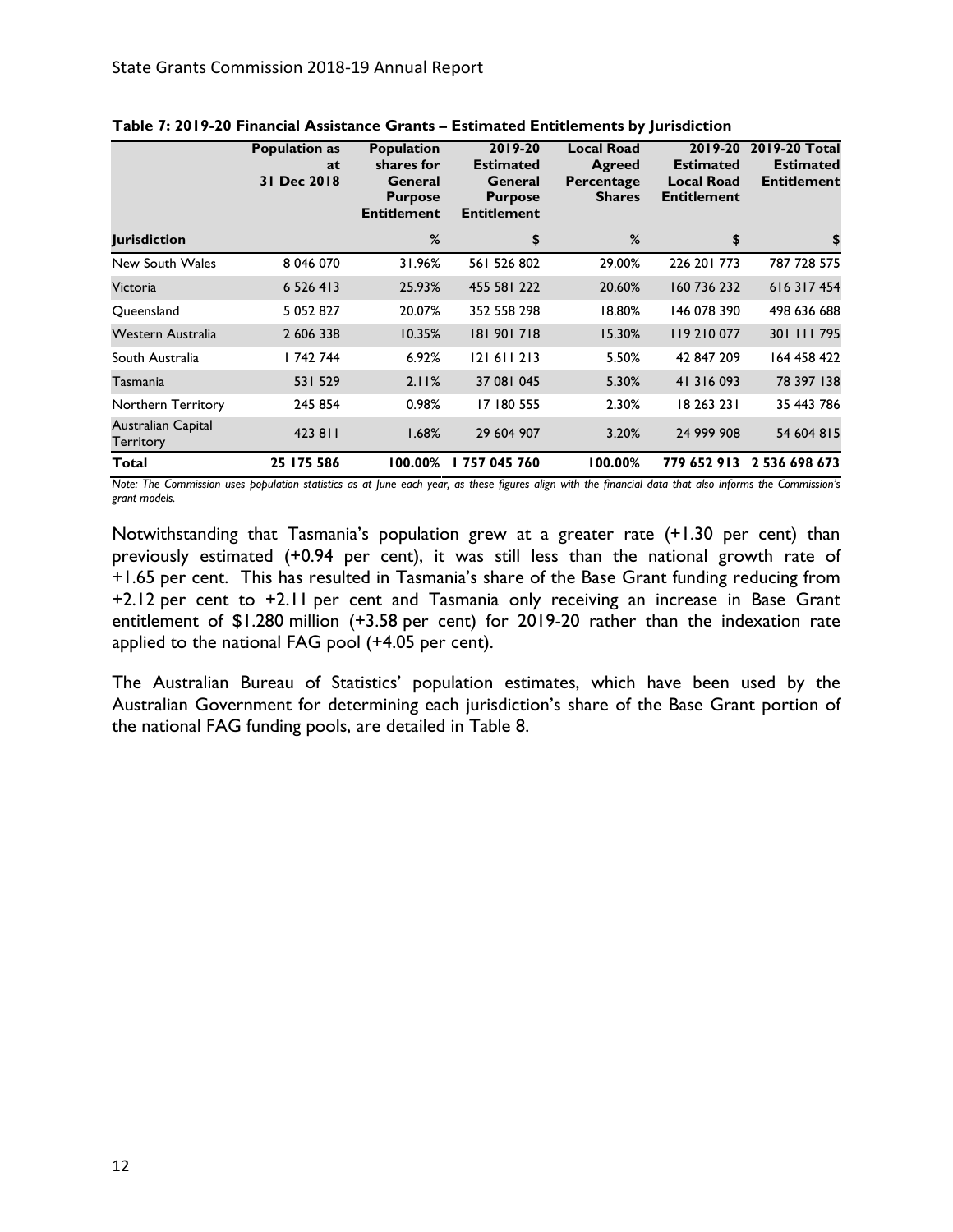|                                     | <b>Estimated</b><br><b>Population</b><br>as at<br><b>Dec 2017</b><br>31<br>∗ | <b>Actual</b><br><b>Population</b><br>as at<br><b>Dec 2017</b><br>3 I<br>∗ | <b>Estimated</b><br><b>Population</b><br>as at<br><b>Dec 2018</b><br>3 I<br>∗ | Change in<br><b>Population</b><br>- Actual v<br><b>Estimate</b> | <b>Estimated</b><br>Rate of<br><b>Population</b><br>Growth |
|-------------------------------------|------------------------------------------------------------------------------|----------------------------------------------------------------------------|-------------------------------------------------------------------------------|-----------------------------------------------------------------|------------------------------------------------------------|
| New South Wales                     | 7915069                                                                      | 7922257                                                                    | 8 046 070                                                                     | 123813                                                          | 1.563%                                                     |
| Victoria                            | 6 385 849                                                                    | 6 386 983                                                                  | 6 5 2 6 4 1 3                                                                 | 139 430                                                         | 2.183%                                                     |
| Oueensland                          | 4 965 033                                                                    | 4 962 922                                                                  | 5 052 827                                                                     | 89 905                                                          | 1.812%                                                     |
| Western Australia                   | 2 5 8 4 7 6 8                                                                | 2 582 377                                                                  | 2 606 338                                                                     | 23 961                                                          | 0.928%                                                     |
| South Australia                     | 728 053                                                                      | 728 159                                                                    | 742 744                                                                       | 14 585                                                          | 0.844%                                                     |
| Tasmania                            | 524 677                                                                      | 525 030                                                                    | 531 529                                                                       | 6499                                                            | 1.238%                                                     |
| Northern Territory                  | 246 726                                                                      | 246 864                                                                    | 245 854                                                                       | $-1010$                                                         | $-0.409%$                                                  |
| <b>Australian Capital Territory</b> | 415916                                                                       | 416237                                                                     | 423 811                                                                       | 7 5 7 4                                                         | 1.820%                                                     |
| Total                               | 24 766 091                                                                   | 24 770 829                                                                 | 25 175 586                                                                    | 404 757                                                         | 1.634%                                                     |

#### <span id="page-18-0"></span>**Table 8: Australian Government Population Estimates by Jurisdiction**

\* Source: Estimated populations as per June 2019 advice from the ABS to Department of Infrastructure, Transport, Cities and Regional Development (DITCRD). DITCRD uses these estimated population statistics for determining jurisdictional shares of the estimated funding pools. Actual Population statistics are used for finalising entitlements amongst jurisdictions.

Tasmania will receive 5.3 per cent of the national Road Grant pool. Tasmania's Road Grant entitlement for 2019-20 (\$41.316 million) increased by \$1.607 million (+4.05 per cent) on the finalised Road Grant entitlement for 2018-19, being the rate of increase in the national funding pool and reflects Tasmania's entitlement to a fixed share of the national Road Grant pool.

The total amount to be paid to councils in 2019-20 will be \$38.498 million. This amount has been derived by subtracting both the advance payment of \$39.396 million made in June 2019 from the 2019-20 Estimated Entitlement (\$78.397 million) and the reduction to the 2018-19 FAG entitlement.

A summary of the financial assistance to be paid to local government in 2019-20 by the Australian Government is shown in Table 9 below. A detailed breakdown of these amounts by council is provided in the Appendices section of this report.

#### <span id="page-18-1"></span>**Table 9: Financial Assistance for Local Government - 2019-20 Estimate – Balance due**

|                    | <b>Estimated</b><br>2019-20<br><b>Entitlement</b> | <b>Less 2019-20 bring</b><br>forward payment<br>(paid in 2018-19) | <b>Plus 2018-19</b><br>adjustments (to be<br>paid in 2019-20) | <b>Amount to be</b><br>paid over four<br>instalments in<br>2019-20 |  |
|--------------------|---------------------------------------------------|-------------------------------------------------------------------|---------------------------------------------------------------|--------------------------------------------------------------------|--|
|                    |                                                   | \$                                                                | \$                                                            |                                                                    |  |
| <b>Base Grant</b>  | 37 081 045                                        | -18 629 849                                                       | $-187509$                                                     | 18 263 687                                                         |  |
| Road Grant         | 41 316 093                                        | $-20766023$                                                       | $-315514$                                                     | 20 234 556                                                         |  |
| <b>Total Grant</b> | 78 397 138                                        | -39 395 872                                                       | $-503023$                                                     | 38 498 243                                                         |  |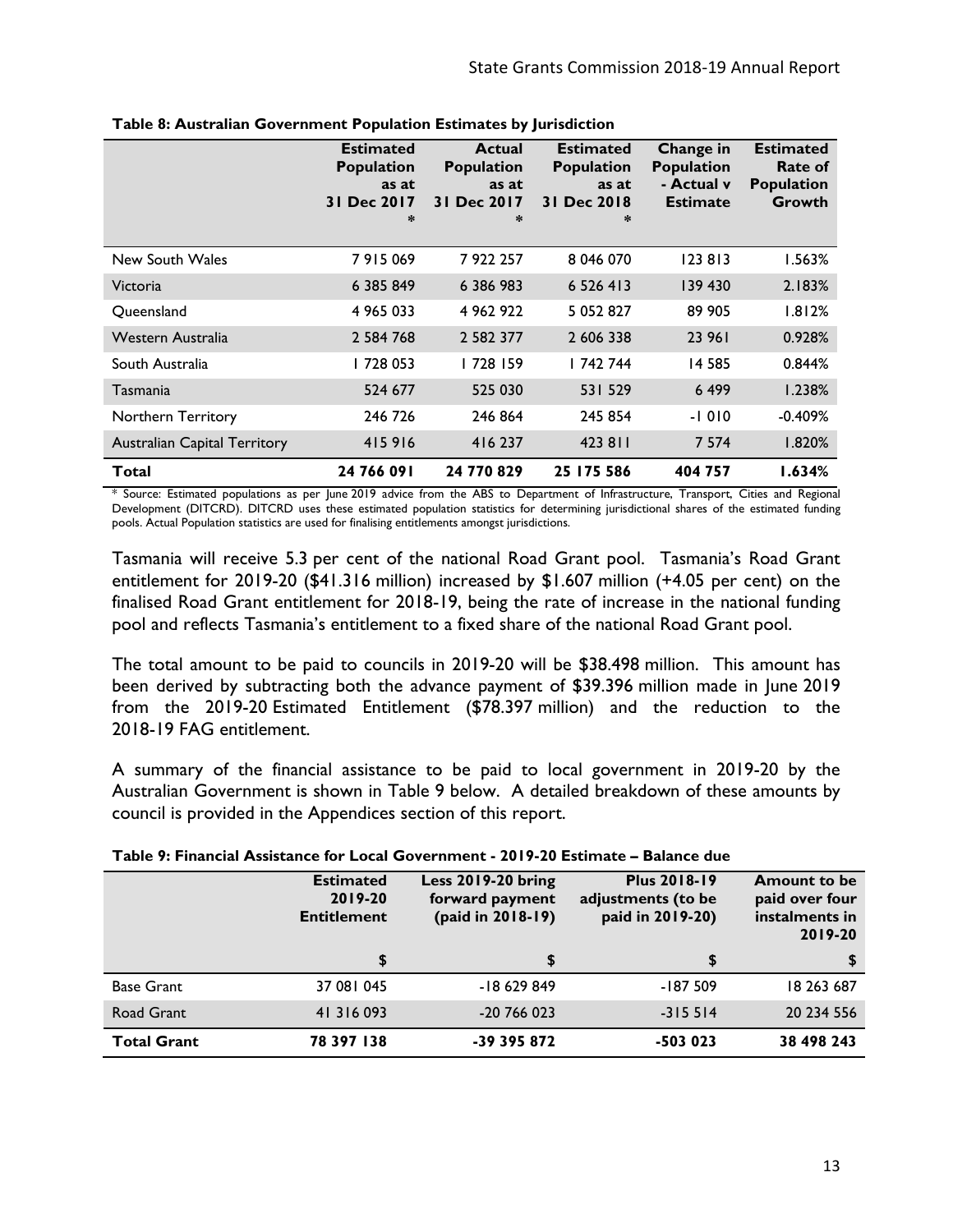The Australian Government normally pays the FAG funding to the states and territories in four instalments, being mid-August, November, February and May. The Tasmanian Treasury makes payment of the funds to councils promptly after the receipt of each instalment.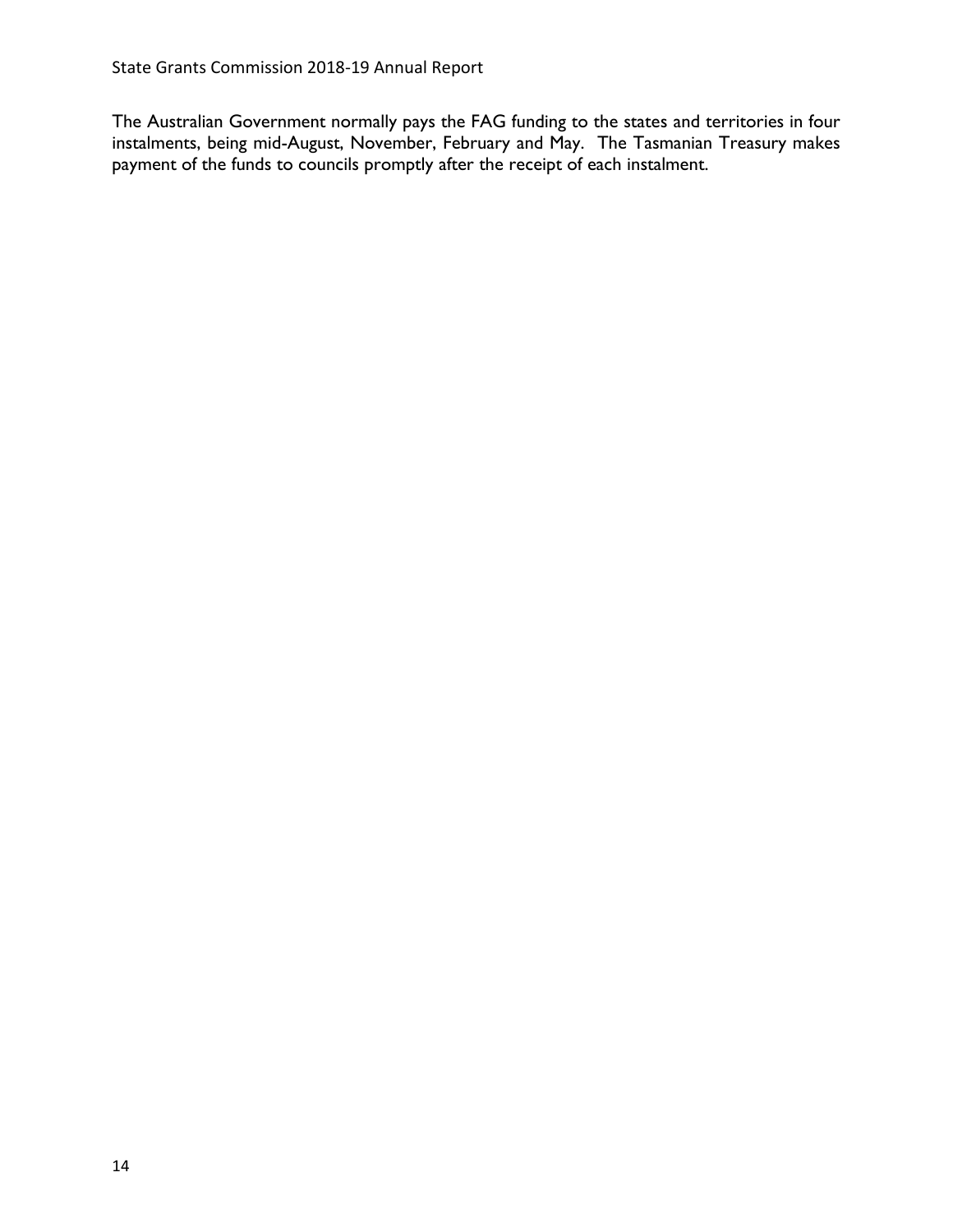# <span id="page-20-0"></span>**4 – HEARINGS, VISITS AND COUNCIL SUBMISSIONS**

# <span id="page-20-1"></span>**2019 Hearings & Visits**

Under Section 11 of the Australian Government 1995 Act*,* a state is not entitled to receive its grant unless that State's local government grants commission has held public hearings in connection with the recommendations, and permitted or required local governing bodies in the state, or associations of those bodies, to make submissions to it in connection with the recommendations.

In accordance with these requirements, the Commission annually conducts a series of regional hearings with councils which are open to the public and the media. All councils are invited to participate in the consultation process and attend regional hearings. In addition, the Commission aims to visit approximately one third of councils each year.

The Commission values face-to-face interaction with councils. Hearings and visits provide insights into relevant issues not discernible from the review of quantitative data alone and provide an opportunity to discuss issues raised by the Commission and councils in the discussion papers and council submissions.

Participation by councils in the 2019 Hearings and Visits processes are detailed in Tables 10-12.

| <b>Total No. of councils</b> | No. of written<br>submissions received | No. of councils<br>attending Hearings | <b>No. of Councils visited</b> |  |  |
|------------------------------|----------------------------------------|---------------------------------------|--------------------------------|--|--|
|                              |                                        |                                       |                                |  |  |
| 29                           |                                        |                                       |                                |  |  |

<span id="page-20-2"></span>

|  | Table 10: Participation by councils in Commission's 2019 processes |
|--|--------------------------------------------------------------------|
|--|--------------------------------------------------------------------|

<span id="page-20-3"></span>

|  | Table 11: Participation by councils in Commission's 2019 regional hearings |  |
|--|----------------------------------------------------------------------------|--|
|--|----------------------------------------------------------------------------|--|

| <b>Region</b> | Location      | Date      | <b>Councils attending</b>                                                                                                              |
|---------------|---------------|-----------|----------------------------------------------------------------------------------------------------------------------------------------|
| North West    | <b>Burnie</b> | 20 Feb 19 | Central Coast Council, Devonport City Council,<br>King Island Council, Latrobe Council, Warath-<br>Wynyard Council, West Coast Council |
| North         | Launceston    | 22 Feb 19 | Break O'Day Council, Dorset Council, George<br>Town Council, Launceston City Council, Meander<br><b>Valley Council</b>                 |
| South         | <b>Hobart</b> | 12 Mar 19 | Central Highlands Council, Clarence City Council,<br>Huon Valley Council, Kingborough Council, Sorell<br>Council, Tasman Council       |

#### <span id="page-20-4"></span>**Table 12: Participation by councils in Commission's 2019 visits**

| Date               | <b>Councils visited</b>                                                       |
|--------------------|-------------------------------------------------------------------------------|
| 18-19, 21 Feb 2019 | Burnie City Council, Circular Head Council, Flinders Council, Kentish Council |
| 21-22 Feb 2019     | Northern Midlands Council, West Tamar Council                                 |
| 13 Mar 2019        | <b>Glenorchy City Council</b>                                                 |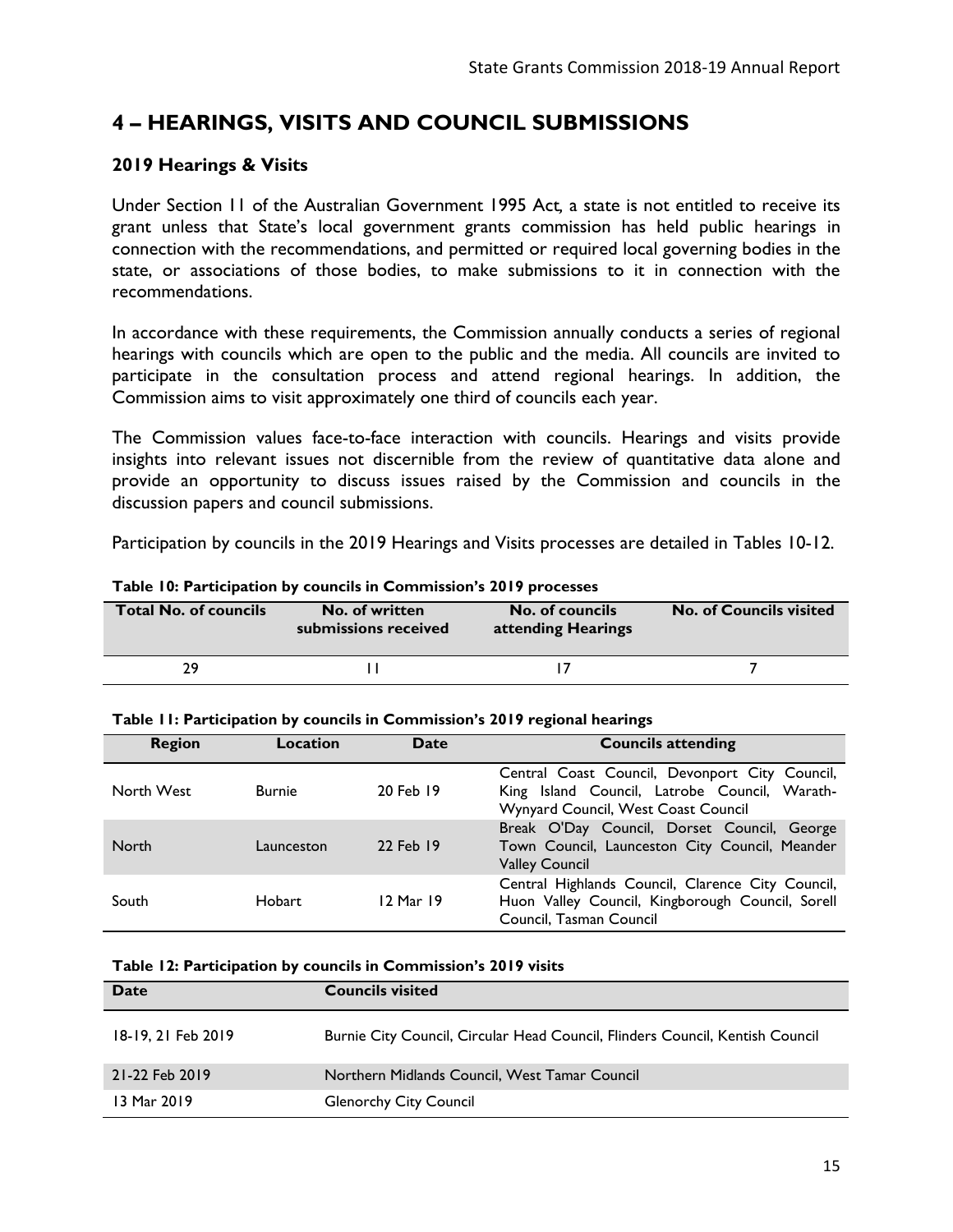The Commission is pleased with the consistent level of engagement and interest shown by most councils in the Commission's processes and methodologies. The Commission strives to be transparent and is continuously reviewing and improving the documentation available to councils on its [website.](https://www.treasury.tas.gov.au/state-grants-commission)

## <span id="page-21-0"></span>**Major issues discussed during 2019 Hearings & Visits**

Under the Commission's triennium methodology approach, any decisions that the Commission makes during 2019, 2020 and 2021 that result in major methodology changes, will be implemented prior to the Commission determining the 2021-22 FAG recommendations. The Commission has a policy of implementing major methodology changes only every three years to minimise the potential impact of major allocation variations on grant allocations. The activities undertaken by the Commission during 2018-19 represent the first year of the Commission's current triennium research and analysis cycle.

To support the Commission's triennium cycle, the Commission has a practice of publishing documents related to aspects of its methodology it is reviewing or seeking to discuss with councils at the annual hearings and visits. In December 2018, the Commission released the following publications and asked councils to make submissions to the Commission either in writing or as part of the 2019 Hearings and Visits discussion process.

• *Discussion Paper DP19-01 - Socio-Economic Factors in the Base Grant Model - Proposal to replace the Unemployment Cost Adjustor with a SEIFA based Cost Adjustor* 

This Paper continued the discussions commenced in 2018 in which councils, in general, agreed that a broad range of socio-economic indicators should be incorporated into the Commission's Base Grant model to recognise the varying types and levels of services and facilities provided by councils to assist and support those with demographic and economic disadvantages. Currently, the Commission's model only utilises the unemployment rate as an indicator of such disadvantages.

In particular, the Commission's discussion paper examined the theory and potential impact of including a broad-range socio-economic indicator such as the ABS's SEIFA index which is published following each census. All councils consulted supported the proposal to adopt a SEIFA index. Further, there was general agreement that, of the range of SEIFA indices available, the Index of Regional Socio-economic Disadvantage (IRSD) index proposed for adoption was considered the most appropriate indicator for the varying levels of disadvantage. The IRSD is informed by 16 variables to develop its composite measure of disadvantage.

The discussion paper included a suggested design of an IRSD based SEIFA Cost Adjustor and modelling of the financial implications of using the cost adjustor in the Base Grant model compared to the current Unemployment Cost Adjustor. There was general agreement that this suggested design of SEIFA cost adjustor was appropriate for the majority of councils. However, a small number of councils expressed the view that using an index measure that is reflective of the disadvantage for the entire local government area would not be fully indicative of the resource demands councils face if they have suburban concentrations of significantly higher levels of disadvantage than the overall local government area indicator of disadvantage.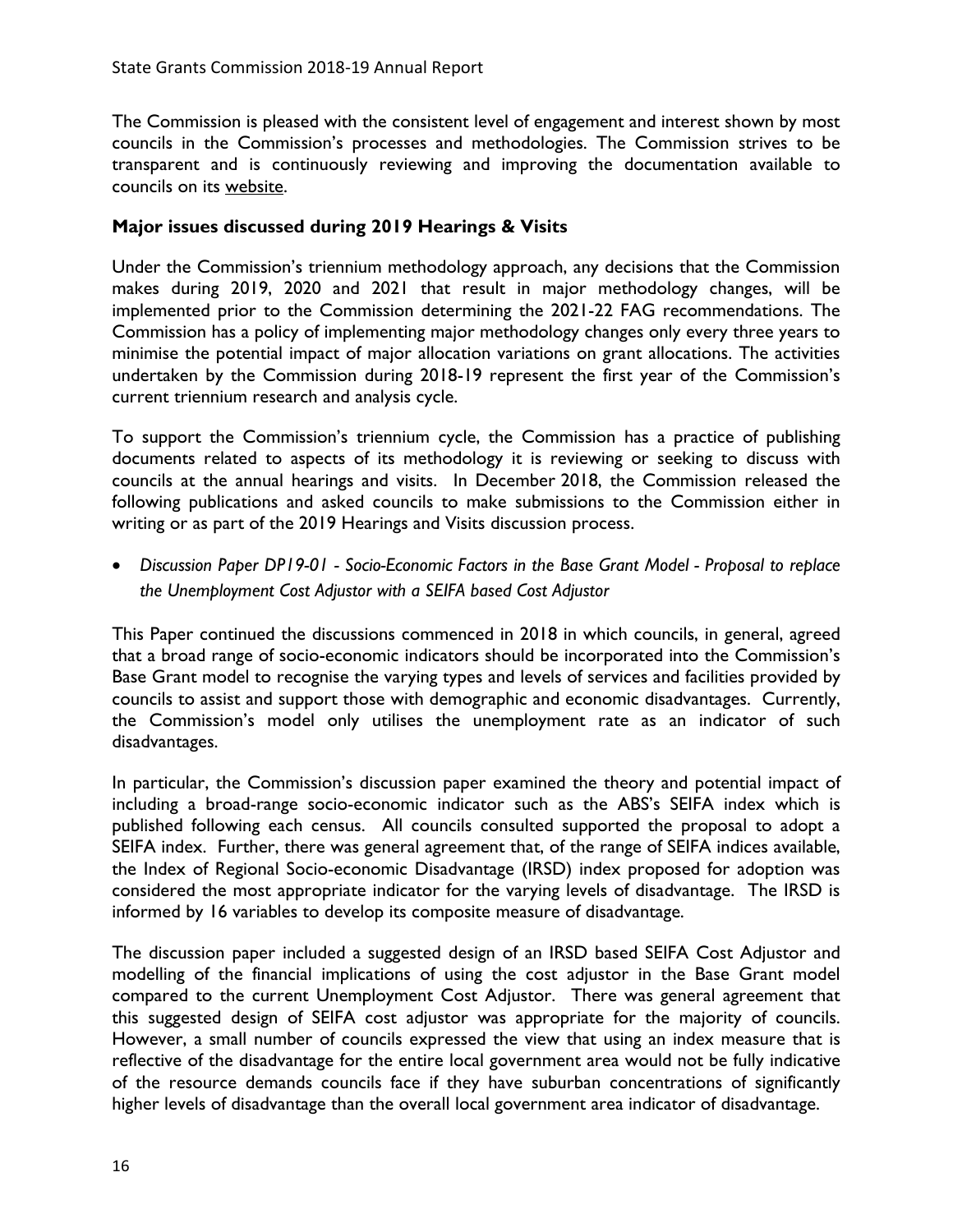The Commission also discussed with councils the expenditure categories and the quantum of expenditure to be redistributed by a proposed SEIFA cost adjustor. Many councils noted that socio-economic disadvantage is linked to an ever increasing demand on resources as public expectations of councils' responses to those disadvantages had increased significantly.

Having considered the feedback received from councils on DP-19-01, the Commission has made a preliminary decision to replace its Unemployment Cost Adjustor with an IRSD based SEIFA Cost Adjustor measuring disadvantage based on Local Government Areas. The Commission has also decided to change the expenditure categories to which the new cost adjustor applied from those that the Unemployment Cost Adjustor applied (Health, Housing and Welfare, and Law, Order and Public Safety). The Commission will circulate a paper outlining the Commission's preliminary decisions on the form of the SEIFA Cost Adjustor, the expenditure categories to which it will apply and the expected redistributive effect it will have prior to its introduction at the conclusion of the current triennium.

• *Conversation Starter CS19-01 – Engagement with Councils*

As part of a process of performance review and improvement*,* the Commission issued CS19-01 to receive feedback from councils about the ways in which the understanding of, and communication between, the Commission and councils could be improved. The Commission continually seeks to improve councils' understanding of the operations of the Commission, both at a principle level and at a technical and data level. The Commission was interested in hearing from councils about the differing needs of elected members and staff at varying levels of the organisation in terms of their need for information about the Commission, and the most effective manner for that information to be transferred to and from the Commission.

A number of issues were discussed, including the content and format of documentation issued by the Commission, the means by which educational and informational needs might be improved, particularly in terms of timing and format, and potential modifications to the calendar of events and cycle of Commission activities to provide councils with better opportunities to respond and contribute in a meaningful manner to Commission deliberations.

The Commission is currently considering the suggestions and feedback received as part of its forward work plan and future processes.

• *Conversation Starter CS19-02 – Non-Resident Populations*

Discussions held in 2018 relating to the Commission's current allowance for Regional Responsibility resulted in little agreement among councils as to how to define and quantify the obligations of a council providing services to cater for a regional area. Discussions with councils indicated that the logic behind the current Regional Responsibility Cost Adjustor, the methodology used in the assessment (including the weightings currently applied) and current trends and developments in the delivery of regional services meant a review was needed.

The 2019 discussions were generally more focused on impacts than was the case in 2018. However, specific measurement of the impacts was typically missing from the analysis, with councils generally providing anecdotal evidence that service provision needed to be higher, but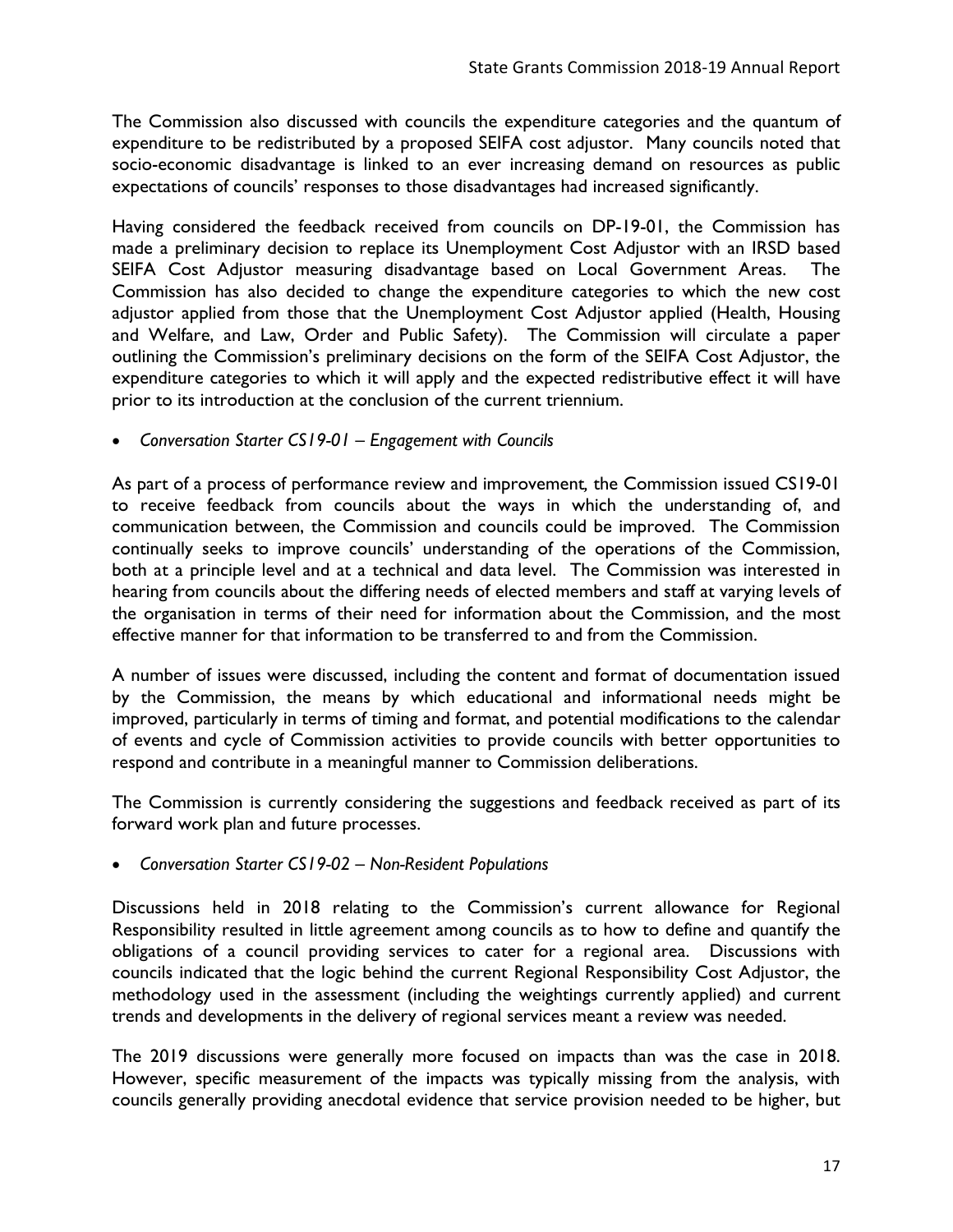having trouble separating the impacts between the base service level and the extra service level required due to non-residents. Some new examples of non-resident impacts however were provided, including:

- costs for improving intersections (the example cited related to an intersection that did not present a challenge for local residents, but traffic accident statistics clearly indicated tourists had problems negotiating it);
- the need to provide car parking capacity in the proximity to CBDs and boat ramps, marinas and pontoons at both ends of popular travel links;
- support for festivals and events and the need for councils to provide temporary services for a large influx of non-residents attending such events; and
- Forward planning requirements, with one council acquiring land adjoining State government owned facilities to facilitate future expansion plans for the State Government infrastructure.

Infrastructure provision continues to exhibit capacities beyond the size of the council where the infrastructure is located. The Commission noted that frequently the grant application process that results in the creation of such "regional" facilities actually focuses on the benefits of the project to the region. Councils are building major infrastructure projects which are designed not just to stimulate local activity, but are also designed to suit and cater for a regional catchment area, and the expected economic benefits from the project. One council mentioned approximately 25 per cent of users of a recently constructed facility servicing residents of an adjoining council.

In the absence of data, it is likely that measures of relative disadvantage associated with non-residents will continue to be based on "people-movement" rather than costs incurred by councils. Exceptions to this might be specific facility costs and waste disposal costs (where estimated percentage increases attributable to holiday periods was able to be provided by some councils).

Based on the feedback to date on this issue, the next phase of the Commission's review into regional responsibility and the impact of non-residents is expected to consider the relationship between the current Regional Responsibility Cost Adjustor and the Commission's other non-resident type cost adjustors, namely Absentee Cost Adjustor, Worker Influx Cost Adjustor, and Tourism Cost Adjustor, the expenditure categories to which each of these apply and their redistributive impacts both individually and collectively. Other matters such as the Scale cost adjustors and allowances may also be considered as part of this next phase of the review.

# <span id="page-23-0"></span>**Other Issues raised by councils**

In addition to discussion papers, work plans and any other topics prepared by the Commission, councils are always invited to raise other relevant issues with the Commission as part of the annual hearings and visits program. Several issues were raised by councils in 2019 that may develop into research projects for the Commission in the future.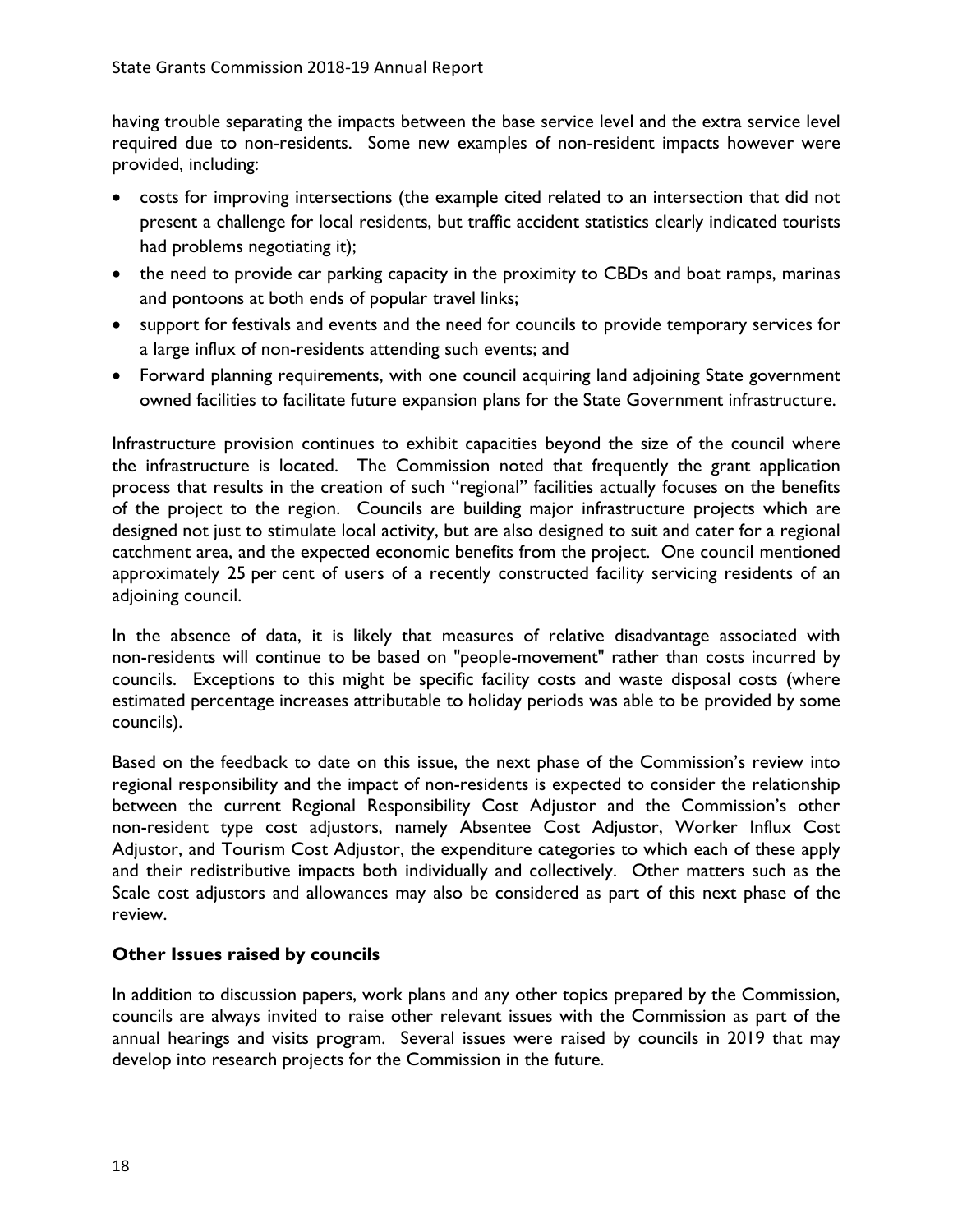When matters are raised that do not fall within the Commission's remit, the Commission, where appropriate, may decide to convey the matter to other relevant bodies for their information and consideration.

Issues raised by councils during the 2019 Hearings and Visits that fall within the Commission's method of assessing relative advantage or disadvantage remit included:

- Island disadvantage;
- Resident capacity to pay;
- Climate change;
- Youth services;
- Impact of rapid growth;
- Fly In Fly Out and Drive In Drive Out workers;
- Housing and Itinerant worker impacts;
- Tourism impacts;
- Fire Service Levy; and
- TFS.

Issues raised by councils that fall within the Commission model data remit included:

- seeking to better understand the basis for the grant allocations and ability to compare across councils;
- concern regarding inconsistency in allocating and reporting across councils and the inability of some councils to allocate administrative overheads; and
- the CDC format and data collection requirements, in that the way councils operate has changed significantly over the years but the data collection template co-ordinated by the LGD has not been reviewed.

The Commission is appreciative of the interaction with councils and the amount of thought and effort that they make to ensure that the Commission is able to better understand the current issues and operating environments of councils. This enables the Commission to better plan, prioritise and target its research program and enable councils to have confidence in the workings of, and decisions made by, the Commission.

#### <span id="page-24-0"></span>**Issues for Future Assessments**

In 2019-20, the Commission anticipates issuing to councils its preliminary decision on the likely form of its proposed SEIFA based Cost Adjustor, which is expected to replace the Unemployment Cost Adjustor at the conclusion of the 2019-22 Triennium.

The Commission also intends to:

- further progress its review into the impact of non-residents and how its Regional Responsibility Cost Adjustor interacts with its other non-resident type cost adjustors in the Base Grant Model; and
- consider a proposal for an island isolation adjustor.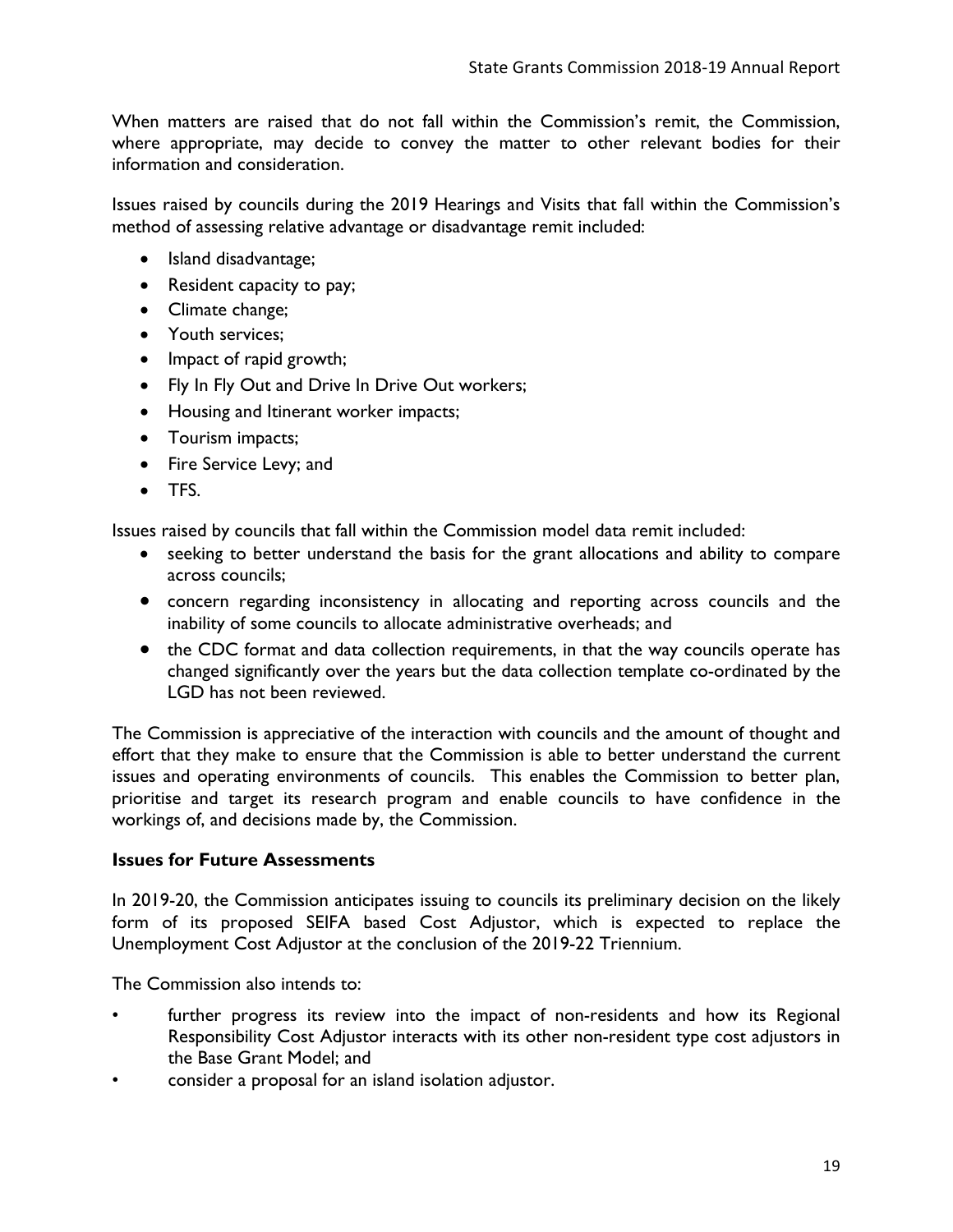During the 2019 Hearings and Visits, the Commission received feedback regarding the timing of its processes. As a result, the Commission plans to implement new processes and arrangements to enable it to issue discussion and research papers earlier than has been past practice. Issuing Commission papers earlier will enable the due date for written submissions from councils to be brought forward to late December, rather than the current window of January-February. These changes may not be fully implemented in time for the 2020 Hearings and Visits processes.

The Commission's Work Plan is regularly reviewed and updated as work progresses or priorities change. A full work program review has been undertaken and the Commission will issue its current Work Plan for comment and feedback on an ongoing basis. The current work plan is available on the Commission's public website at [http://www.treasury.tas.gov.au/state](http://www.treasury.tas.gov.au/state-grants-commission/publications)[grants-commission/publications.](http://www.treasury.tas.gov.au/state-grants-commission/publications)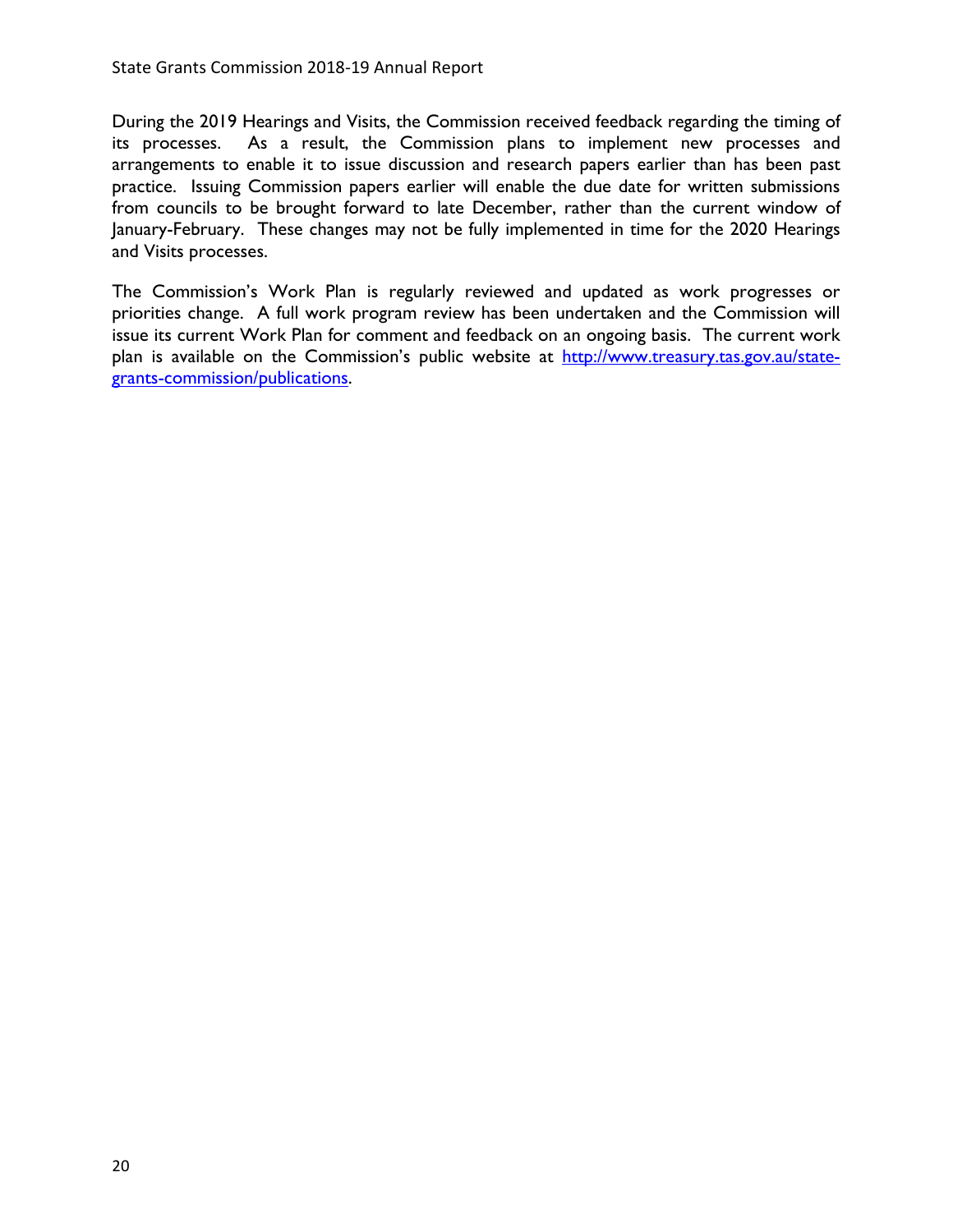# <span id="page-26-0"></span>**5 – CHANGES TO THE DISTRIBUTION MODELS**

The Commission continuously monitors council practices with the objective of making its methods for distributing both the base grants and road grants funding both contemporary and equitable across councils. The Commission also monitors developments in local council policies, with the aim of reflecting, as much as possible, the current standard council policies in its models.

As previously mentioned, the Commission adopts a triennial review approach if circumstances deem it necessary that the Commission make methodology changes to its models for determining the distribution of the FAG funding. This means that major methodological changes are incorporated into its assessments every three years, with data updates and only minor methodological revisions incorporated each year. This policy is designed to balance the conflict between grant stability and the desirability of updating the Commission's modelling to best reflect horizontal fiscal equalisation principles and developments in council practices.

# <span id="page-26-1"></span>**Triennium changes**

The 2019-20 financial year is the first year of the Commission's 2019-22 Triennium. Typically, the first year of a triennium would result in only data updates being adopted in making the FAG recommendations.

# *Base Grant Model*

The Commission's methodology change to phase out its Tourism Cost Adjustor over two years was first applied in making the 2018-19 Base Grant recommendations (being the third year, and thus implementation year of the then named 2018-19 Triennium). The second part of the phase out (which would have resulted in the Tourism Cost Adjustor having nil effect and effectively its removal from the Base Grant Model) was to have been implemented prior to making the 2019-20 Base Gant recommendations. However, the Commission has now determined it appropriate to suspend its plan to phase out the Tourism Cost Adjustor.

The Commission decided to suspend the phase out of the Tourism Cost Adjustor in light of the Commission's current review of the impact that non-residents have on councils more broadly. The need for a Tourism Cost Adjustor will be assessed following this review. For determining the 2019-20 Base Grant recommendations, the Commission retained its Tourism Cost Adjustor in its methodology at the same level it applied for making the 2018-19 Base Grant recommendations.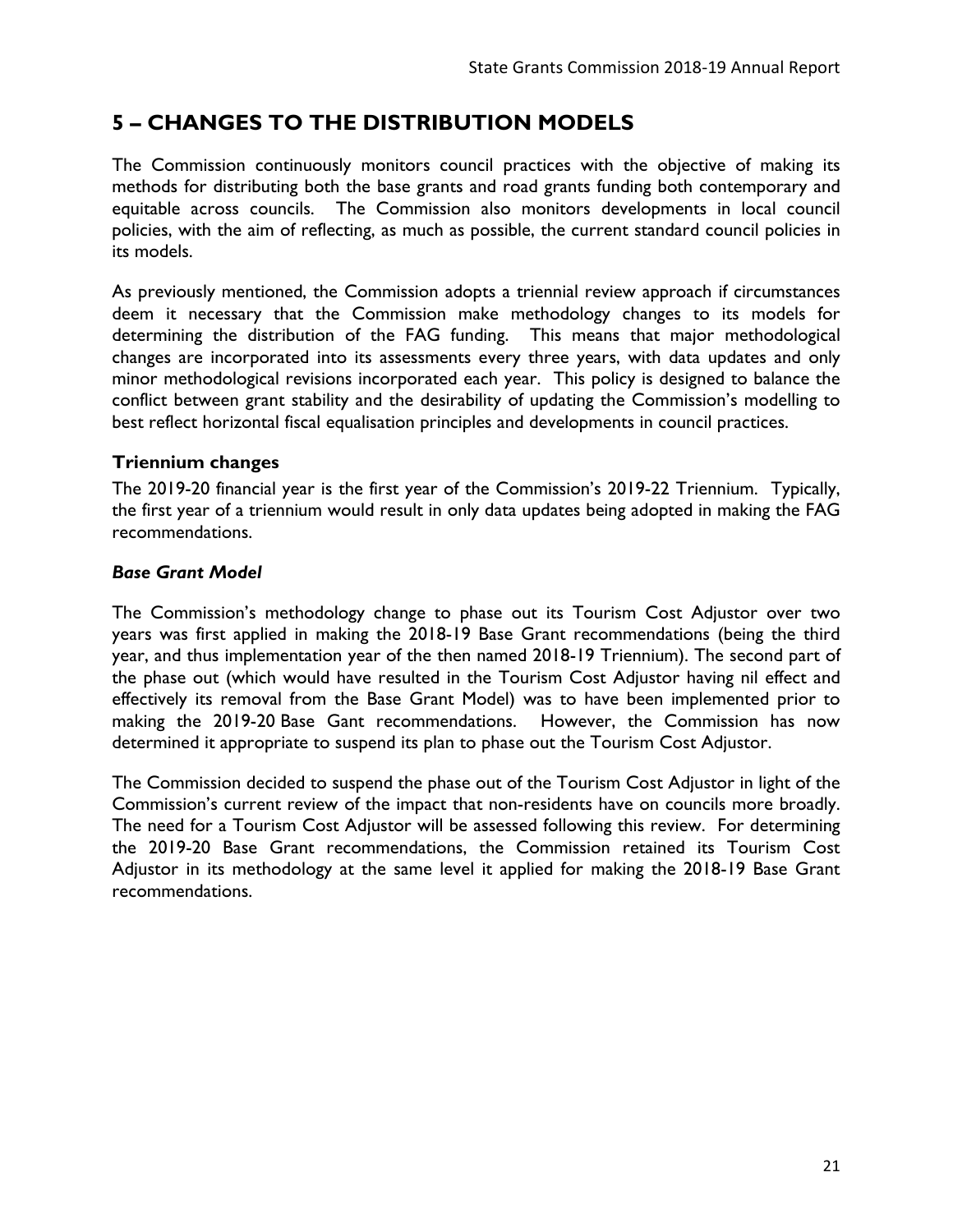# <span id="page-27-0"></span>**Key Data Changes**

## *Base Grant Model*

In making the 2019-20 FAG recommendations, the Commission adopted the following periodic data source updates:

#### *Airport Allowance rates*

Following a review of the rate that the Commission uses for its Airport Allowance, the Commission has increased the rate of the allowance from \$70 000 per island airport to \$100 000 per island airport. The Airport Allowance increases the expenditure requirements and therefore the relative need of the recipient councils in the Commission's Base Grant Model by the amount of the allowance. As the Base Grant funding pool is not sufficient to fully fund all assessed deficits of councils, the allowance does not result in the recipient councils directly receiving additional funding of the same dollar value as the allowance itself.

#### *Indexation of the GP Practice Allowance*

The 2019-20 Base Grant recommendations reflect the commencement of indexation of the GP Practice Allowance rate, using the rate of change in the Consumer Price Index (June 2017 to June 2018). This change was foreshadowed in the Commission's advice accompanying its 2018-19 FAG recommendations.

#### *Road Grant*

*2016-17 Tasmanian Freight Survey* 

The local government results from the 2016-17 TFS were released to the Commission by the DSG in November 2018. The 2019-20 Road Grant allocations reflect the first time adoption of this data update for its measure of the freight task that travels on council roads.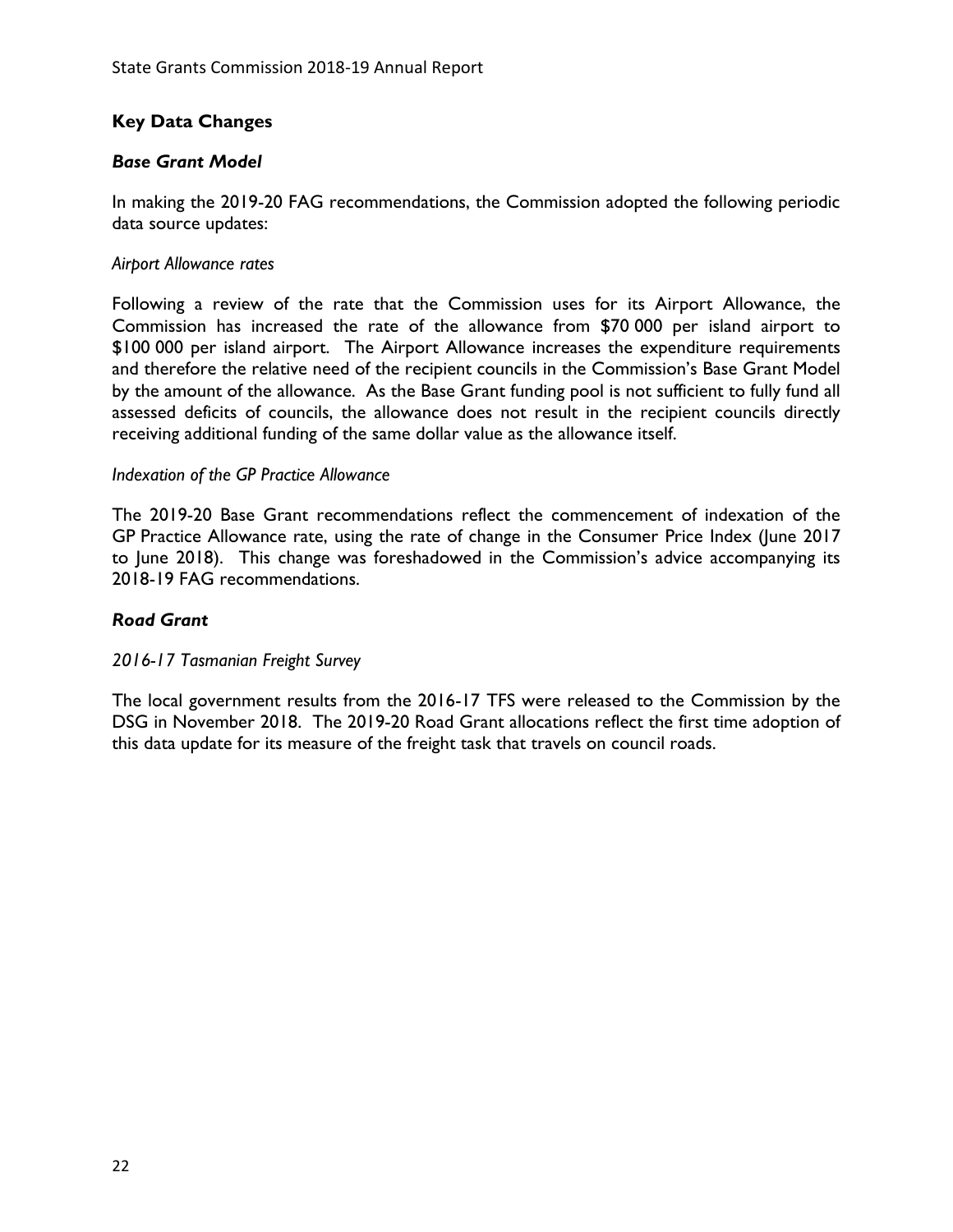# <span id="page-28-0"></span>**6 – APPROVED GRANT DISTRIBUTIONS FOR 2019-20**

## <span id="page-28-1"></span>**Total entitlements (Base Grant + Road Grant)**

The 2019-20 FAG estimated distributions by council are detailed in Table 13. The 2019-20 Data Tables which are used to inform the distributions, and provide information on the Commission Distribution Methodology, are both available from the State Grants Commission's website: [http://www.treasury.tas.gov.au/state-grants-commission.](http://www.treasury.tas.gov.au/state-grants-commission)

## *Base Grant Estimated Entitlements*

The Australian Government has estimated Tasmania's Base Grant Entitlement for 2019-20 at \$78 397 138, which is 3.58 per cent more than the finalised 2018-19 Entitlement.

Twenty five councils will receive Base Grant increases for 2019-20 while four councils will receive Base Grant decreases. The movements in Base Grant allocations are largely a reflection of:

- the uneven nature of the population growth across the State (this affects not only the 30 per cent Minimum Grant entitlement a council receives, but also the calculation of the standard expenditure to which cost adjustors are then applied);
- the uneven distribution of increases in property values across jurisdictions resulting from the recent property boom; and
- to a lesser extent, the partial phasing out of the Tourism Cost Adjustor.

Thirty per cent of the Base Grant funding pool must be distributed based on population shares in accordance with the National Principles issued under the Australian Government 1995 Act. Uneven changes in population will therefore result in a direct change in the minimum grant allocation of FAG entitlements from year to year. Furthermore, the Commission's Base Grant Model expenditure assessment methodology for determining relative need is primarily based on an "average per capita" expenditure need, to which council relativities of disadvantage or advantage in the form of cost adjustors are then applied. While using population as the underlying basis for determining each council's relative need for assistance, this increases the Commission's Base Grant model sensitivity to uneven population changes. The use of three year's expenditure results moderate this to a degree, but does not neutralise the effect if there is a continuing trend in the population movement for a council or councils compared to other councils.

The Base Grant allocations are also affected by material changes in the relative road asset preservation needs of councils. Material changes in assessed road asset preservation costs impact on Base Grant allocations as the road and bridge asset preservation expenditure profile for each council determines the total road expenditure profile component of total council operating expenditure. Typical events that can result in changes in assessed road asset preservation needs include when significant changes in road lengths are reported, road, bridge and major culvert types are reclassified and TFS survey results are updated. In 2017-18, being the latest year's financial data available, roads expenditure represents in excess of 25 per cent of total operating expenditure of councils.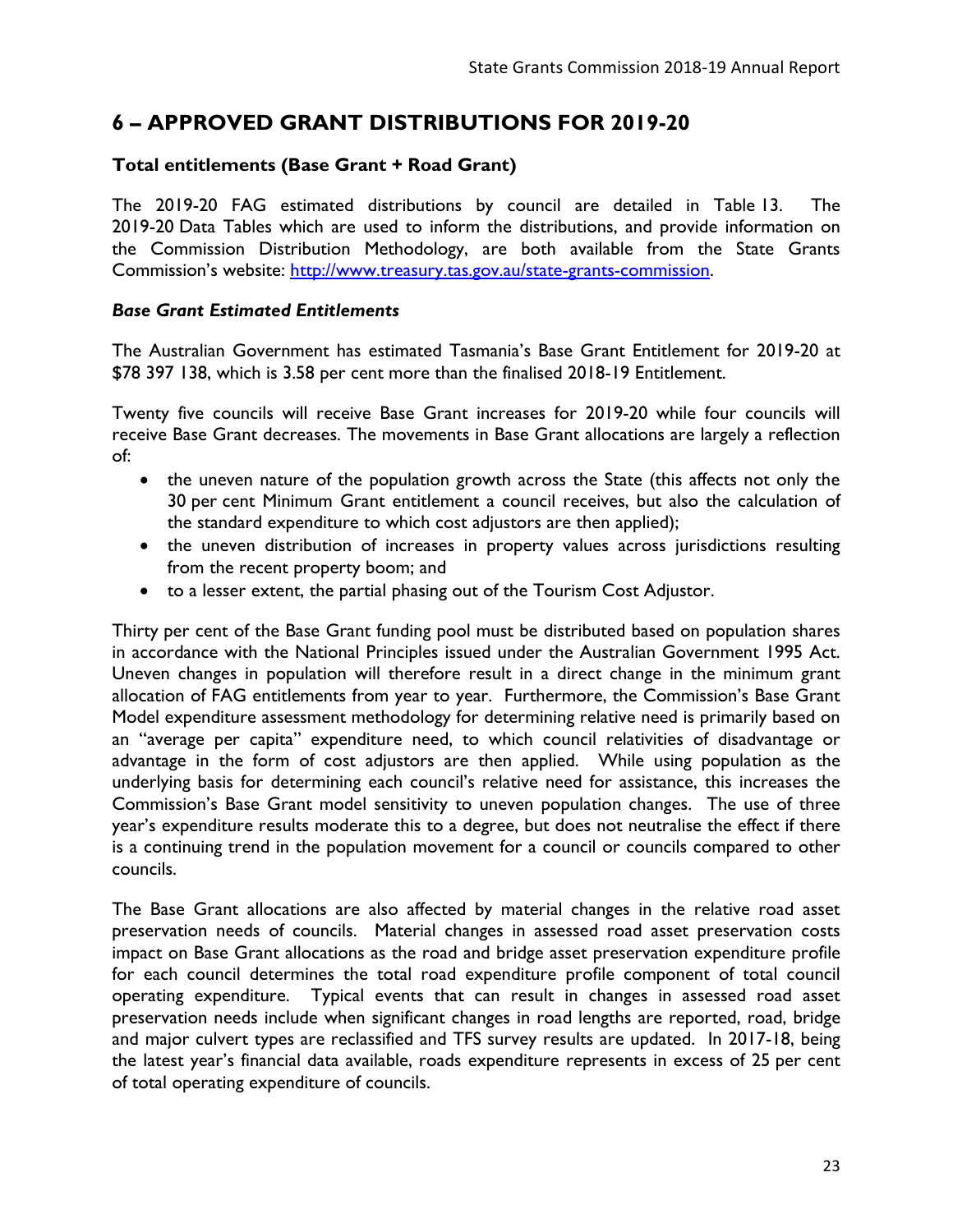The Base Grant allocations also reflect the lagging effect of changes that have occurred in previous years, for example from the data updates from incorporating the 2016 Census results (which were predominantly first used for the 2018-19 Base Grant recommendations), and the rebasing of the population estimates by the ABS following the 2016 Census. The protection provided by caps and collars from current and prior year changes creates a tailing off or phasing in period before changes in methodology or data sources fully take effect in the Commission's Base Grant Model.

# *Road Grant Estimated Entitlements*

For 2019-20, the estimated Road Grant Entitlement is \$41 316 093, which is 4.05 per cent more than the finalised 2018-19 entitlement. This rate of increase reflects both the quantum of indexation of the national grant pool calculated by the Australian Government and the fixed share that Tasmania receives of the national Road Grant funding pool.

Twenty six councils will receive increases in their Road Grant allocations for 2019-20 while three councils will experience a decrease.

The changes in the distribution of the Road Grant funding reflect changes in relative road asset preservation needs. The main driver of the changes in Road Grant funding is the first time use of the 2016-17 TFS results, which informs the Commission's Traffic Cost Adjustor. The 2016-17 TFS results by council are published in the 2019-20 Data Tables. Other factors affecting the 2019-20 Road Grant funding allocations include:

- some material road length data changes. This is the principle reason for the decrease in Devonport City Council's road grant entitlement, and increase in Sorell Council and Central Coast Council's entitlements. For example Central Coast Council's road length has increased by 8.5 kilometres as a consequence of the former highway roads being transferred from State Growth to Central Coast Council. Devonport City Council's road length declined due to the correction of reported road length for Cliffden Court;
- some material bridge data corrections, reclassifications or replacement with assets with smaller dimensions than the minimum eligibility criteria for inclusion in the Commission's methodology calculations; and
- a continuation of the bridge replacement and upgrade program occurring across councils.

As the relative share of asset preservation needs change (either increase or decrease) for a council, this will have flow-on implications for the distribution of the Road Grant funding allocation for other councils.

# <span id="page-29-0"></span>**Application of 'caps' and 'collars'**

To create some stability in annual base grant allocations to councils, the Commission has historically applied 'caps' and 'collars' within its Base Grant assessment model. The 'cap' limits the year on year increase in base grant funding for any council while the 'collar' restricts the year on year reduction in base grant funding for any council. The Commission's policy is to apply a 'collar' of no more than -10 per cent and a 'cap' of no more than +15 per cent.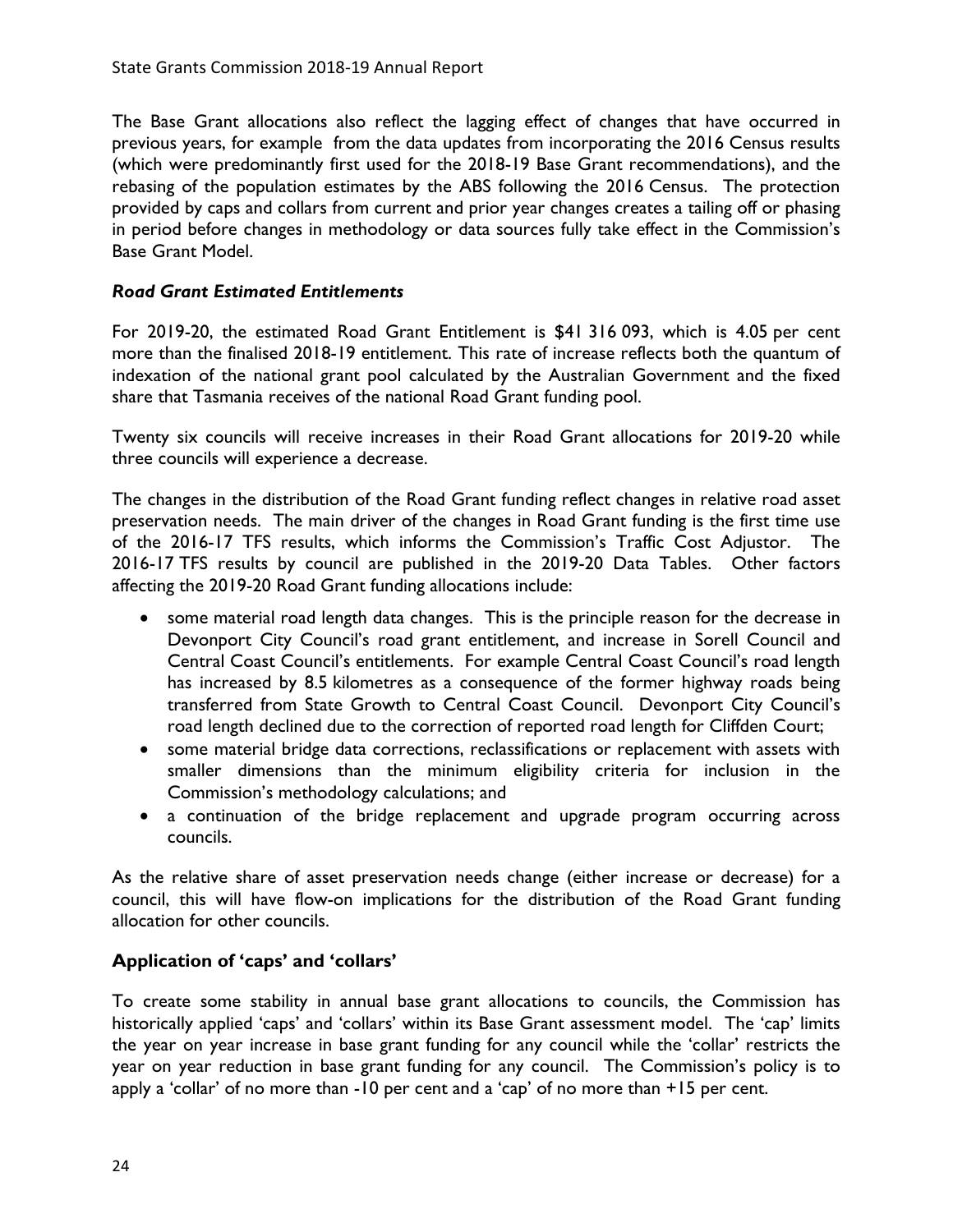Caps and collars effectively constrain the variation between the year-on-year allocations generated by the Base Grant Model to within the specified limits. Any variation outside these limits gets redistributed across all the other Relative Need Grant councils proportionally, until all Relative Need Grant councils receive an allocation which falls within these parameters. Depending on the level of extremity, caps and collars can result in a major data or methodology change gradually coming into effect over several years.

Only one council (Glamorgan Spring Bay) benefited from the protection of the -10.0 per cent collar limitation in arriving at the 2019-20 Base Grant recommendations. No councils were impacted by the +15.0 per cent cap limitation.

The Commission does not use any 'caps' and 'collars' in its Road Grant Model.

# <span id="page-30-0"></span>**Approval of Recommendations**

The Commission's recommendations of financial assistance for councils for 2019-20 were conveyed to the Treasurer on 18 July 2019, and accepted by return letter on 24 July 2019. The recommendations were accepted by the Australian Government Minister for Regional Services, Decentralisation and Local Government, the Honourable Mark Coulton, MP on 12 August 2019.

Having taken account of the Australian Government's advance payment of approximately 50 per cent of the 2019-20 entitlement paid in June 2019, together with the adjustments made to the 2018-19 allocations, the balance of the entitlement will be paid in four instalments during 2019-20. The first instalment of the allocations was paid to the State Government on 16 August 2019 and this was distributed to councils by Treasury on 19 August 2019.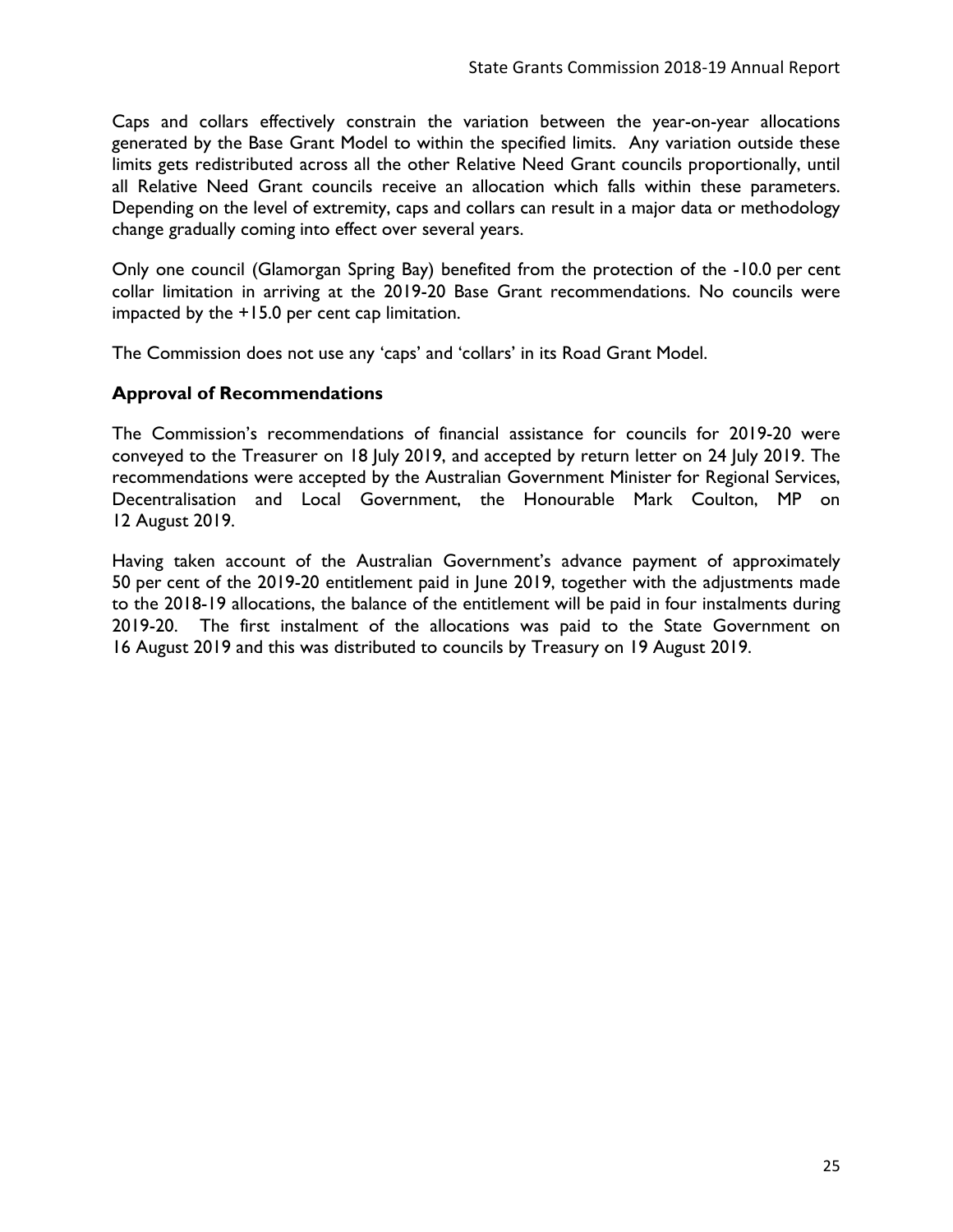# <span id="page-31-0"></span>**2019-20 Estimated Financial Assistance Grant allocations**

The 2019-20 FAG allocations for Tasmania have been approved for distribution amongst Tasmanian councils as detailed in Table 13.

|                             | <b>Base Grant</b>   |                                   |                            |                                                       |               | <b>Total Grant</b> |                            |               |
|-----------------------------|---------------------|-----------------------------------|----------------------------|-------------------------------------------------------|---------------|--------------------|----------------------------|---------------|
|                             | Per Capita<br>(30%) | Relative<br><b>Needs</b><br>(70%) | <b>Total Base</b><br>Grant | Per<br>Capita<br><b>Total</b><br><b>Base</b><br>Grant | <b>Roads</b>  | <b>Bridges</b>     | <b>Total Road</b><br>Grant |               |
| Council                     | \$                  | \$                                | \$                         | \$                                                    | \$            | \$                 | \$                         | \$            |
| Break O'Day                 | 131 251             | 1 180 710                         | 1 3 1 9 6 1                | 210.52                                                | 1468862       | 140 211            | 1 609 073                  | 2921034       |
| <b>Brighton</b>             | 364 225             | 945 718                           | 1 309 943                  | 75.75                                                 | 587 522       | 34 635             | 622 157                    | 1932100       |
| <b>Burnie</b>               | 407 484             | 730 922                           | 1 138 406                  | 58.84                                                 | 1 200 503     | 31 255             | 1 2 3 1 7 5 8              | 2 370 164     |
| <b>Central Coast</b>        | 461 315             | 1668878                           | 2 130 193                  | 97.25                                                 | 1905082       | 102 666            | 2 007 748                  | 4 137 941     |
| Central Highlands           | 45 154              | 935 616                           | 980 770                    | 457.45                                                | 1447116       | 57 140             | 1 504 256                  | 2 485 026     |
| <b>Circular Head</b>        | 169 876             | 1077815                           | 1 247 691                  | 154.69                                                | 1976096       | 91 058             | 2 067 154                  | 3 3 1 4 8 4 5 |
| Clarence                    | 1 199 305           | 0                                 | 1 199 305                  | 21.06                                                 | 1660639       | 20 380             | 1681019                    | 2880324       |
| Derwent Valley              | 216 715             | 1 2 3 3 3 4 8                     | 1450063                    | 140.92                                                | 882 187       | 73 469             | 955 656                    | 2 405 719     |
| Devonport                   | 535 259             | 544 076                           | 1079335                    | 42.47                                                 | 1 174 401     | 21833              | 1 196 234                  | 2 2 7 5 5 6 9 |
| Dorset                      | 140 096             | 1 400 552                         | 1540648                    | 231.61                                                | 1799 191      | 126 698            | 1925889                    | 3 466 537     |
| Flinders                    | 20 7 8 7            | 664 470                           | 685 257                    | 694.28                                                | 737 405       | 22 3 23            | 759 728                    | 1444985       |
| George Town                 | 145 972             | 935 324                           | 1081296                    | 156.01                                                | 766 456       | 43 914             | 810 370                    | 1891666       |
| <b>Glamorgan Spring Bay</b> | 95 363              | 156 336                           | 251 699                    | 55.59                                                 | 975 221       | 57813              | 1033034                    | 1 284 733     |
| Glenorchy                   | 1 003 250           | 0                                 | 1 003 250                  | 21.06                                                 | 1 402 862     | 48 849             | 1451711                    | 2 454 961     |
| Hobart                      | 1 130 626           | 0                                 | 1 130 626                  | 21.06                                                 | 1549576       | 106 731            | 1656307                    | 2786933       |
| <b>Huon Valley</b>          | 362 645             | 1652741                           | 2015386                    | 117.04                                                | 1556130       | 125 057            | 1681187                    | 3 696 573     |
| Kentish                     | 133 188             | 1420051                           | 1 553 239                  | 245.61                                                | 1 153 472     | 69 673             | 1 2 2 3 1 4 5              | 2776384       |
| King Island                 | 33 7 18             | 842 668                           | 876 386                    | 547.40                                                | 1044625       | 23 4 29            | 1068054                    | 1944 440      |
| Kingborough                 | 794 707             | 0                                 | 794 707                    | 21.06                                                 | 1486351       | 56 162             | 1 542 513                  | 2 3 3 7 2 2 0 |
| Latrobe                     | 238 597             | 651 300                           | 889 897                    | 78.55                                                 | 755 653       | 38 382             | 794 035                    | 1683932       |
| Launceston                  | 1420527             | 0                                 | 1 420 527                  | 21.06                                                 | 2875692       | 106 612            | 2982304                    | 4 4 0 2 8 3 1 |
| <b>Meander Valley</b>       | 415 171             | 1670778                           | 2 085 949                  | 105.82                                                | 2 0 6 5 8 3 6 | 155 534            | 2 2 2 1 3 7 0              | 4 307 319     |
| Northern Midlands           | 280 108             | 871881                            | 1 151 989                  | 86.62                                                 | 2 2 8 3 3 5 8 | 157 842            | 2 441 200                  | 3 5 9 3 1 8 9 |
| Sorell                      | 320 503             | 929 230                           | 1 249 733                  | 82.12                                                 | 987 955       | 63 309             | 1051264                    | 2 300 997     |
| Southern Midlands           | 128 850             | 1695728                           | 1824578                    | 298.23                                                | 1573474       | 117 620            | 1691094                    | 3 5 1 5 6 7 2 |
| Tasman                      | 50 630              | 415 821                           | 466 451                    | 194.03                                                | 535 709       | 28 030             | 563 739                    | 1030190       |
| Waratah-Wynyard             | 290 639             | 1428223                           | 1718862                    | 124.56                                                | 1 378 354     | 84 541             | 1462895                    | 3 181 757     |
| <b>West Coast</b>           | 87760               | 1 301 081                         | 1 388 841                  | 333.30                                                | 693 157       | 53 940             | 747 097                    | 2 135 938     |
| West Tamar                  | 500 593             | 1603464                           | 2 104 057                  | 88.52                                                 | 1 2 8 1 8 2 4 | 52 278             | 1 3 3 4 1 0 2              | 3 438 159     |
| Total                       | 11 124 314          | 25 956 731                        | 37 081 045                 | 70.20                                                 | 39 204 709    | 2 111 384          | 41 316 093                 | 78 397 138    |

<span id="page-31-1"></span>**Table 13: 2019-20 Financial Assistance Grant Estimate Allocation**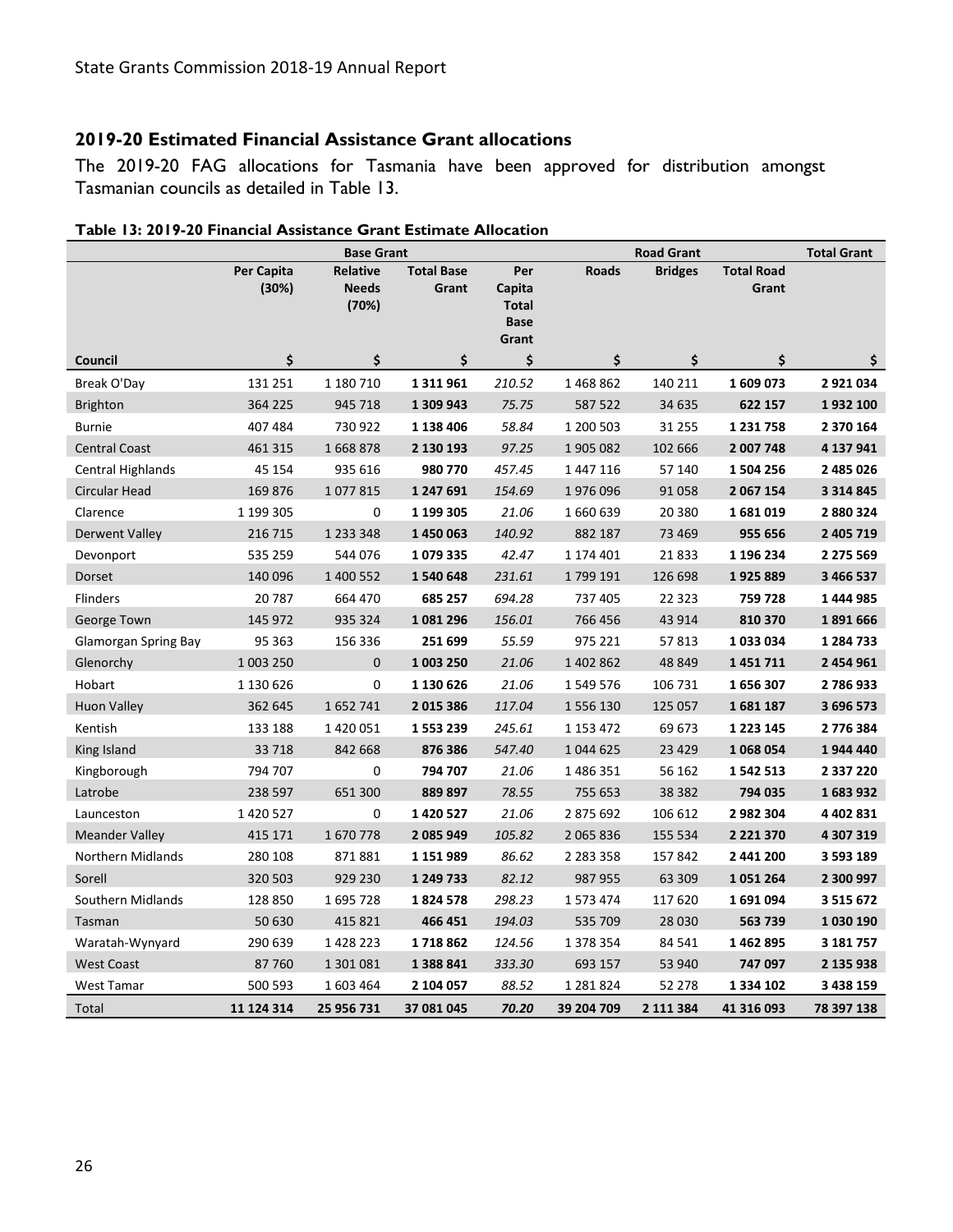# <span id="page-32-0"></span>**7 – HEAVY VEHICLE MOTOR TAX REVENUES**

The *State Grants Commission Act 1976* also requires the Commission to recommend the distribution amongst councils of State motor taxes collected on the registration of heavy vehicles. The distribution of the Heavy Vehicle Motor Tax Revenue (HVMTR) is not governed by the Australian Government 1995 Act and the funding is not a component of the FAG funding pool.

Since 1996-97, the State Government has allocated \$1.5 million per annum of heavy vehicle motor taxes for distribution to councils.

The Commission bases the distribution of the HVMTR on heavy vehicle road usage data from the TFS conducted by the DSG. The TFS provides a measure of *tonne-kilometres (T-K)* which is the product of tonnage carried over local roads and the distance over which it is carried, identified by the largest freight demanders in Tasmania.

In recognition of the pre-existing entitlement under the provisions of the *Roads and Jetties Act 1935* for the Flinders and King Island Councils to a full reimbursement from the State Government of all motor tax paid on vehicles registered within their boundaries, the Commission considers it as inequitable for Flinders and King Island to also receive a share of the HVMTR pool.

As Kingborough Council also receives a refund of motor tax under the Roads and Jetties Act for vehicles registered on Bruny Island, the Commission also excludes the Bruny Island portion of the freight task for Kingborough Council when determining that council's entitlement to the HVMTR funding.

The Commission has made its recommendations for the distribution of the 2019-20 HVMTR, based on the 2016-17 TFS results, being the most recent data available. These recommendations are detailed in Table 14. These were approved by the Commission at its meeting on 18 July 2019 and were approved by the Treasurer on 2 September 2019.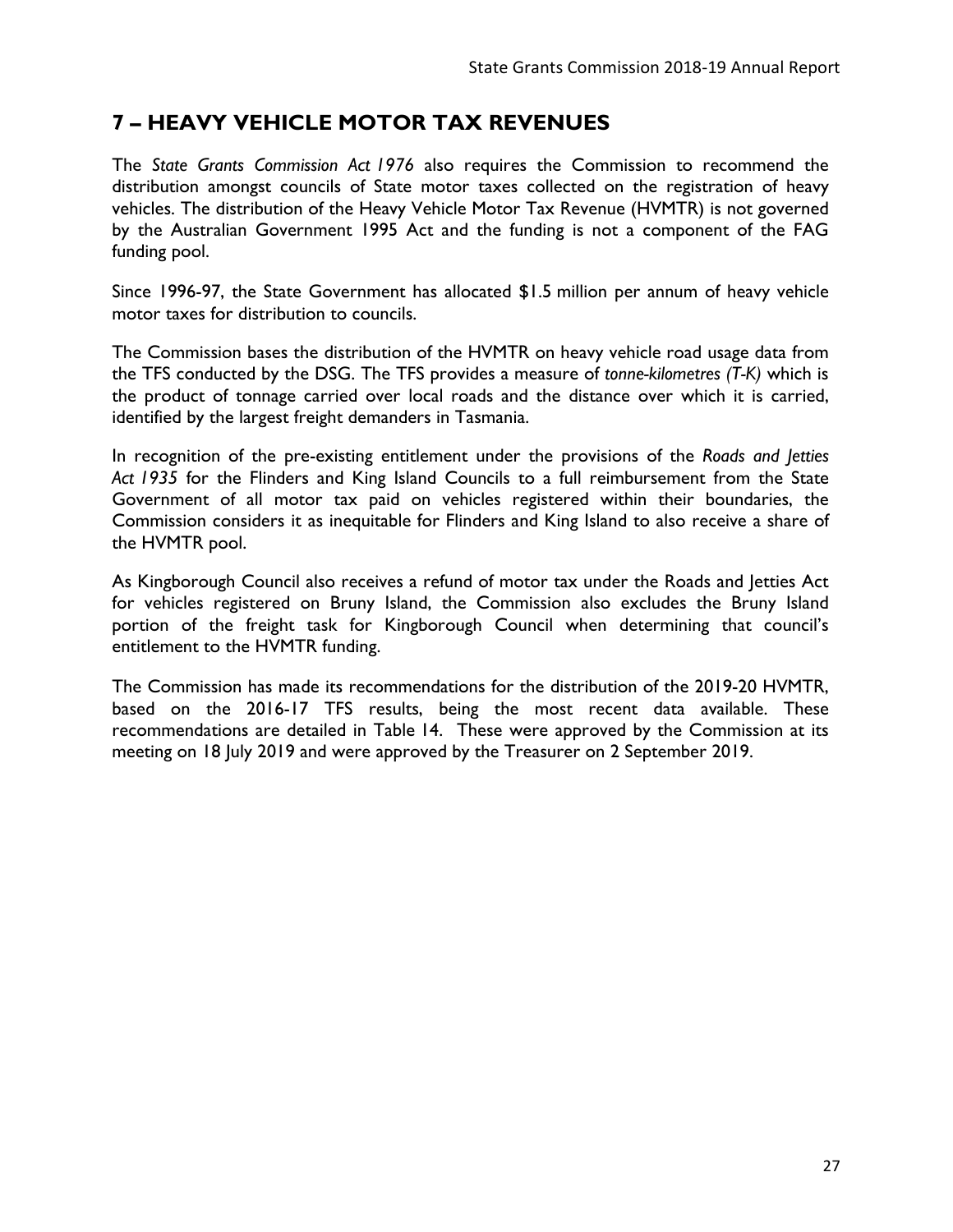|                             | Tonne-Kilometres (1) | Share of<br><b>State Total</b> | 2019-20<br><b>Distribution</b><br>\$ |
|-----------------------------|----------------------|--------------------------------|--------------------------------------|
| Break O'Day                 | 4 3 3 4 9 1 9        | 3.25%                          | 48 809                               |
| <b>Brighton</b>             | 1 470 689            | 1.10%                          | 16 559                               |
| <b>Burnie</b>               | 5 004 571            | 3.76%                          | 56 350                               |
| <b>Central Coast</b>        | 6 392 695            | 4.80%                          | 71979                                |
| <b>Central Highlands</b>    | 1971769              | 1.48%                          | 22 201                               |
| <b>Circular Head</b>        | 26 515 660           | 19.90%                         | 298 556                              |
| Clarence                    | 2 5 6 2 5 0 4        | 1.92%                          | 28 853                               |
| <b>Derwent Valley</b>       | 5974331              | 4.48%                          | 67 269                               |
| Devonport                   | 7017251              | 5.27%                          | 79 011                               |
| Dorset                      | 12 453 884           | 9.35%                          | 140 226                              |
| <b>Flinders</b>             | 728 258              | 0.00%                          | 0                                    |
| George Town                 | 2879957              | 2.16%                          | 32 4 27                              |
| <b>Glamorgan Spring Bay</b> | 56 148               | 0.04%                          | 632                                  |
| Glenorchy                   | 2 3 5 5 6 7 3        | 1.77%                          | 26 5 24                              |
| Hobart                      | 5 136 797            | 3.86%                          | 57838                                |
| <b>Huon Valley</b>          | 3 8 2 8 8 5 4        | 2.87%                          | 43 111                               |
| Kentish                     | 5 240 182            | 3.93%                          | 59 002                               |
| King Island                 | 1 505 220            | 0.00%                          | $\mathbf 0$                          |
| Kingborough                 | 841 547              | 0.63%                          | 9476                                 |
| Latrobe                     | 1 262 032            | 0.95%                          | 14 2 10                              |
| Launceston                  | 14 806 752           | 11.11%                         | 166 718                              |
| <b>Meander Valley</b>       | 4 5 2 1 2 9 7        | 3.39%                          | 50 908                               |
| <b>Northern Midlands</b>    | 6624783              | 4.97%                          | 74 592                               |
| Sorell                      | 1 2 1 8 8 8 5        | 0.91%                          | 13724                                |
| Southern Midlands           | 1035112              | 0.78%                          | 11 655                               |
| Tasman                      | 840 700              | 0.63%                          | 9466                                 |
| Waratah-Wynyard             | 6 4 63 7 06          | 4.85%                          | 72 779                               |
| <b>West Coast</b>           | 140 261              | 0.11%                          | 1579                                 |
| <b>West Tamar</b>           | 2 2 68 8 28          | 1.70%                          | 25 546                               |
| <b>Total</b>                | 135 453 265          | 100.00%                        | 1 500 000                            |

<span id="page-33-0"></span>

*(1) Source: Tonne-Kilometres from the 2016-17 Tasmanian Freight Survey*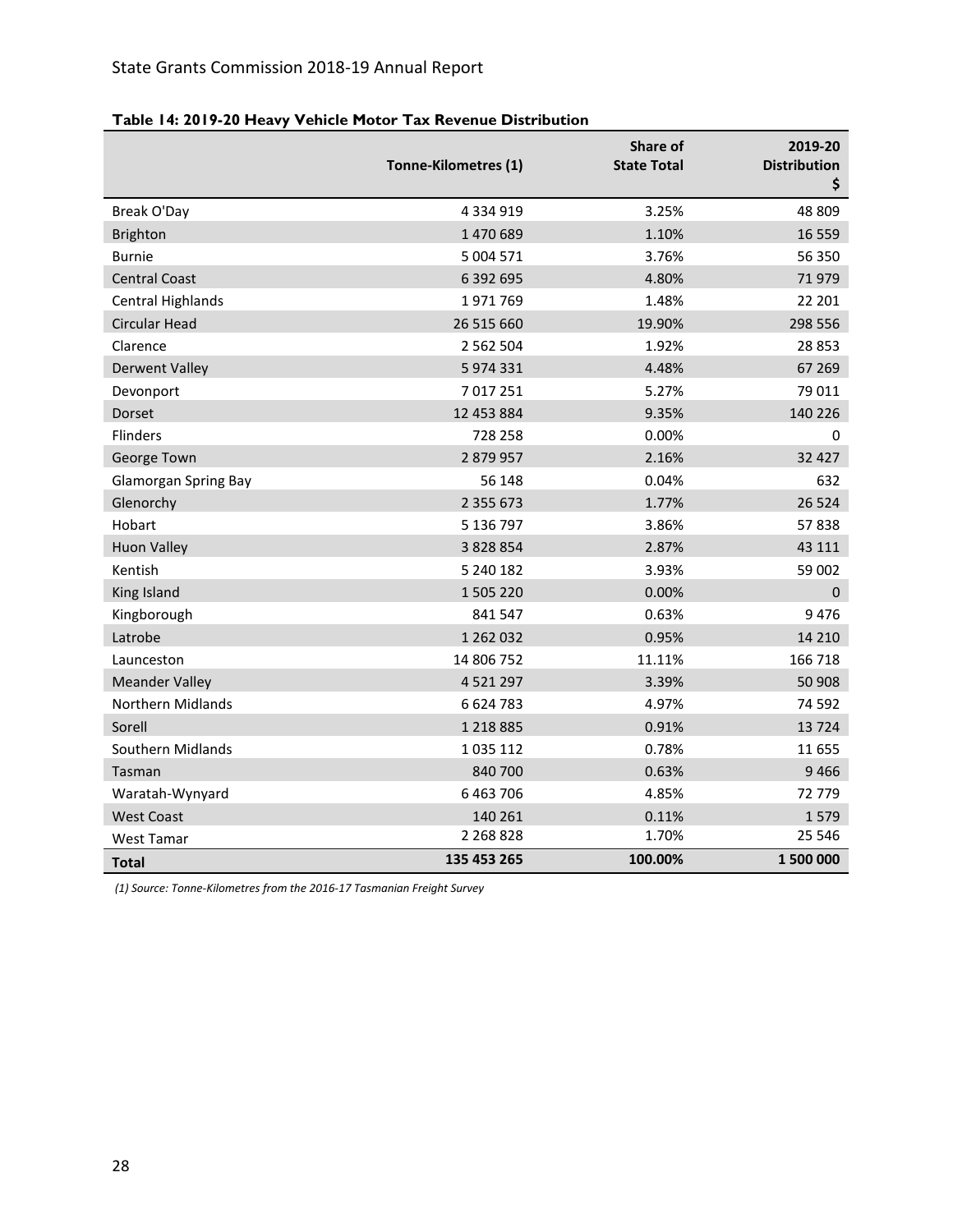# <span id="page-34-0"></span>**APPENDICIES**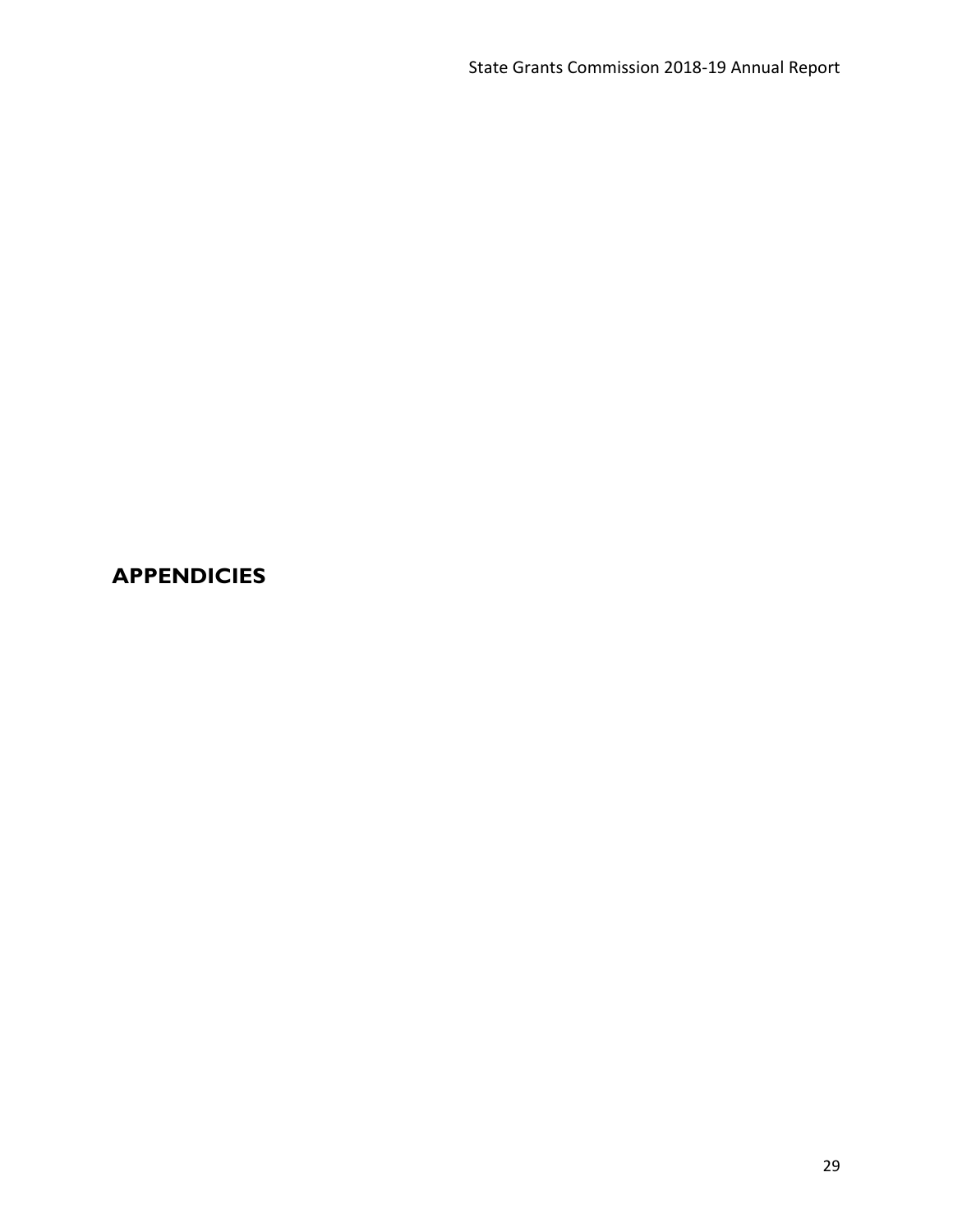### <span id="page-35-0"></span>**APPENDIX 1: NATIONAL PRINCIPLES FOR DETERMINING THE DISTRIBUTION OF GRANT FUNDING**

The national principles for the distribution of Base Grants (Section 9 of the *Australian Government 1995 Act*) are:

#### **National Principles – Base Grant Distribution**

#### *1. Horizontal Fiscal Equalisation*

General-purpose grants will be allocated to local governing bodies, as far as practicable, on a full horizontal equalisation basis as defined by the Act. This ensures that each local governing body in the State/Territory is able to function, by reasonable effort, at a standard not lower than the average standard of other local governing bodies in the State. It takes account of differences in the expenditure required by those local governing bodies in the performance of their functions and in the capacity of those local governing bodies to raise revenue.

#### *2. Effort Neutrality*

An effort or policy neutral approach will be used in assessing expenditure requirements and revenue raising capacity of each local governing body. This means as far as practicable, policies of individual local governing bodies in terms of expenditure and revenue effort will not affect the grant determination.

#### *3. Minimum Grant*

The minimum general-purpose grant allocation for a local governing body in a year will not be less than the amount to which the local governing body would be entitled if 30 per cent of the total amount of generalpurpose grants, to which the State or Territory is entitled under Section 9 of the Act in respect of the year, were allocated among local governing bodies in the State/Territory on a per capita basis.

#### *4. Other Grant Support*

Other relevant grant support provided to local governing bodies to meet any of the expenditure needs assessed should be taken into account using an inclusion approach.

#### *5. Aboriginal Peoples and Torres Strait Islanders*

Financial assistance shall be allocated to councils in a way that recognises the needs of Aboriginal peoples and Torres Strait Islanders within their boundaries.

#### *6. Council Amalgamation*

Where two or more local governing bodies are amalgamated into a single body, the general-purpose grant provided to the new body for each of the four years following amalgamation should be the total of the amounts that would have been provided to the former bodies in each of those years if they had remained separate entities.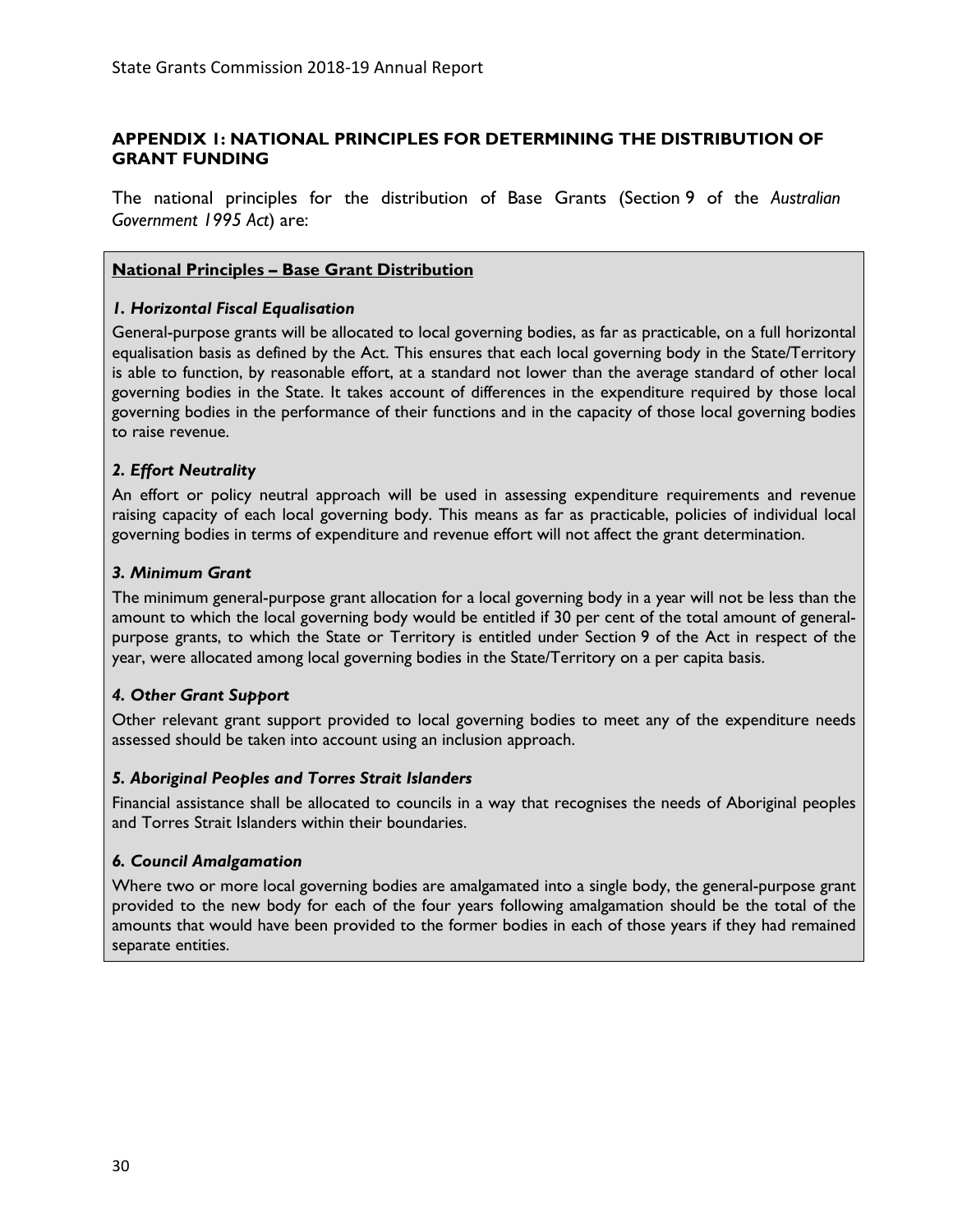The national principle governing the distribution of Road Grants (Section 12 of the *Australian Government 1995 Act*) is:

#### **National Principle - Road Grant Distribution**

#### *Identified Road Component*

The identified road component of the financial assistance grants should be allocated to local governing bodies, as far as practicable, based on the relative need of each local governing body for road expenditure to preserve its road assets. In assessing road needs, relevant considerations include length, type and usage of roads in each local governing area.

The Commission has also developed an additional set of State Principles, which are detailed in the Distribution Methodology Paper and available on the Commission's [website.](https://www.treasury.tas.gov.au/state-grants-commission)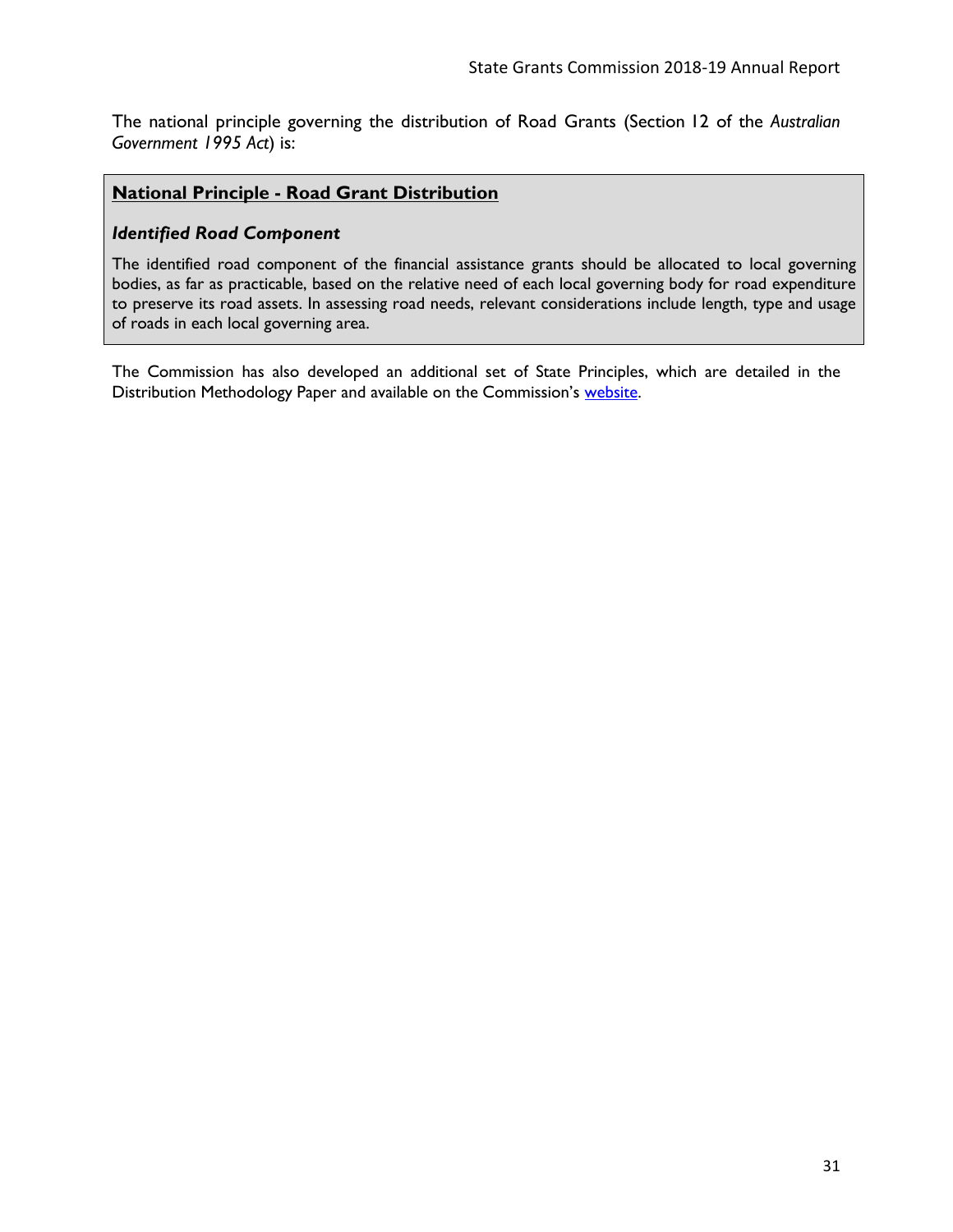# <span id="page-37-0"></span>**APPENDIX 2: ACRONYMS IN THIS ANNUAL REPORT**

| Abbreviation  | Description                                                   |
|---------------|---------------------------------------------------------------|
| <b>ABS</b>    | <b>Australian Bureau of Statistics</b>                        |
| <b>BGM</b>    | <b>Base Grant Model</b>                                       |
| CA            | Cost Adjustor                                                 |
| CS            | <b>Conversation Starter</b>                                   |
| <b>DITCRD</b> | Department of Infrastructure, Transport, Cities and Regional  |
|               | Development                                                   |
| DP            | <b>Discussion Paper</b>                                       |
| <b>DSG</b>    | Department of State Growth                                    |
| <b>FAG</b>    | <b>Financial Assistance Grant</b>                             |
| <b>FTE</b>    | <b>Full Time Equivalent</b>                                   |
| <b>HVMTR</b>  | Heavy Vehicle Motor Tax Revenue                               |
| IP            | Information Paper                                             |
| <b>IRSD</b>   | Index of Relative Socio-economic Disadvantage (ABS)           |
| <b>LGAT</b>   | Local Government Association of Tasmania                      |
| <b>LGD</b>    | Local Government Division (Department of Premier and Cabinet) |
| <b>NDRRA</b>  | Natural Disaster Relief and Recover Arrangements              |
| <b>RPM</b>    | <b>Road Preservation Model</b>                                |
| <b>SEIFA</b>  | Socio-Economic Index For Areas (ABS)                          |
| <b>TFS</b>    | <b>Traffic Freight Survey</b>                                 |
|               |                                                               |

Definitions of the abbreviated acronyms referenced in this Annual Report: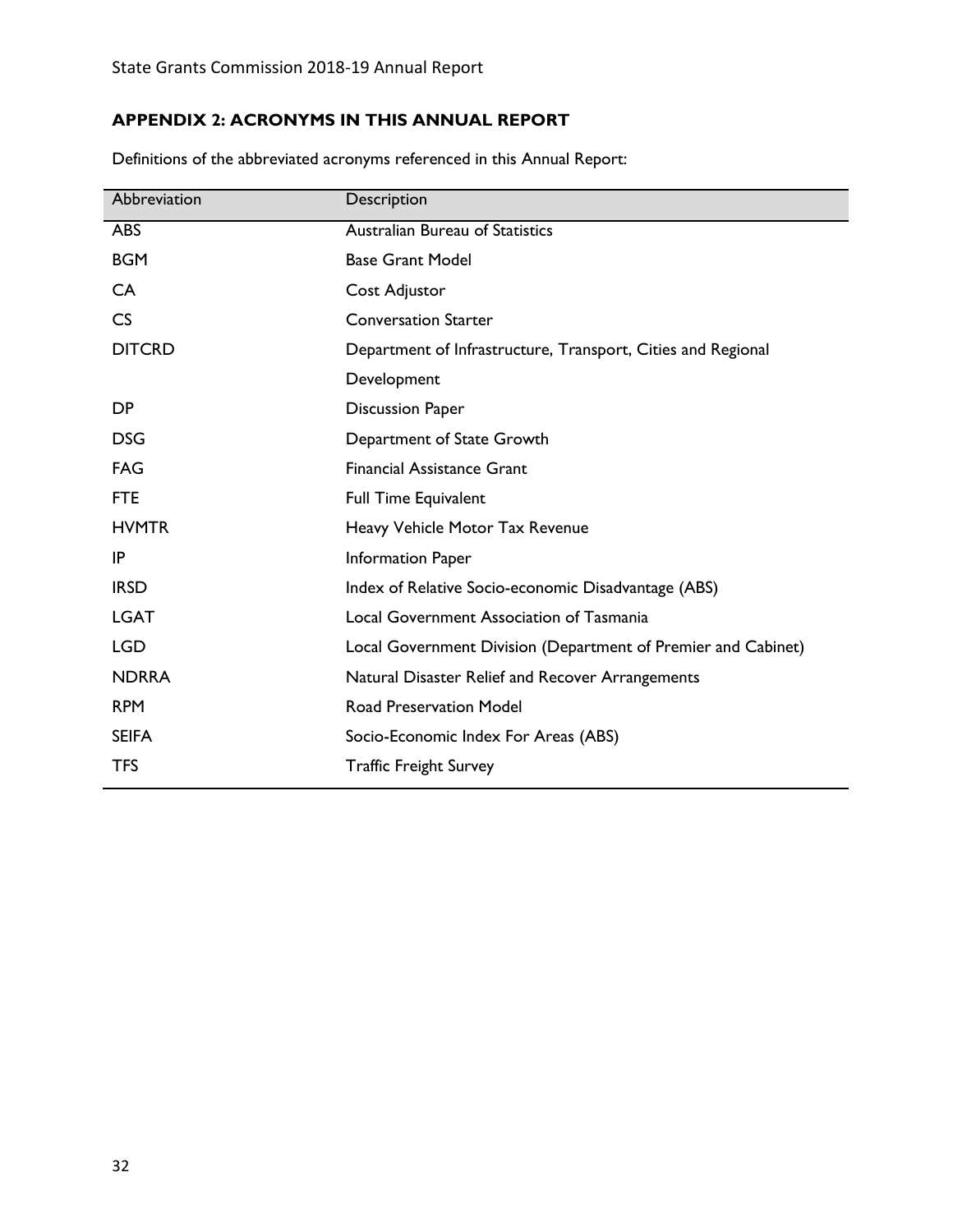#### **APPENDIX 3: TOTAL FINAL GRANTS PROVIDED IN 2018-19**

<span id="page-38-0"></span>

|                             | <b>Base Grant</b> |                       |                   |                   | <b>Road Grant</b> |                |                   |                   |                    |
|-----------------------------|-------------------|-----------------------|-------------------|-------------------|-------------------|----------------|-------------------|-------------------|--------------------|
|                             |                   | Recommended           |                   |                   |                   | Recommended    |                   |                   |                    |
|                             | <b>Per Capita</b> | <b>Relative Needs</b> | <b>Total Base</b> | <b>Base Grant</b> | <b>Roads</b>      | <b>Bridges</b> | <b>Total Road</b> | <b>Road Grant</b> | <b>Total Grant</b> |
|                             | (30%)             | (70%)                 | Grant             | Adjustment        |                   |                | Grant             | Adjustment        | 2018-19            |
| Council                     | \$                | Ś                     | \$                | \$                | \$                | \$             | \$                | \$                | \$                 |
| Break O'Day                 | 127827            | 1 187 564             | 1 3 1 5 3 9 1     | $-6501$           | 1 427 037         | 165 115        | 1592152           | $-12551$          | 2888491            |
| Brighton                    | 349 716           | 872 567               | 1 222 283         | $-6965$           | 583 140           | 30 615         | 613 755           | $-4838$           | 1824235            |
| <b>Burnie</b>               | 398 903           | 710 917               | 1 109 820         | $-6650$           | 1 160 699         | 30 049         | 1 190 748         | $-9387$           | 2 2 8 4 5 3 1      |
| <b>Central Coast</b>        | 454 101           | 1612692               | 2 066 793         | $-11228$          | 1801582           | 95 963         | 1897545           | $-14958$          | 3 9 38 1 52        |
| Central Highlands           | 44 3 36           | 906 706               | 951 042           | $-4507$           | 1 393 895         | 54 934         | 1448829           | $-11421$          | 2 3 8 3 9 4 3      |
| Circular Head               | 168 826           | 1088504               | 1 257 330         | $-6400$           | 1884304           | 91 0 92        | 1975396           | $-15572$          | 3 2 10 7 54        |
| Clarence                    | 1 153 678         | 0                     | 1 153 678         | $-6011$           | 1578024           | 20 351         | 1598375           | $-12600$          | 2 733 442          |
| <b>Derwent Valley</b>       | 210 344           | 1 170 618             | 1 380 962         | $-7130$           | 861 343           | 70 250         | 931 593           | $-7344$           | 2 2 9 8 0 8 1      |
| Devonport                   | 524 761           | 490 075               | 1014836           | $-6720$           | 1 2 2 4 0 4 4     | 22 153         | 1 246 197         | $-9824$           | 2 244 489          |
| Dorset                      | 139 186           | 1421358               | 1560544           | $-7663$           | 1726959           | 120 373        | 1847332           | $-14562$          | 3 3 8 5 6 5 1      |
| Flinders                    | 19 5 46           | 621 192               | 640738            | $-2996$           | 715 263           | 19827          | 735 090           | $-5795$           | 1 3 6 7 0 3 7      |
| George Town                 | 141 901           | 883 461               | 1025362           | $-5236$           | 772 802           | 46 396         | 819 198           | $-6457$           | 1832867            |
| <b>Glamorgan Spring Bay</b> | 94 4 14           | 185 252               | 279 666           | $+ 0$             | 936 663           | 49718          | 986 381           | $-7776$           | 1 2 5 8 2 7 1      |
| Glenorchy                   | 969 845           | $\mathbf 0$           | 969 845           | $-5053$           | 1 376 798         | 46 8 90        | 1423688           | $-11223$          | 2 377 257          |
| Hobart                      | 1 081 795         | 0                     | 1081795           | $-5637$           | 1582594           | 102 336        | 1684930           | $-13282$          | 2 747 806          |
| <b>Huon Valley</b>          | 350 690           | 1658773               | 2 009 463         | $-10553$          | 1512886           | 121 762        | 1634648           | $-12886$          | 3 620 672          |
| Kentish                     | 130 978           | 1 403 568             | 1 534 546         | $-7513$           | 1082396           | 68 197         | 1 150 593         | $-9070$           | 2 668 556          |
| King Island                 | 33 4 54           | 793 208               | 826 662           | $-3899$           | 996 737           | 22 7 10        | 1019447           | $-8036$           | 1834174            |
| Kingborough                 | 761 408           | 0                     | 761 408           | $-3967$           | 1 4 1 4 0 0 5     | 51977          | 1465982           | $-11557$          | 2 2 1 8 6 6        |
| Latrobe                     | 230 242           | 609 409               | 839 651           | $-4744$           | 728 084           | 36 901         | 764 985           | $-6031$           | 1593861            |
| Launceston                  | 1 388 833         | 0                     | 1388833           | $-7236$           | 2 873 458         | 94 718         | 2968176           | $-23398$          | 4 3 2 6 3 7 5      |
| <b>Meander Valley</b>       | 405 909           | 1715 164              | 2 121 073         | $-11282$          | 1996358           | 153 872        | 2 150 230         | $-16950$          | 4 243 071          |
| Northern Midlands           | 272 112           | 844 820               | 1 1 1 6 9 3 2     | $-6175$           | 2 195 094         | 168 118        | 2 3 6 3 2 1 2     | $-18629$          | 3 455 340          |
| Sorell                      | 303 618           | 874 760               | 1 178 378         | $-6581$           | 896 580           | 55 892         | 952 472           | $-7508$           | 2 116 761          |
| Southern Midlands           | 126 501           | 1626816               | 1753317           | $-8489$           | 1512970           | 123 757        | 1636727           | $-12902$          | 3 3 6 8 6 5 3      |
| Tasman                      | 49 5 18           | 406 753               | 456 271           | $-2276$           | 482 783           | 29 441         | 512 224           | $-4038$           | 962 181            |
| Waratah-Wynyard             | 285 854           | 1 307 106             | 1 592 960         | $-8396$           | 1 308 605         | 80 109         | 1 388 714         | $-10948$          | 2962330            |
| <b>West Coast</b>           | 86 559            | 1 247 568             | 1 3 3 4 1 2 7     | $-6422$           | 698 488           | 49 817         | 748 305           | $-5898$           | 2070112            |
| <b>West Tamar</b>           | 491 680           | 1553067               | 2 044 747         | $-11279$          | 1 228 070         | 49 7 77        | 1 277 847         | $-10073$          | 3 301 242          |
| <b>Total</b>                | 10 796 535        | 25 191 918            | 35 988 453        | - 187 509         | 37 951 661        | 2 073 110      | 40 024 771        | $-315514$         | 75 510 201         |

\* The final grant entitlement for 2018-19 was \$75 510 201 based on an accrual calculation using actual population and Consumer Price Index figures for the year, whereas the entitlement was estimated to be \$76 013 224. Consequently, the amounts shown in the adjustment columns should be subtracted from the 2018-19 estimates to reflect 'actual' final grant entitlements. The total overpayment of \$503 023 is to be added to the regular *quarterly instalments over the 2019-20 financial year as specified in the Commonwealth Local Government (Financial Assistance) Act 1995.*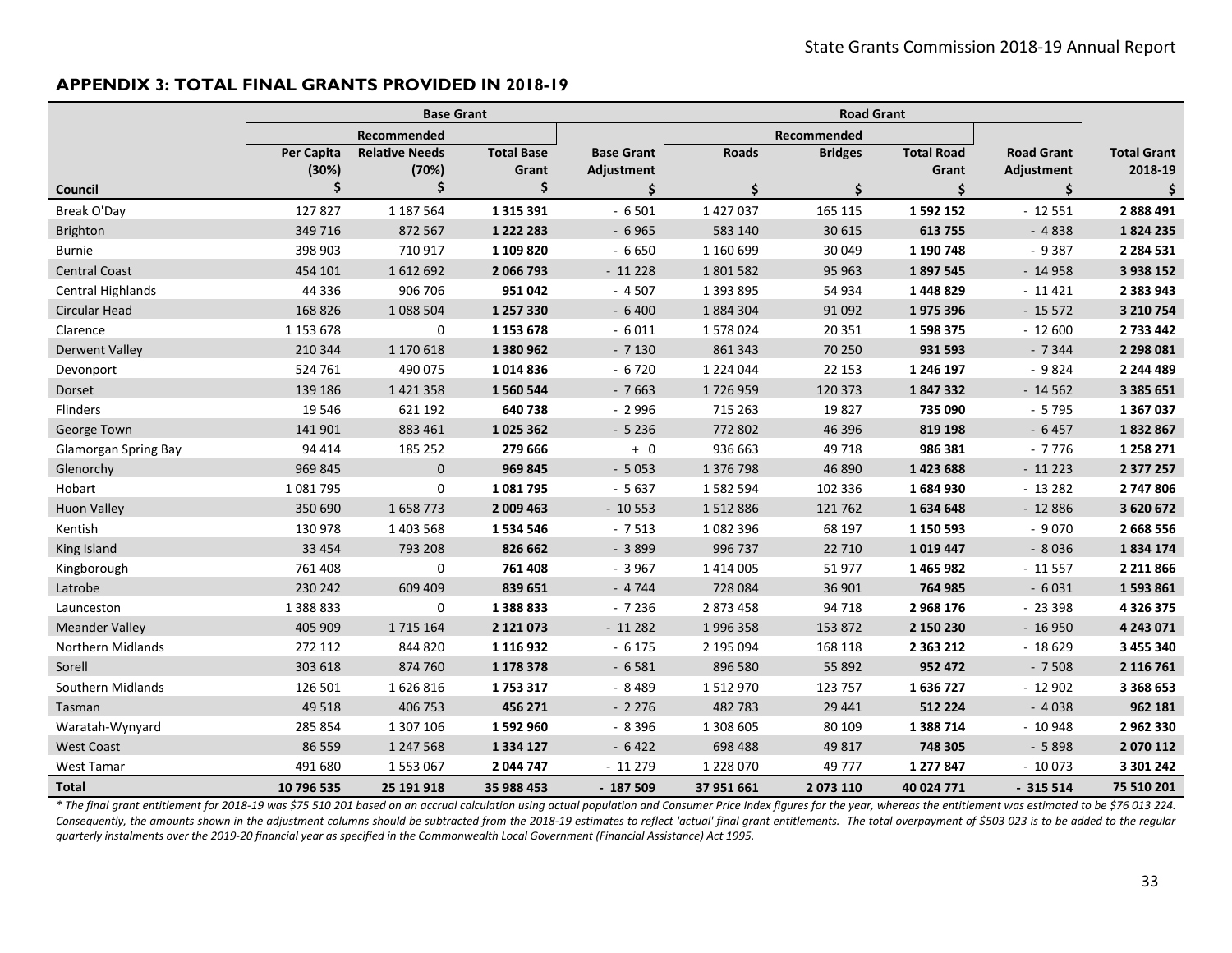## **APPENDIX 4: COMPARISON OF 2019-20 RECOMMENDATIONS TO 2018-19 FINAL GRANT OUTCOMES**

<span id="page-39-0"></span>

|                             | Recommended<br>2019-20<br><b>Base Grant</b> | <b>Change from</b><br>2018-19<br><b>Base Grant</b> | Change from<br>2018-19<br><b>Base Grant</b> | Recommended<br>2019-20<br><b>Road Grant</b> | <b>Change from</b><br>2018-19<br><b>Road Grant</b> | <b>Change from</b><br>2018-19<br><b>Road Grant</b> | Recommended<br>2019-20<br><b>Total Grant</b> | <b>Change from</b><br>2018-19 Total<br>Grant | <b>Change from</b><br>2018-19 Total<br>Grant |
|-----------------------------|---------------------------------------------|----------------------------------------------------|---------------------------------------------|---------------------------------------------|----------------------------------------------------|----------------------------------------------------|----------------------------------------------|----------------------------------------------|----------------------------------------------|
| Council                     | Ś.                                          | \$                                                 | %                                           | \$                                          | \$.                                                | %                                                  | Ś                                            | Ś                                            | $\%$                                         |
| Break O'Day                 | 1 3 1 9 6 1                                 | $+3071$                                            | $+0.2%$                                     | 1609073                                     | $+29472$                                           | $+1.9%$                                            | 2 9 2 1 0 3 4                                | $+32543$                                     | $+1.1%$                                      |
| <b>Brighton</b>             | 1 309 943                                   | $+94625$                                           | $+7.8%$                                     | 622 157                                     | $+ 13240$                                          | $+2.2%$                                            | 1932 100                                     | + 107 865                                    | $+5.9%$                                      |
| <b>Burnie</b>               | 1 138 406                                   | $+35236$                                           | $+3.2%$                                     | 1 2 3 1 7 5 8                               | $+50397$                                           | $+4.3%$                                            | 2 370 164                                    | $+85633$                                     | $+3.7%$                                      |
| <b>Central Coast</b>        | 2 130 193                                   | $+74628$                                           | $+3.6%$                                     | 2 007 748                                   | $+125161$                                          | $+6.6%$                                            | 4 137 941                                    | + 199 789                                    | $+5.1%$                                      |
| Central Highlands           | 980 770                                     | $+34235$                                           | $+3.6%$                                     | 1 504 256                                   | $+66848$                                           | $+4.7%$                                            | 2 485 026                                    | $+101083$                                    | $+4.2%$                                      |
| Circular Head               | 1 247 691                                   | $-3239$                                            | $-0.3%$                                     | 2 0 67 1 54                                 | $+ 107330$                                         | $+5.5%$                                            | 3 3 1 4 8 4 5                                | $+104091$                                    | $+3.2%$                                      |
| Clarence                    | 1 199 305                                   | $+51638$                                           | $+4.5%$                                     | 1681019                                     | $+95244$                                           | $+6.0%$                                            | 2 880 324                                    | $+ 146882$                                   | $+5.4%$                                      |
| <b>Derwent Valley</b>       | 1450063                                     | $+76231$                                           | $+5.5%$                                     | 955 656                                     | $+31407$                                           | $+3.4%$                                            | 2 405 719                                    | $+ 107638$                                   | $+4.7%$                                      |
| Devonport                   | 1079335                                     | + 71 219                                           | $+7.1%$                                     | 1 196 234                                   | $-40139$                                           | $-3.2%$                                            | 2 275 569                                    | $+31080$                                     | $+1.4%$                                      |
| Dorset                      | 1540648                                     | $-12233$                                           | $-0.8%$                                     | 1925889                                     | + 93 119                                           | $+5.1%$                                            | 3 466 537                                    | + 80 886                                     | $+2.4%$                                      |
| Flinders                    | 685 257                                     | + 47 515                                           | $+7.5%$                                     | 759 728                                     | $+30433$                                           | $+4.2%$                                            | 1 444 985                                    | + 77 948                                     | $+5.7%$                                      |
| George Town                 | 1081296                                     | $+61170$                                           | $+6.0%$                                     | 810 370                                     | $-2371$                                            | $-0.3%$                                            | 1891666                                      | + 58 799                                     | $+3.2%$                                      |
| <b>Glamorgan Spring Bay</b> | 251 699                                     | $-27967$                                           | $-10.0%$                                    | 1033034                                     | $+54429$                                           | $+5.6%$                                            | 1 284 733                                    | $+26462$                                     | $+2.1%$                                      |
| Glenorchy                   | 1 003 250                                   | $+38458$                                           | $+4.0%$                                     | 1451711                                     | $+39246$                                           | $+2.8%$                                            | 2 454 961                                    | + 77 704                                     | $+3.3%$                                      |
| Hobart                      | 1 130 626                                   | $+54468$                                           | $+5.1%$                                     | 1656307                                     | $-15341$                                           | $-0.9%$                                            | 2786933                                      | $+39127$                                     | $+1.4%$                                      |
| <b>Huon Valley</b>          | 2 0 1 5 3 8 6                               | $+16476$                                           | $+0.8%$                                     | 1681187                                     | $+59425$                                           | $+3.7%$                                            | 3 696 573                                    | $+ 75901$                                    | $+2.1%$                                      |
| Kentish                     | 1553239                                     | $+26206$                                           | $+1.7%$                                     | 1 2 2 3 1 4 5                               | $+81622$                                           | $+7.2%$                                            | 2776384                                      | + 107 828                                    | $+4.0%$                                      |
| King Island                 | 876 386                                     | $+ 53623$                                          | $+6.5%$                                     | 1068054                                     | $+56643$                                           | $+5.6%$                                            | 1944 440                                     | $+110266$                                    | $+6.0%$                                      |
| Kingborough                 | 794 707                                     | $+37266$                                           | $+4.9%$                                     | 1542513                                     | + 88 088                                           | $+6.1%$                                            | 2 3 3 7 2 2 0                                | + 125 354                                    | $+5.7%$                                      |
| Latrobe                     | 889 897                                     | $+54990$                                           | $+6.6%$                                     | 794 035                                     | $+35081$                                           | $+4.6%$                                            | 1683932                                      | $+90071$                                     | $+5.7%$                                      |
| Launceston                  | 1 4 2 0 5 2 7                               | + 38 930                                           | $+2.8%$                                     | 2 982 304                                   | + 37 526                                           | $+1.3%$                                            | 4 4 0 2 8 3 1                                | + 76 456                                     | $+1.8%$                                      |
| <b>Meander Valley</b>       | 2 085 949                                   | $-23842$                                           | $-1.1%$                                     | 2 2 2 1 3 7 0                               | + 88 090                                           | $+4.1%$                                            | 4 307 319                                    | $+64248$                                     | $+1.5%$                                      |
| Northern Midlands           | 1 151 989                                   | $+41232$                                           | $+3.7%$                                     | 2 441 200                                   | $+96617$                                           | $+4.1%$                                            | 3 5 9 3 1 8 9                                | + 137 849                                    | $+4.0%$                                      |
| Sorell                      | 1 249 733                                   | + 77 936                                           | $+6.7%$                                     | 1051264                                     | $+ 106300$                                         | $+11.2%$                                           | 2 300 997                                    | $+ 184236$                                   | $+8.7%$                                      |
| Southern Midlands           | 1824578                                     | + 79 750                                           | $+4.6%$                                     | 1691094                                     | $+ 67269$                                          | $+4.1%$                                            | 3 5 1 5 6 7 2                                | + 147 019                                    | $+4.4%$                                      |
| Tasman                      | 466 451                                     | $+12456$                                           | $+2.7%$                                     | 563 739                                     | $+5553$                                            | $+10.9%$                                           | 1 0 3 0 1 9 0                                | $+68009$                                     | $+7.1%$                                      |
| Waratah-Wynyard             | 1718862                                     | + 134 298                                          | $+8.5%$                                     | 1462895                                     | $+85129$                                           | $+6.2%$                                            | 3 181 757                                    | + 219 427                                    | $+7.4%$                                      |
| <b>West Coast</b>           | 1 388 841                                   | $+61136$                                           | $+4.6%$                                     | 747 097                                     | $+4690$                                            | $+0.6%$                                            | 2 135 938                                    | $+65826$                                     | $+3.2%$                                      |
| West Tamar                  | 2 104 057                                   | + 70 589                                           | $+3.5%$                                     | 1 3 3 4 1 0 2                               | $+66328$                                           | $+5.2%$                                            | 3 4 3 8 1 5 9                                | + 136 917                                    | $+4.1%$                                      |
| Total                       | 37 081 045                                  | +1 280 101                                         | $+3.6%$                                     | 41 316 093                                  | $+1606836$                                         | $+4.0%$                                            | 78 397 138                                   | + 2 886 937                                  | $+3.8%$                                      |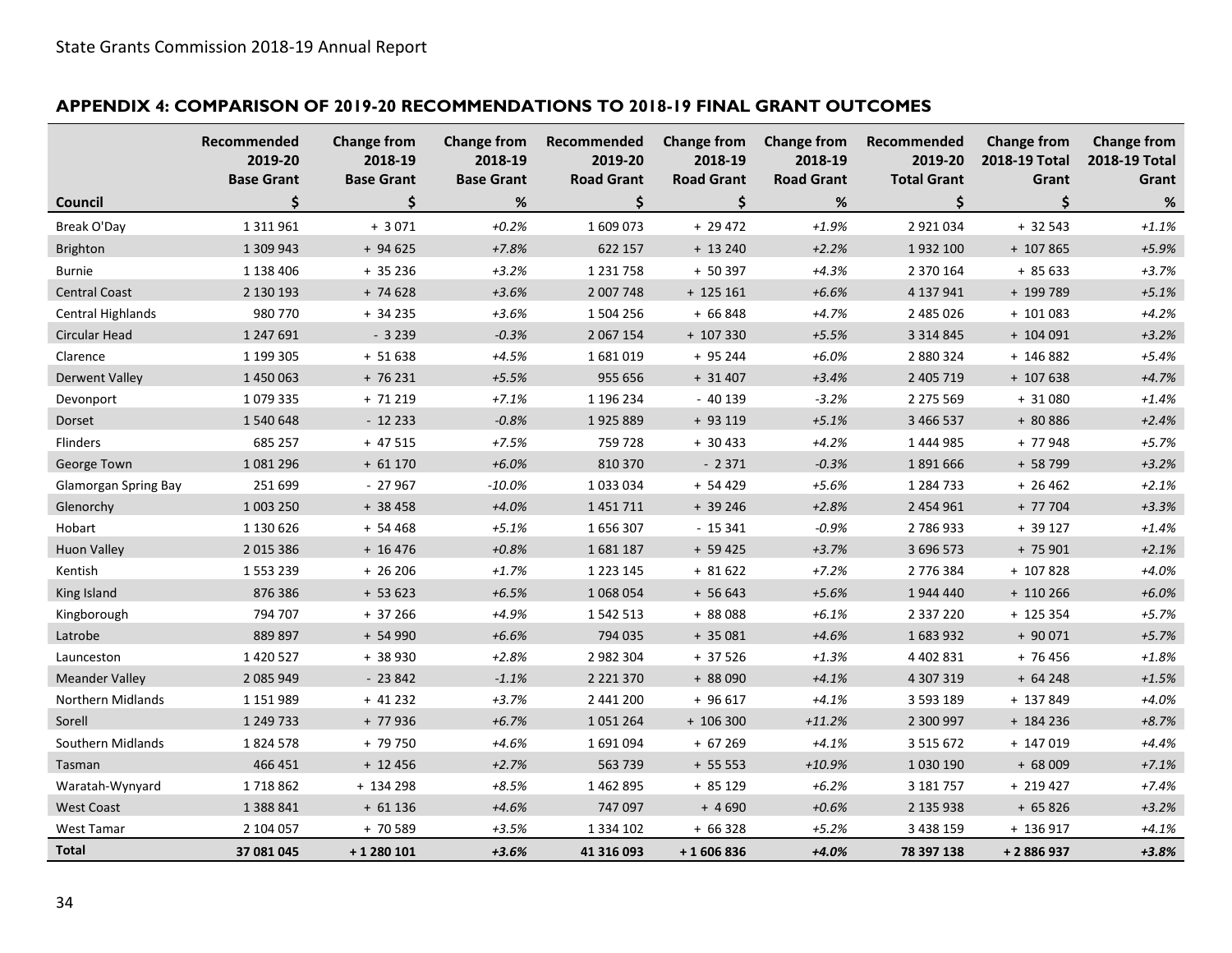|                             | <b>General Purpose</b> | <b>Road Grant</b> | <b>Total</b>  |
|-----------------------------|------------------------|-------------------|---------------|
| <b>Council</b>              | \$                     | \$                | \$            |
| Break O'Day                 | 669 896                | 826 122           | 1496018       |
| <b>Brighton</b>             | 686 870                | 318 659           | 1 005 529     |
| <b>Burnie</b>               | 554 346                | 618 137           | 1 172 483     |
| <b>Central Coast</b>        | 1 0 4 5 1 5 6          | 984 737           | 2029893       |
| <b>Central Highlands</b>    | 498 716                | 752 435           | 1 2 5 1 1 5 1 |
| Circular Head               | 637 969                | 1 0 24 5 0 2      | 1662 471      |
| Clarence                    | 600 253                | 834 448           | 1 4 3 4 7 0 1 |
| <b>Derwent Valley</b>       | 723 213                | 481 327           | 1 204 540     |
| Devonport                   | 574 779                | 653 879           | 1 2 2 8 6 5 8 |
| Dorset                      | 759 708                | 957 377           | 1717085       |
| Flinders                    | 338 894                | 379 658           | 718 552       |
| George Town                 | 538 741                | 425 301           | 964 042       |
| <b>Glamorgan Spring Bay</b> | 122 588                | 527 588           | 650 176       |
| Glenorchy                   | 507 119                | 723 726           | 1 2 3 0 8 4 5 |
| Hobart                      | 569 242                | 864 264           | 1 433 506     |
| <b>Huon Valley</b>          | 1 005 788              | 846 711           | 1852499       |
| Kentish                     | 780 349                | 565 966           | 1 346 315     |
| King Island                 | 448 331                | 531 161           | 979 492       |
| Kingborough                 | 398 435                | 759 794           | 1 1 5 8 2 2 9 |
| Latrobe                     | 446 616                | 396 935           | 843 551       |
| Launceston                  | 714 650                | 1546530           | 2 2 6 1 1 8 0 |
| <b>Meander Valley</b>       | 1 0 69 7 30            | 1 1 1 1 1 5 9     | 2 180 889     |
| <b>Northern Midlands</b>    | 585 338                | 1 2 2 0 5 6       | 1814394       |
| Sorell                      | 614 978                | 482 551           | 1097529       |
| Southern Midlands           | 904 911                | 847 528           | 1752439       |
| Tasman                      | 227 076                | 265 078           | 492 154       |
| Waratah-Wynyard             | 827 193                | 719 762           | 1546955       |
| <b>West Coast</b>           | 700 261                | 428 435           | 1 1 28 6 96   |
| West Tamar                  | 1078703                | 663 197           | 1741900       |
| <b>Total</b>                | 18 629 849             | 20 766 023        | 39 395 872    |

# <span id="page-40-0"></span>**APPENDIX 5: 2019-20 FINANCIAL ASSISTANCE GRANT ADVANCE PAYMENT**

*\* There was an instalment payment brought forward of approximately 50 per cent of the 2019-20 Financial Assistance Grant Entitlements into June 2019.*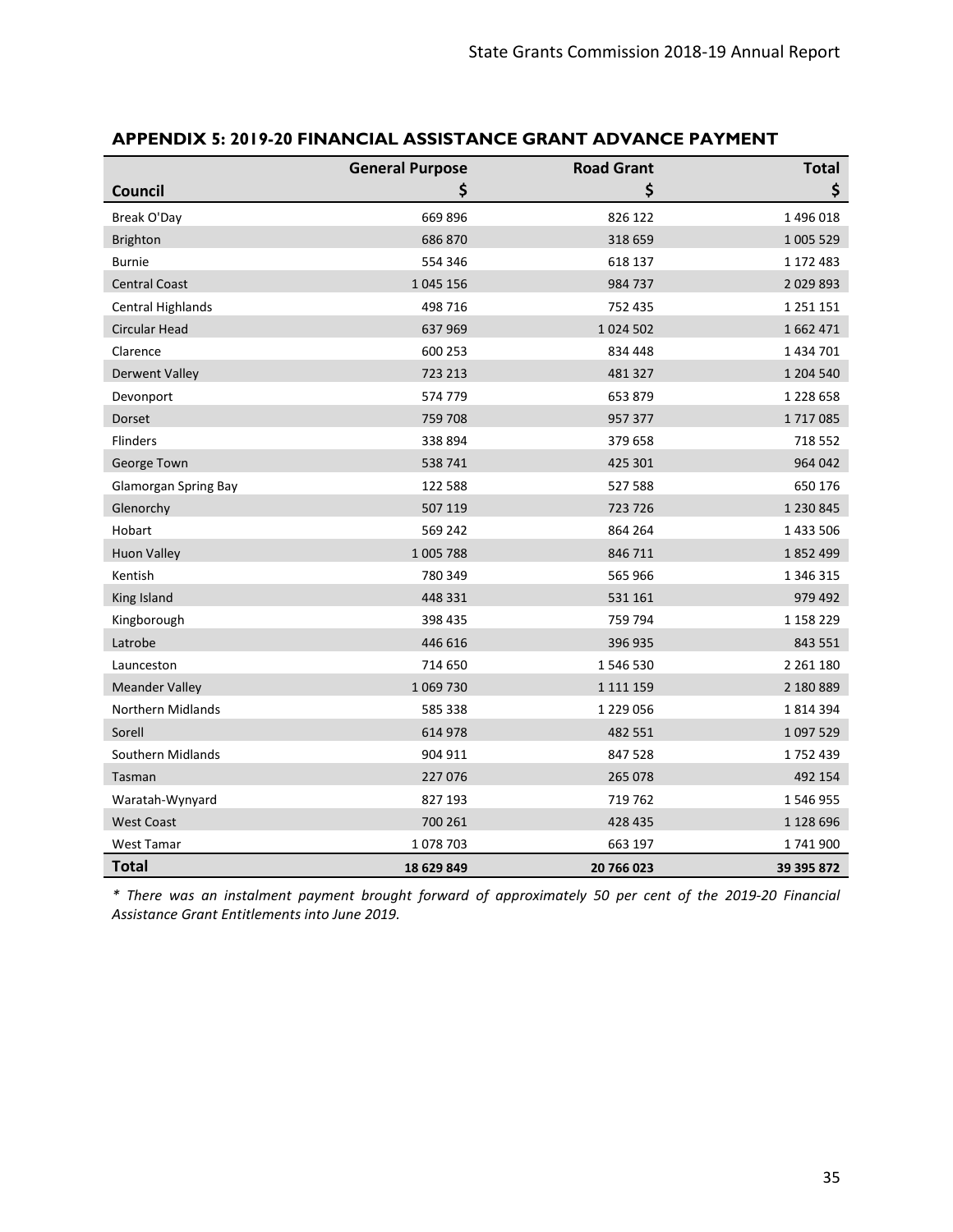## **APPENDIX 6: 2019-20 FINANCIAL ASSISTANCE GRANT ENTITLEMENTS - BALANCE REMAINING AFTER ADVANCE PAYMENT**

<span id="page-41-0"></span>

|                          |                   | <b>Recommended Entitlements</b> |                    | 2019-20 Brought Forward |                   |                    | 2019-20 Entitlement Balance |                   |                    |
|--------------------------|-------------------|---------------------------------|--------------------|-------------------------|-------------------|--------------------|-----------------------------|-------------------|--------------------|
|                          | 2019-20           |                                 |                    | Paid in 2018-19         |                   |                    | <b>Less Brought Forward</b> |                   |                    |
|                          | <b>Base Grant</b> | <b>Road Grant</b>               | <b>Total Grant</b> | <b>Base Grant</b>       | <b>Road Grant</b> | <b>Total Grant</b> | <b>Base Grant</b>           | <b>Road Grant</b> | <b>Total Grant</b> |
| Council                  | \$                | $\zeta$                         | \$                 | \$                      | \$                | \$                 | \$                          | $\zeta$           | \$                 |
| Break O'Day              | 1 3 1 9 6 1       | 1609073                         | 2 921 034          | $-669896$               | $-826122$         | $-1496018$         | 642 065                     | 782 951           | 1 4 2 5 0 1 6      |
| Brighton                 | 1 309 943         | 622 157                         | 1932100            | $-686870$               | $-318659$         | $-1005529$         | 623 073                     | 303 498           | 926 571            |
| <b>Burnie</b>            | 1 138 406         | 1 2 3 1 7 5 8                   | 2 370 164          | $-554346$               | $-618137$         | -1 172 483         | 584 060                     | 613 621           | 1 197 681          |
| <b>Central Coast</b>     | 2 130 193         | 2 007 748                       | 4 137 941          | $-1045156$              | $-984737$         | -2 029 893         | 1 085 037                   | 1023011           | 2 108 048          |
| <b>Central Highlands</b> | 980 770           | 1504256                         | 2 485 026          | $-498716$               | $-752435$         | $-1251151$         | 482 054                     | 751821            | 1 2 3 8 7 5        |
| Circular Head            | 1 247 691         | 2 067 154                       | 3 3 1 4 8 4 5      | $-637969$               | $-1024502$        | $-1662471$         | 609 722                     | 1042652           | 1652374            |
| Clarence                 | 1 199 305         | 1681019                         | 2 880 324          | $-600253$               | $-834448$         | $-1434701$         | 599 052                     | 846 571           | 1 4 4 5 6 2 3      |
| <b>Derwent Valley</b>    | 1 450 063         | 955 656                         | 2 405 719          | $-723213$               | $-481327$         | $-1204540$         | 726 850                     | 474 329           | 1 201 179          |
| Devonport                | 1079335           | 1 196 234                       | 2 275 569          | $-574779$               | $-653879$         | -1 228 658         | 504 556                     | 542 355           | 1046911            |
| Dorset                   | 1540648           | 1925889                         | 3 466 537          | $-759708$               | $-95737$          | -1 717 085         | 780 940                     | 968 512           | 1749 452           |
| Flinders                 | 685 257           | 759 728                         | 1 444 985          | - 338 894               | $-379658$         | $-718552$          | 346 363                     | 380 070           | 726 433            |
| George Town              | 1081296           | 810 370                         | 1891666            | $-538741$               | $-425301$         | $-964042$          | 542 555                     | 385 069           | 927 624            |
| Glamorgan Spring Bay     | 251 699           | 1033034                         | 1 284 733          | $-122588$               | $-527588$         | $-650176$          | 129 111                     | 505 446           | 634 557            |
| Glenorchy                | 1 003 250         | 1451711                         | 2 454 961          | $-507119$               | $-723726$         | -1 230 845         | 496 131                     | 727 985           | 1 2 2 4 1 1 6      |
| Hobart                   | 1 130 626         | 1656307                         | 2786933            | $-569242$               | $-864264$         | $-1433506$         | 561 384                     | 792 043           | 1 3 5 3 4 2 7      |
| <b>Huon Valley</b>       | 2 0 15 3 86       | 1681187                         | 3 696 573          | $-1005788$              | $-846711$         | -1852499           | 1 009 598                   | 834 476           | 1844074            |
| Kentish                  | 1553239           | 1 2 2 3 1 4 5                   | 2776384            | - 780 349               | $-565966$         | $-1346315$         | 772 890                     | 657 179           | 1 430 069          |
| King Island              | 876 386           | 1068054                         | 1944 440           | $-448331$               | $-531161$         | $-979492$          | 428 055                     | 536 893           | 964 948            |
| Kingborough              | 794 707           | 1542513                         | 2 3 3 7 2 2 0      | $-398435$               | - 759 794         | -1 158 229         | 396 272                     | 782 719           | 1 178 991          |
| Latrobe                  | 889 897           | 794 035                         | 1683932            | $-446616$               | $-396935$         | $-843551$          | 443 281                     | 397 100           | 840 381            |
| Launceston               | 1 4 2 0 5 2 7     | 2982304                         | 4 402 831          | $-714650$               | $-1546530$        | -2 261 180         | 705 877                     | 1 4 3 5 7 7 4     | 2 141 651          |
| <b>Meander Valley</b>    | 2 085 949         | 2 2 2 1 3 7 0                   | 4 307 319          | $-1069730$              | $-1111159$        | -2 180 889         | 1016219                     | 1 1 1 0 2 1 1     | 2 126 430          |
| Northern Midlands        | 1 151 989         | 2 441 200                       | 3 593 189          | $-585338$               | $-1229056$        | -1 814 394         | 566 651                     | 1 2 1 2 1 4 4     | 1778795            |
| Sorell                   | 1 249 733         | 1051264                         | 2 300 997          | $-614978$               | $-482551$         | $-1097529$         | 634 755                     | 568 713           | 1 203 468          |
| Southern Midlands        | 1824578           | 1691094                         | 3 5 1 5 6 7 2      | $-904911$               | $-847528$         | -1 752 439         | 919 667                     | 843 566           | 1763233            |
| Tasman                   | 466 451           | 563 739                         | 1 030 190          | $-227076$               | $-265078$         | $-492$ 154         | 239 375                     | 298 661           | 538 036            |
| Waratah-Wynyard          | 1718862           | 1462895                         | 3 181 757          | $-827193$               | $-719762$         | $-1546955$         | 891 669                     | 743 133           | 1634802            |
| <b>West Coast</b>        | 1 388 841         | 747 097                         | 2 135 938          | $-700261$               | $-428435$         | $-1$ 128 696       | 688 580                     | 318 662           | 1 007 242          |
| West Tamar               | 2 104 057         | 1 3 3 4 1 0 2                   | 3 438 159          | $-1078703$              | $-663197$         | -1 741 900         | 1 0 25 3 54                 | 670 905           | 1696259            |
| Total                    | 37 081 045        | 41 316 093                      | 78 397 138         | - 18 629 849            | - 20 766 023      | - 39 395 872       | 18 451 196                  | 20 550 070        | 39 001 266         |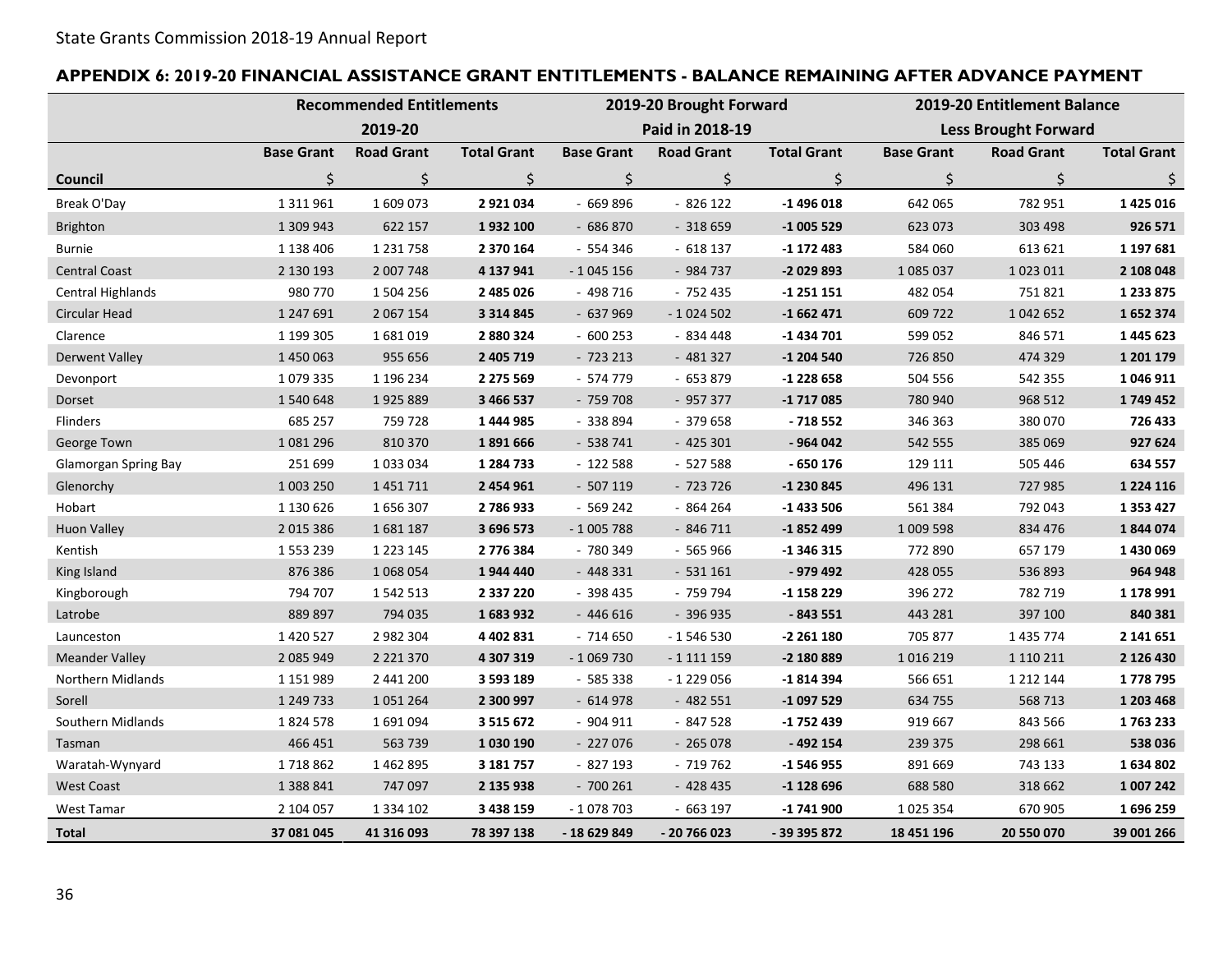## **APPENDIX 7: 2019-20 FINANCIAL ASSISTANCE GRANT ENTITLEMENTS - BALANCE DUE, ADJUSTMENT AND CASH PAYMENTS**

<span id="page-42-0"></span>

|                             | 2019-20 Entitlement |                             |                    |                   | Adjustment        |                    |                   | <b>Cash Payments</b> |                    |  |
|-----------------------------|---------------------|-----------------------------|--------------------|-------------------|-------------------|--------------------|-------------------|----------------------|--------------------|--|
|                             |                     | <b>Less Brought Forward</b> |                    | 2018-19           |                   |                    | 2019-20           |                      |                    |  |
|                             | <b>Base Grant</b>   | <b>Road Grant</b>           | <b>Total Grant</b> | <b>Base Grant</b> | <b>Road Grant</b> | <b>Total Grant</b> | <b>Base Grant</b> | <b>Road Grant</b>    | <b>Total Grant</b> |  |
| Council                     | \$                  | \$                          | \$                 | \$                | \$                | \$                 | \$                | \$                   | \$.                |  |
| Break O'Day                 | 642 065             | 782 951                     | 1 425 016          | $-6501$           | $-12551$          | $-19052$           | 635 564           | 770 400              | 1 405 964          |  |
| Brighton                    | 623 073             | 303 498                     | 926 571            | $-6965$           | $-4838$           | $-11803$           | 616 108           | 298 660              | 914 768            |  |
| <b>Burnie</b>               | 584 060             | 613 621                     | 1 197 681          | $-6650$           | $-9387$           | $-16037$           | 577 410           | 604 234              | 1 181 644          |  |
| <b>Central Coast</b>        | 1085037             | 1023011                     | 2 108 048          | $-11228$          | $-14958$          | $-26186$           | 1073809           | 1 008 053            | 2081862            |  |
| Central Highlands           | 482 054             | 751821                      | 1 233 875          | $-4507$           | $-11421$          | $-15928$           | 477 547           | 740 400              | 1 2 1 7 9 4 7      |  |
| <b>Circular Head</b>        | 609 722             | 1042652                     | 1652374            | $-6400$           | $-15572$          | $-21972$           | 603 322           | 1027080              | 1630402            |  |
| Clarence                    | 599 052             | 846 571                     | 1 445 623          | $-6011$           | $-12600$          | $-18611$           | 593 041           | 833 971              | 1 4 2 7 0 1 2      |  |
| <b>Derwent Valley</b>       | 726 850             | 474 329                     | 1 201 179          | $-7130$           | $-7344$           | $-14474$           | 719 720           | 466 985              | 1 186 705          |  |
| Devonport                   | 504 556             | 542 355                     | 1 046 911          | $-6720$           | $-9824$           | $-16544$           | 497836            | 532 531              | 1030367            |  |
| Dorset                      | 780 940             | 968 512                     | 1749452            | $-7663$           | $-14562$          | $-22225$           | 773 277           | 953 950              | 1727227            |  |
| Flinders                    | 346 363             | 380 070                     | 726 433            | $-2996$           | $-5795$           | $-8791$            | 343 367           | 374 275              | 717 642            |  |
| George Town                 | 542 555             | 385 069                     | 927 624            | $-5236$           | $-6457$           | $-11693$           | 537 319           | 378 612              | 915 931            |  |
| <b>Glamorgan Spring Bay</b> | 129 111             | 505 446                     | 634 557            | $+ 0$             | $-7776$           | $-7776$            | 129 111           | 497 670              | 626 781            |  |
| Glenorchy                   | 496 131             | 727 985                     | 1 2 2 4 1 1 6      | $-5053$           | $-11223$          | $-16276$           | 491 078           | 716 762              | 1 207 840          |  |
| Hobart                      | 561 384             | 792 043                     | 1 3 5 3 4 2 7      | $-5637$           | $-13282$          | $-18919$           | 555 747           | 778 761              | 1 3 3 4 5 0 8      |  |
| <b>Huon Valley</b>          | 1 009 598           | 834 476                     | 1844074            | $-10553$          | $-12886$          | $-23439$           | 999 045           | 821 590              | 1820635            |  |
| Kentish                     | 772 890             | 657 179                     | 1 430 069          | $-7513$           | $-9070$           | $-16583$           | 765 377           | 648 109              | 1413486            |  |
| King Island                 | 428 055             | 536 893                     | 964 948            | $-3899$           | $-8036$           | $-11935$           | 424 156           | 528 857              | 953 013            |  |
| Kingborough                 | 396 272             | 782 719                     | 1 178 991          | $-3967$           | $-11557$          | $-15524$           | 392 305           | 771 162              | 1 163 467          |  |
| Latrobe                     | 443 281             | 397 100                     | 840 381            | $-4744$           | $-6031$           | $-10775$           | 438 537           | 391 069              | 829 606            |  |
| Launceston                  | 705 877             | 1 435 774                   | 2 141 651          | $-7236$           | $-23398$          | $-30634$           | 698 641           | 1 4 1 2 3 7 6        | 2 111 017          |  |
| <b>Meander Valley</b>       | 1016219             | 1 1 1 0 2 1 1               | 2 126 430          | $-11282$          | $-16950$          | $-28232$           | 1 004 937         | 1093 261             | 2 098 198          |  |
| Northern Midlands           | 566 651             | 1 2 1 2 1 4 4               | 1778795            | $-6175$           | $-18629$          | $-24804$           | 560 476           | 1 193 515            | 1753991            |  |
| Sorell                      | 634 755             | 568 713                     | 1 203 468          | $-6581$           | $-7508$           | $-14089$           | 628 174           | 561 205              | 1 189 379          |  |
| Southern Midlands           | 919 667             | 843 566                     | 1763233            | $-8489$           | $-12902$          | $-21391$           | 911 178           | 830 664              | 1741842            |  |
| Tasman                      | 239 375             | 298 661                     | 538 036            | $-2276$           | $-4038$           | $-6314$            | 237 099           | 294 623              | 531722             |  |
| Waratah-Wynyard             | 891 669             | 743 133                     | 1634802            | $-8396$           | $-10948$          | $-19344$           | 883 273           | 732 185              | 1615458            |  |
| <b>West Coast</b>           | 688 580             | 318 662                     | 1 007 242          | $-6422$           | $-5898$           | $-12320$           | 682 158           | 312 764              | 994 922            |  |
| West Tamar                  | 1 0 25 3 54         | 670 905                     | 1696259            | $-11279$          | $-10073$          | $-21352$           | 1014075           | 660 832              | 1674907            |  |
| <b>Total</b>                | 18 451 196          | 20 550 070                  | 39 001 266         | $-187509$         | $-315514$         | $-503023$          | 18 263 687        | 20 234 556           | 38 498 243         |  |